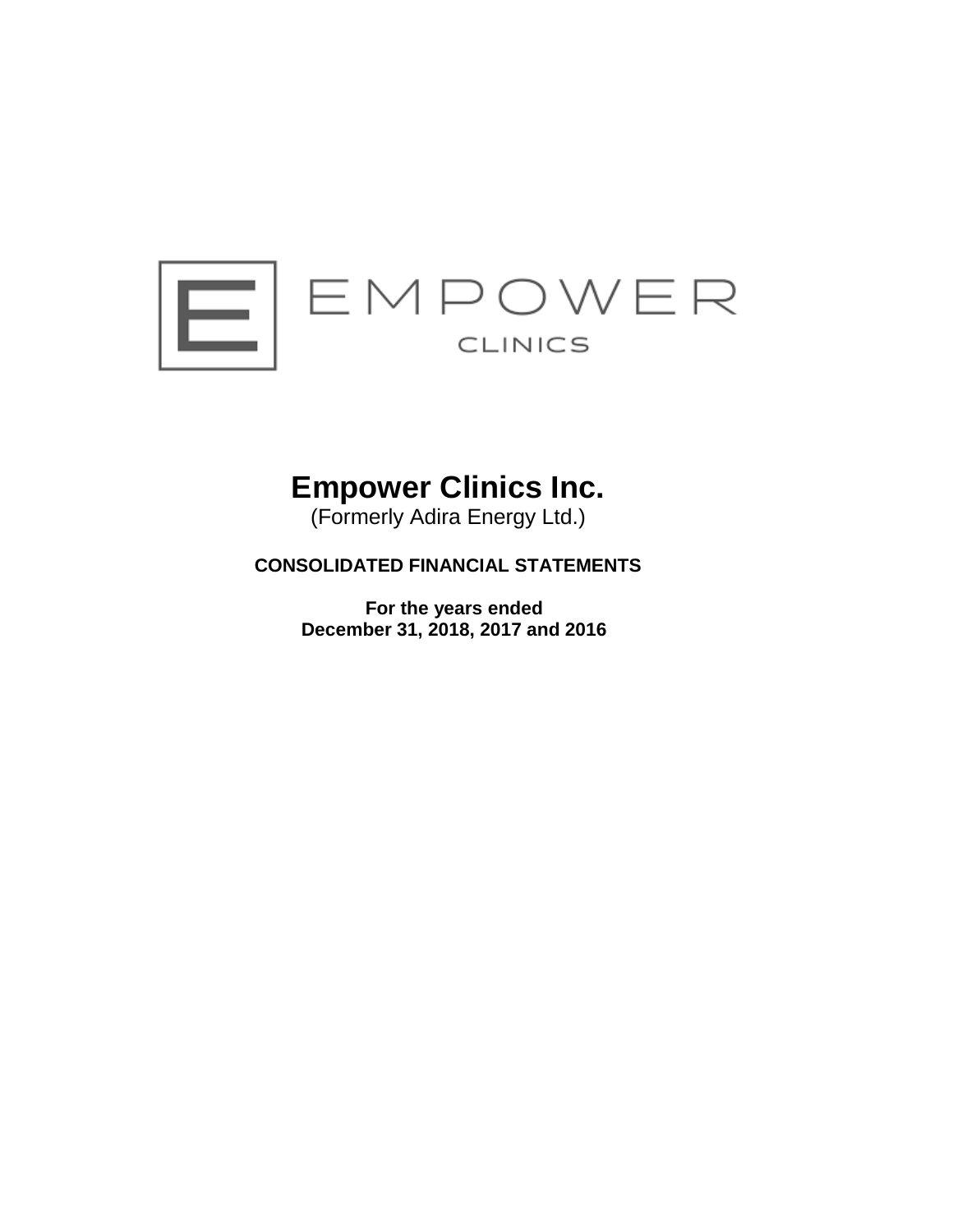# **REPORT OF INDEPENDENT REGISTERED PUBLIC ACCOUNTING FIRM**

To the Board of Directors and Shareholders of Empower Clinics Inc.

# **Opinion on the Consolidated Financial Statements**

We have audited the accompanying consolidated statements of financial position of Empower Clinics Inc. and its subsidiaries (the Company) as of December 31, 2018, and 2017, and the related consolidated statements of loss and comprehensive loss, changes in equity, and cash flows for each of the years in the three-year period ended December 31, 2018, and the related notes (collectively referred to as the consolidated financial statements).

In our opinion, the consolidated financial statements present fairly, in all material respects, the consolidated financial position of the Company as of December 31, 2018 and 2017, and the results of its consolidated operations and its consolidated cash flows for each of the years in the three-year period ended December 31, 2018 in conformity with International Financial Reporting Standards as issued by the International Accounting Standards Board.

# **Material Uncertainty Related to Going Concern**

The accompanying consolidated financial statements have been prepared assuming that the Company will continue as a going concern. As discussed in Note 1 to the consolidated financial statements, the Company has suffered recurring losses from operations and has a net capital deficiency that raise substantial doubt about its ability to continue as a going concern. The consolidated financial statements do not include any adjustments that might result from the outcome of this uncertainty.

# **Basis for Opinion**

These consolidated financial statements are the responsibility of the Company's management. Our responsibility is to express an opinion on the Company's consolidated financial statements based on our audits. We are a public accounting firm registered with the Public Company Accounting Oversight Board (United States) (PCAOB) and are required to be independent with respect to the Company in accordance with the U.S. federal securities laws and the applicable rules and regulations of the Securities and Exchange Commission and the PCAOB.

We conducted our audits in accordance with the standards of the PCAOB. Those standards require that we plan and perform the audit to obtain reasonable assurance about whether the consolidated financial statements are free of material misstatement, whether due to error or fraud. The Company is not required to have, nor were we engaged to perform, an audit of its internal control over financial reporting. As part of our audits, we are required to obtain an understanding of internal control over financial reporting, but not for the purpose of expressing an opinion on the effectiveness of the Company's internal control over financial reporting. Accordingly, we express no such opinion.

Our audits included performing procedures to assess the risks of material misstatement of the consolidated financial statements, whether due to error or fraud, and performing procedures that respond to those risks. Such procedures included examining, on a test basis, evidence regarding the amounts and disclosures in the consolidated financial statements. Our audits also included evaluating the accounting principles used and significant estimates made by management, as well as evaluating the overall presentation of the consolidated financial statements. We believe that our audits provide a reasonable basis for our opinion.

 $MNPLLP$ 

**Chartered Professional Accountant Licensed Public Accountants** 

We have served as the Company's auditor since 2015.

Toronto, Ontario June 3, 2019

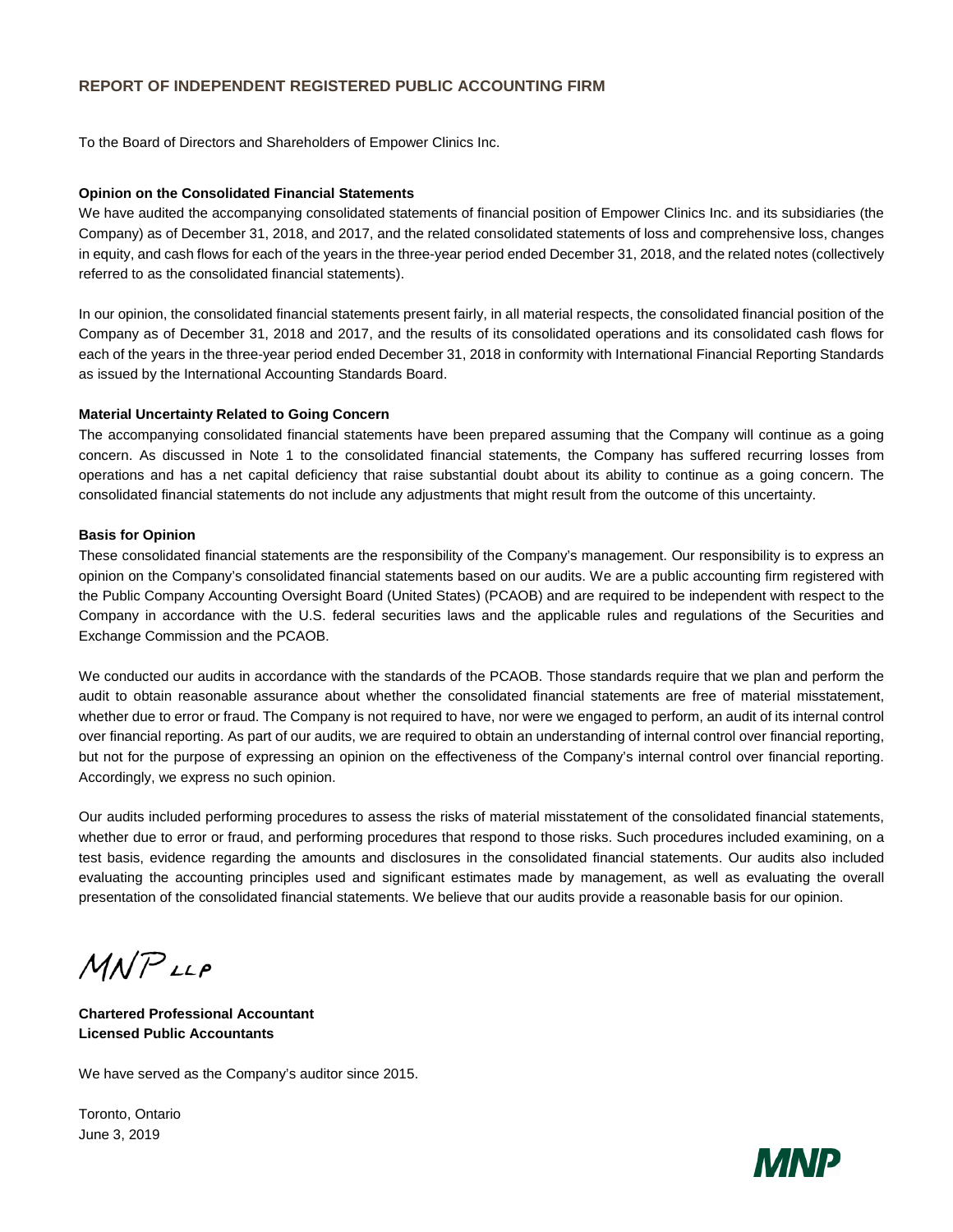(Formerly Adira Energy Ltd.)

CONSOLIDATED STATEMENTS OF FINANCIAL POSITION

(in United States dollars)

|                                             | Note           | December 31,<br>2018 |                 |    | December 31,<br>2017 |
|---------------------------------------------|----------------|----------------------|-----------------|----|----------------------|
| <b>ASSETS</b>                               |                |                      |                 |    |                      |
| <b>Current</b>                              |                |                      |                 |    |                      |
| Cash                                        |                | \$                   | 157,668         | \$ |                      |
| Accounts receivable                         |                |                      |                 |    | 847                  |
| Prepaid expenses                            |                |                      | 29,475          |    | 24,012               |
| Due from related parties                    | 20             |                      |                 |    | 133,775              |
| <b>Total current assets</b>                 |                |                      | 187,143         |    | 158,634              |
| Property and equipment                      | 6              |                      | 127,060         |    | 36,128               |
| Intangible assets                           | $\overline{7}$ |                      | 71,617          |    | 249,996              |
| Assets held for sale                        | 8              |                      | 127,972         |    | 185,044              |
|                                             |                |                      |                 |    |                      |
| <b>Total assets</b>                         |                | \$                   | 513,792         | \$ | 629,802              |
|                                             |                |                      |                 |    |                      |
| <b>LIABILITIES</b>                          |                |                      |                 |    |                      |
| <b>Current</b>                              |                |                      |                 |    |                      |
| Bank indebtedness                           |                | \$                   |                 | \$ | 7,148                |
| Accounts payable and accrued liabilities    | 9              |                      | 1,554,892       |    | 1,449,555            |
| Share subscriptions                         |                |                      | 61,167          |    |                      |
| Current portion of notes payable            | 10             |                      | 610,444         |    | 404,370              |
| Due to related parties                      | 20             |                      | 12,575          |    | 16,170               |
| Convertible debentures payable              | 12             |                      | 274,466         |    | 1,835,225            |
| Secured loan payable<br>Conversion feature  | 11<br>12       |                      | 717,460         |    | 676,849              |
| Current portion of warrant liability        | 13             |                      | 22,565<br>4,474 |    | 1,047,347            |
| Total current liabilities                   |                |                      | 3,258,043       |    | 5,436,664            |
|                                             |                |                      |                 |    |                      |
| Notes payable                               | 10             |                      | 150,271         |    |                      |
| Warrant liability                           | 13             |                      | 101,698         |    |                      |
| <b>Total liabilities</b>                    |                |                      | 3,510,012       |    | 5,436,664            |
|                                             |                |                      |                 |    |                      |
| <b>EQUITY</b>                               |                |                      |                 |    |                      |
| <b>Issued capital</b>                       | 14             |                      | 5,401,024       |    | 550,744              |
| Reserves                                    | 14             |                      | 972,697         |    |                      |
| Equity component of convertible debentures  | 12             |                      |                 |    | 222,417              |
| Deficit                                     |                |                      | (9,369,941)     |    | (5,580,023)          |
| <b>Total shareholders' deficit</b>          |                |                      | (2,996,220)     |    | (4,806,862)          |
| Total liabilities and shareholders' deficit |                | \$                   | 513,792         | \$ | 629,802              |

Nature of operations and going concern (note 1) Commitments and contingencies (note 22) Events after the reporting period (note 23)

Approved and authorized by the Board of Directors:

*"Steven McAuley"* Director *"Dustin Klein"* Director

The accompanying notes are an integral part of these consolidated financial statements.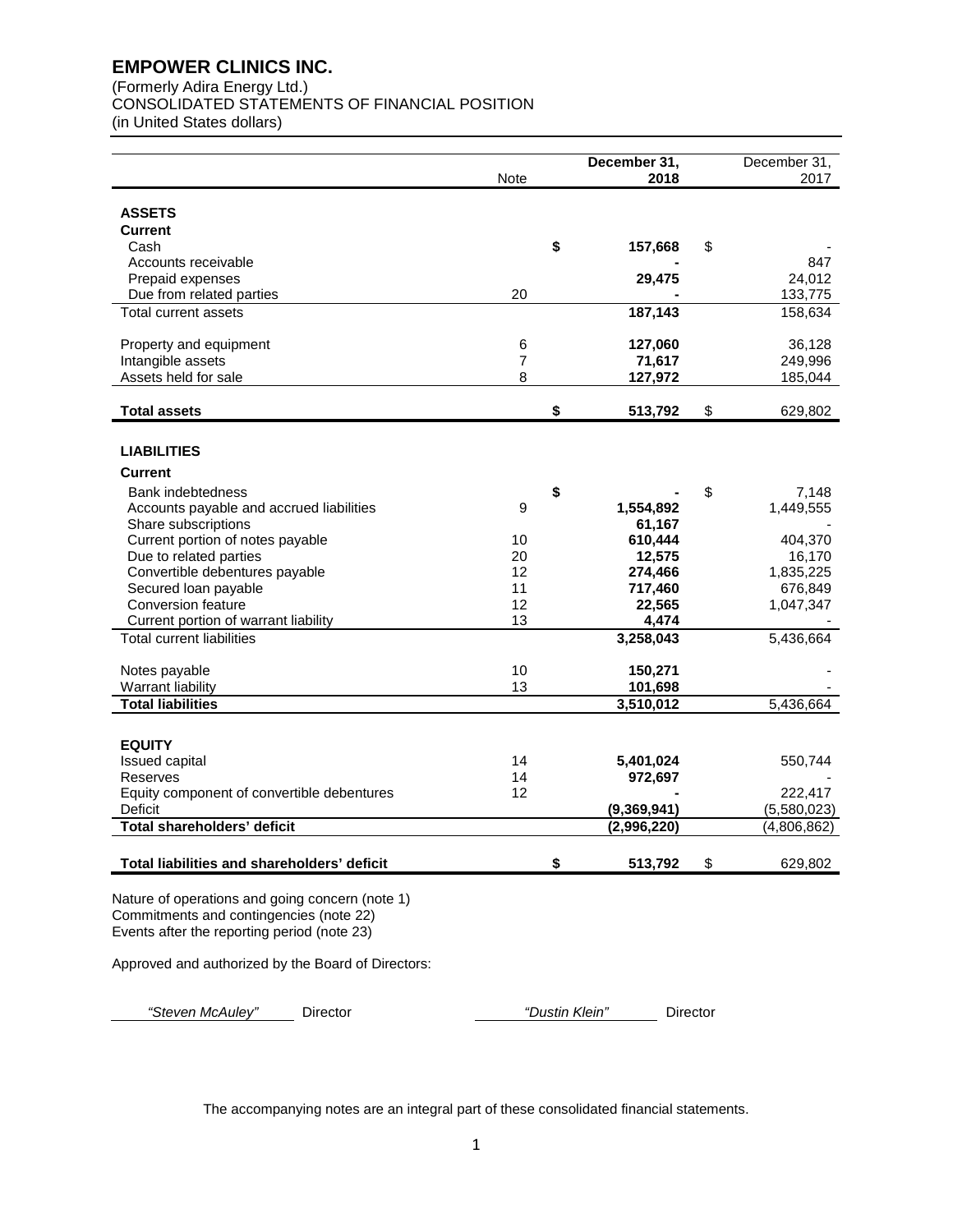(Formerly Adira Energy Ltd.) CONSOLIDATED STATEMENTS OF LOSS AND COMPREHENSIVE LOSS For the years ended December 31, 2018, 2017 and 2016 (in United States dollars, except share numbers and per share amounts)

|                                                            | Note     |          | 2018        | 2017                | 2016              |
|------------------------------------------------------------|----------|----------|-------------|---------------------|-------------------|
|                                                            |          |          |             |                     |                   |
| <b>Revenues</b>                                            |          |          |             |                     |                   |
| Clinic services                                            |          | \$       | 1,091,386   | \$<br>1,507,050     | \$<br>2,134,857   |
| <b>Direct clinic expenses</b>                              |          |          |             |                     |                   |
| Medical personnel costs                                    |          |          | 268,905     | 456,645             | 556,246           |
| Travel clinic costs                                        |          |          | 148,142     | 182,189             | 161,862           |
| Total direct clinic expenses                               |          |          | 417,047     | 638,834             | 718,108           |
| <b>Earnings from clinic operations</b>                     |          |          | 674,339     | 868,216             | 1,416,749         |
| Operating expenses                                         | 15       |          | 2,517,681   | 2,037,008           | 1,588,007         |
| Legal and professional fees                                |          |          | 1,450,141   | 1,131,041           | 942,959           |
| Depreciation and amortization expense                      | 6,7      |          | 123,473     | 103,372             | 120,768           |
| Share-based payments                                       | 14,20    |          | 892,417     | 5,433               |                   |
| Loss from operations                                       |          |          | (4,309,373) | (2,408,638)         | (1, 234, 985)     |
| Other expenses (income)                                    |          |          |             |                     |                   |
| Listing fee                                                | 5        |          | 1,308,808   |                     |                   |
| Accretion expense                                          | 12       |          | 241,521     | 667,373             | 189,922           |
| Interest expense                                           | 10,11,12 |          | 126,375     | 186,001             | 83,705            |
| Gain on debt settlement                                    |          |          |             | (106, 360)          |                   |
| (Gain) loss on change in fair value of                     |          |          |             |                     |                   |
| warrant liability                                          | 13       |          | (1,598,425) |                     |                   |
| Gain on change in fair value of                            |          |          |             |                     |                   |
| conversion feature                                         | 12       |          | (890, 136)  |                     |                   |
| Impairment of equipment<br>Impairment of intangible assets | 6<br>7   |          | 64,200      |                     | 14,500            |
| Impairment of assets held for sale                         | 8        |          | 57,072      |                     | 64,800            |
| Restructuring expense, net                                 | 16       |          | 110,424     |                     |                   |
| Other expense (income), net                                |          |          | 60,706      | (45, 731)           | 81,822            |
|                                                            |          |          | (519, 455)  | 701,283             | 434,749           |
| Loss before income taxes                                   |          |          | (3,789,918) | (3, 109, 921)       | (1,669,734)       |
| Deferred tax recovery                                      | 17       |          |             |                     | 78,146            |
|                                                            |          |          |             |                     |                   |
| Net loss and comprehensive loss<br>for the year            |          | \$       | (3,789,918) | \$<br>(3, 109, 921) | \$<br>(1,591,588) |
|                                                            |          |          |             |                     |                   |
| Loss per share                                             |          |          |             |                     |                   |
| Basic                                                      |          | \$<br>\$ | (0.06)      | \$<br>(0.06)        | \$<br>(0.14)      |
| Diluted                                                    |          |          | (0.06)      | \$<br>(0.06)        | \$<br>(0.14)      |
| Weighted average number of shares                          |          |          |             |                     |                   |
| outstanding                                                |          |          |             |                     |                   |
| <b>Basic</b>                                               |          |          | 66,670,041  | 48,072,262          | 11,746,166        |
| Diluted                                                    |          |          | 66,670,041  | 48,072,262          | 11,746,166        |

The accompanying notes are an integral part of these consolidated financial statements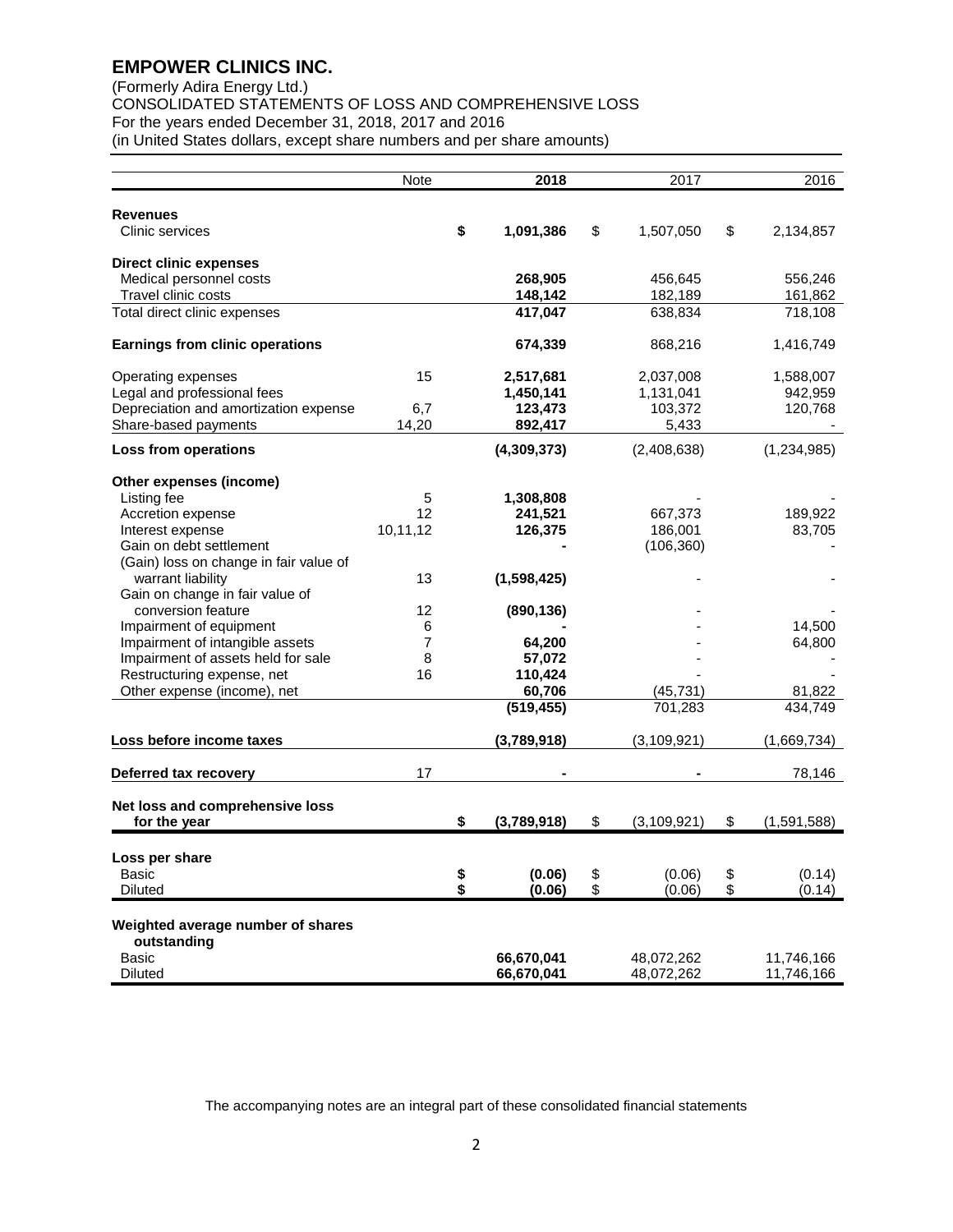(Formerly Adira Energy Ltd.) CONSOLIDATED STATEMENTS OF CASH FLOWS For the years ended December 31, 2018, 2017 and 2016 (in United States dollars)

|                                                             | Note     | 2018              | 2017                | 2016              |
|-------------------------------------------------------------|----------|-------------------|---------------------|-------------------|
| <b>Operating activities</b>                                 |          |                   |                     |                   |
| Net loss and comprehensive loss                             |          | \$<br>(3,789,918) | \$<br>(3, 109, 921) | \$<br>(1,591,588) |
| Items not involving cash:                                   |          |                   |                     |                   |
| Deferred tax recovery                                       | 17       |                   |                     | (78, 146)         |
| Depreciation and amortization expense                       | 6,7      | 123,474           | 103,372             | 120,768           |
| Share-based payments                                        | 14,20    | 892,417           | 5,433               |                   |
| Non-cash listing fee                                        | 5        | 942,937           |                     |                   |
| Accretion expense                                           | 12       | 241,521           | 667,373             | 189,922           |
| Interest expense                                            | 10,11,12 | 125,904           | 168,467             | 83,705            |
| Gain on debt settlement                                     |          |                   | (106, 360)          |                   |
| (Gain) loss on change in fair value of<br>warrant liability | 13       | (1,598,425)       | 8,435               |                   |
| Gain on change in fair value of                             |          |                   |                     |                   |
| conversion feature                                          | 12       | (890, 136)        |                     |                   |
| Impairment of equipment                                     |          |                   |                     | 14,500            |
| Impairment of intangible assets                             | 7        | 64,200            |                     | 64,800            |
| Impairment of assets held for sale                          | 8        | 57,072            |                     |                   |
| Shares issued for compensation                              | 14, 20   | 477,180           | 65,722              |                   |
| Shares issued for restructuring                             | 14       | 216,873           |                     |                   |
| Shares issued for services                                  | 14       | 560,980           |                     | 56,000            |
| Other                                                       |          |                   |                     | 18,176            |
|                                                             |          | (2,575,921)       | (2, 197, 479)       | (1, 121, 863)     |
| Changes in working capital:                                 |          |                   |                     |                   |
| Accounts receivable                                         |          | 847               | 1,155               | 5,316             |
| Prepaid expenses                                            |          | (5, 463)          | (20, 512)           | (3,500)           |
| Accounts payable and accrued liabilities                    | 9        | (255, 173)        | 629,076             | 596,220           |
| Net cash used in operating activities                       |          | (2,835,710)       | (1,587,760)         | (523, 827)        |
| <b>Investing activities</b>                                 |          |                   |                     |                   |
| Acquisition of property and equipment                       | 6        | (100, 227)        | (31, 598)           |                   |
| Net cash used in investing activities                       |          | (100, 227)        | (31, 598)           |                   |
|                                                             |          |                   |                     |                   |
| <b>Financing activities</b>                                 |          |                   |                     |                   |
| Proceeds from issue of shares                               | 14       | 2,092,295         | 116,522             | 191,700           |
| Advance of notes payable                                    | 10       | 495,449           | 399,985             |                   |
| Repayment of notes payable                                  | 10       |                   | (31,000)            |                   |
| Repayment of secured loan                                   |          |                   |                     | (12,600)          |
| Advance of convertible debentures                           |          |                   |                     |                   |
| payable                                                     | 12       | 442,437           | 1,180,314           | 275,000           |
| Proceeds from share subscriptions                           | 13       | 61,167            |                     | 120,000           |
| Cash acquired in the Transaction                            | 5        | 13,000            |                     |                   |
| Repayment to related party                                  | 20       | (3, 595)          | (58, 765)           |                   |
| Bank indebtedness                                           |          | (7, 148)          | 7,148               | (52, 025)         |
| Net cash provided by financing activities                   |          | 3,093,604         | 1,614,204           | 522,075           |
| Increase (decrease) in cash                                 |          | 157,668           | (5, 154)            | (1,752)           |
| Cash, beginning of year                                     |          |                   | 5,154               | 6,906             |
| Cash, end of year                                           |          | \$<br>157,668     | \$                  | \$<br>5,154       |

Supplemental disclosure with respect to cash flows (note 18)

The accompanying notes are an integral part of these consolidated financial statement.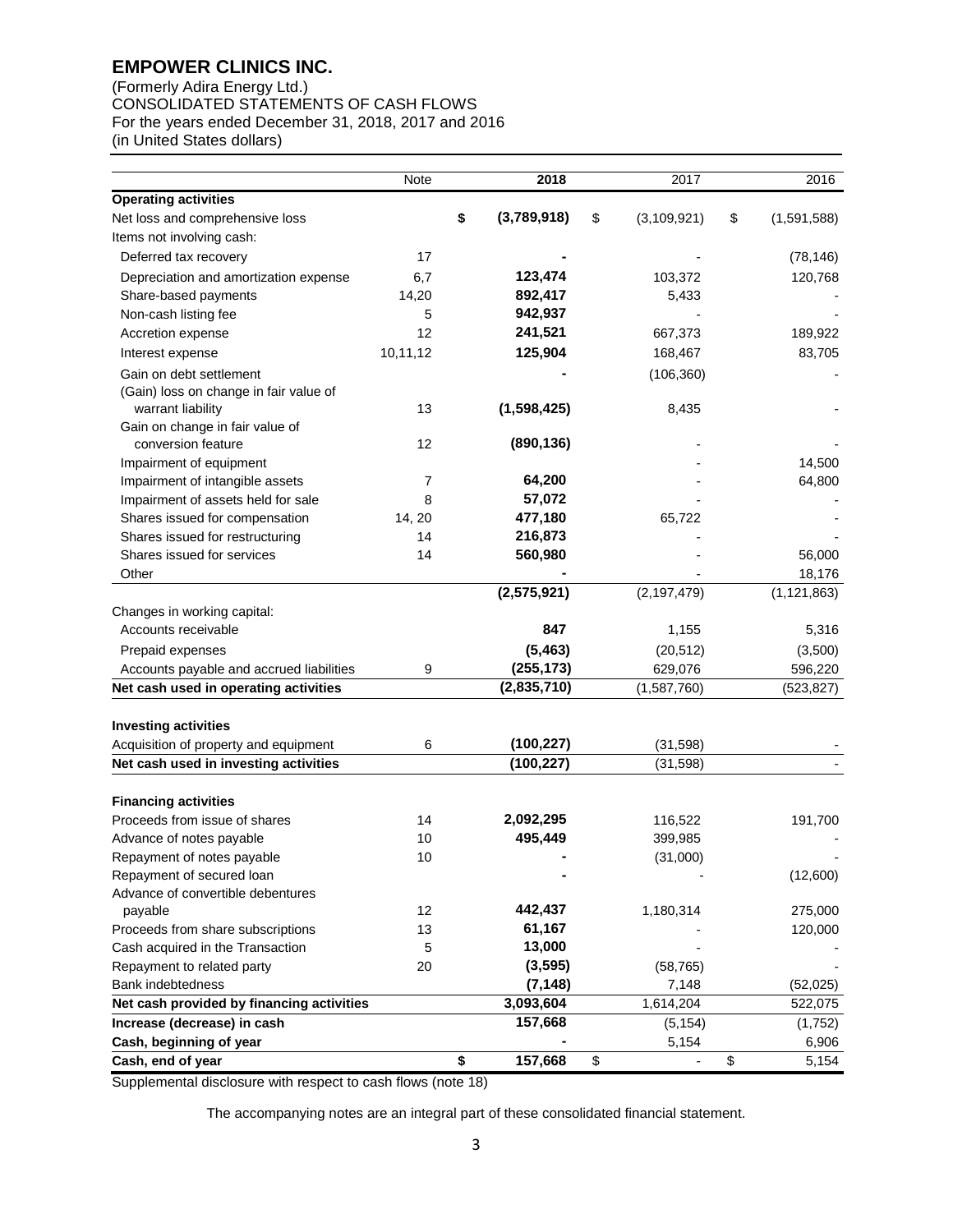(Formerly Adira Energy Ltd.) CONSOLIDATED STATEMENTS OF CHANGES IN EQUITY For the years ended December 31, 2018, 2017 and 2016 (in United States dollars, except share numbers)

|                                 |             |               |               | <b>Shares</b> |                 | <b>Equity</b><br>component of |                  |                  |
|---------------------------------|-------------|---------------|---------------|---------------|-----------------|-------------------------------|------------------|------------------|
|                                 |             |               | <b>Issued</b> | to be         |                 | convertible                   |                  |                  |
|                                 | <b>Note</b> | <b>Number</b> | capital       | issued        | <b>Reserves</b> | debentures                    | <b>Deficit</b>   | <b>Total</b>     |
| Balance, December 31, 2015      |             | 6,561,680     | \$<br>800     | \$            | \$              | \$                            | \$<br>(878, 514) | \$<br>(877, 714) |
| Shares issued for cash          | 14          | 9,538,320     | 247,700       |               |                 |                               |                  | 247,700          |
| Issuance of convertible         |             |               |               |               |                 |                               |                  |                  |
| debentures                      |             |               |               |               |                 | 222,417                       |                  | 222,417          |
| Unissued share subscription     |             |               |               | 120,000       |                 |                               |                  | 120,000          |
| Net loss and comprehensive loss |             |               |               |               |                 |                               |                  |                  |
| for the year                    |             |               |               |               |                 |                               | (1,591,588)      | (1,591,588)      |
| Balance, December 31, 2016      |             | 16,100,000    | 248,500       | 120,000       | $\blacksquare$  | 222,417                       | (2,470,102)      | (1,879,185)      |
| Shares issued for cash          | 14          | 32,237,225    | 302,244       | (120,000)     |                 |                               |                  | 182,244          |
| Net loss and comprehensive loss |             |               |               |               |                 |                               |                  |                  |
| for the year                    |             |               |               |               |                 |                               | (3, 109, 921)    | (3, 109, 921)    |
| Balance, December 31, 2017      |             | 48,337,225    | 550,744       | $\sim$        | $\sim$          | 222,417                       | (5,580,023)      | (4,806,862)      |
| Shares issued - Transaction     |             |               |               |               |                 |                               |                  |                  |
| consideration                   | 5,14        | 2,544,075     | 614,415       |               |                 |                               |                  | 614,415          |
| Shares issued for cash          | 14          | 8,756,376     | 2,092,295     |               | 80,280          |                               |                  | 2,172,575        |
| Shares issued on conversion of  |             |               |               |               |                 |                               |                  |                  |
| convertible debentures          | 12,14       | 11,796,046    | 1,010,363     |               |                 | (222, 417)                    |                  | 787,946          |
| Shares issued on conversion of  |             |               |               |               |                 |                               |                  |                  |
| notes payable                   | 10,14       | 785,949       | 157,079       |               |                 |                               |                  | 157,079          |
| Shares issued to former CEO     | 14          | 2,000,000     | 477,180       |               |                 |                               |                  | 477,180          |
| Shares issued for restructuring | 14          | 1,204,851     | 216,873       |               |                 |                               |                  | 216,873          |
| Shares issued for services      | 14          | 2,423,076     | 282,075       |               |                 |                               |                  | 282,075          |
| Share-based payments            | 14          |               |               |               | 892,417         |                               |                  | 892,417          |
| Net loss and comprehensive loss |             |               |               |               |                 |                               |                  |                  |
| for the year                    |             |               |               |               |                 |                               | (3,789,918)      | (3,789,918)      |
| Balance, December 31, 2018      |             | 77,847,598    | 5,401,024     |               | 972,697         | \$                            | (9,369,941)      | (2,996,220)      |

The accompanying notes are an integral part of these consolidated financial statement.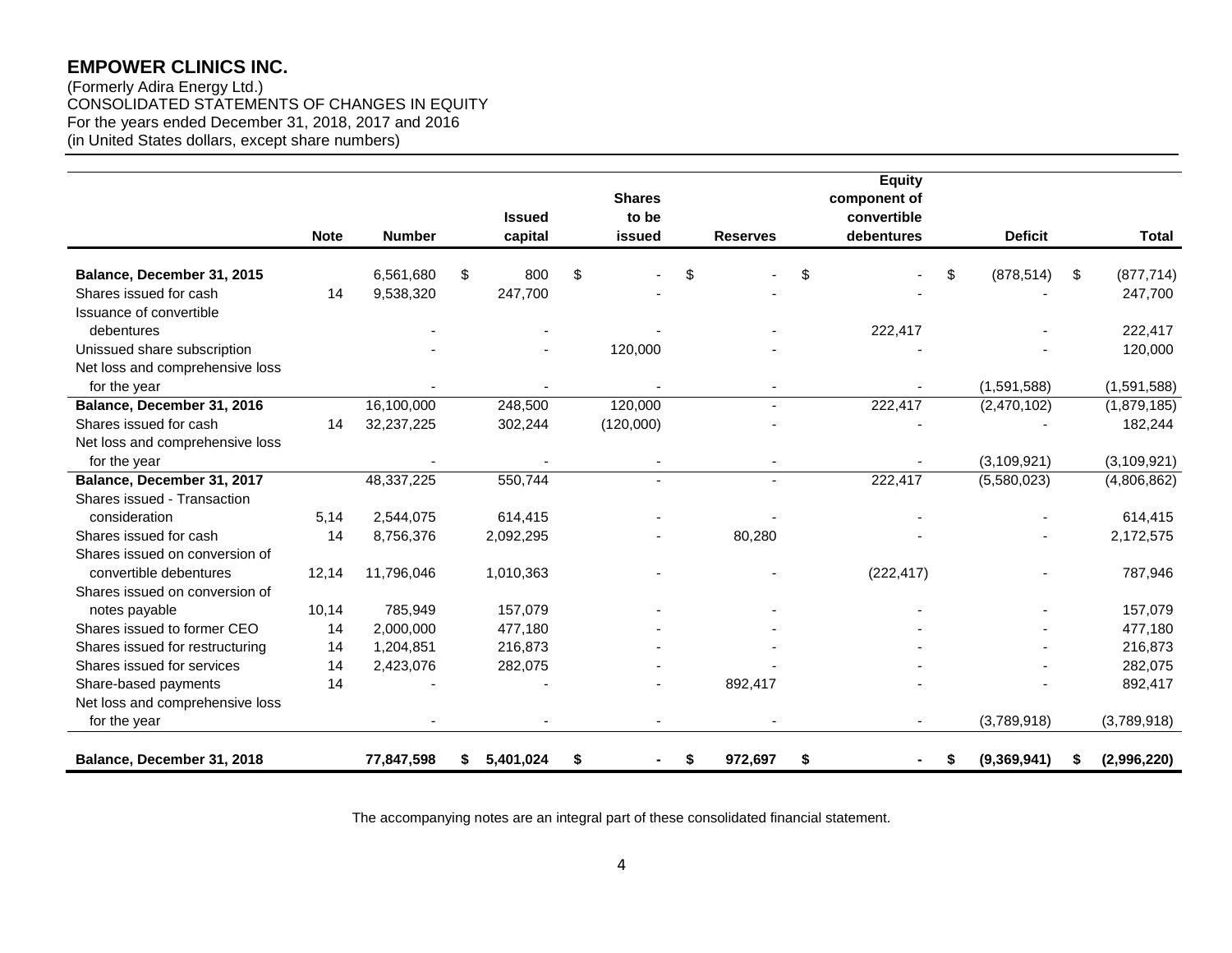# **1. NATURE OF OPERATIONS AND GOING CONCERN**

Empower Clinics Inc. ("Empower" or the "Company") was incorporated under the laws of the Province of British Columbia on April 28, 2015. The Company is a leading owner and operator of medical cannabis certification clinics and developer of hemp-derived CBD products in the US, focused on enabling individuals to improve and protect their health. This business is conducted through Empower's wholly-owned Nevada, USA subsidiary, SMAART Holdings Corp., which in turn owns the following subsidiaries:

- i. Empower Healthcare Corporation ("EHC") is an Oregon based company that, through its clinics in Oregon, and Washington State, provides physician services to patients in those states. EHC acquired the assets of Presto Quality Care Corporation ("Presto") on June 12, 2015 and acquired the operations of Presto on July 12, 2015.
- ii. SMAART Inc. is an Oregon based company that does not have an active business.
- iii. The Hemp and Cannabis Company ("THCC Oregon") and The Hemp and Cannabis Company Access Points Oregon ("THCF Access Points Oregon"), These are Oregon based companies that do not have active businesses.
- iv. The Hemp and Cannabis Company ("THCC Washington") and The Hemp and Cannabis Company Access Points Washington ("THCF Access Points Washington"), are Washington based companies that do not have active businesses.
- v. CanMed Solutions Inc., is an Oregon based company that was incorporated on January 27, 2017. The Company does not have an active business.

The registered office of the Company is located at Suite 918 1030 West Georgia Street, Vancouver, British Columbia, Canada, V6C 1G8. The Company's U.S. headquarters are at 105 SE 18<sup>th</sup> Avenue, Portland, Oregon.

# **Reverse takeover**

On April 23, 2018, the Company completed its previously disclosed reverse takeover transaction ("RTO") of Adira Energy Ltd. (note 5). Following the RTO, on April 30, 2018 the Company listed on the Canadian Securities Exchange (the "CSE") under ticker symbol "EPW" then subsequently changed its ticker symbol on April 10, 2019 to "CBDT", on the OTC, part of the OTC Markets Group, under the ticker "EPWCF" and on the Frankfurt Stock Exchange under the ticker "8EC". On closing of the RTO, the Company's name was changed from Adira Energy Ltd to Empower Clinics Inc.

# **Share consolidation**

On April 19, 2018, in anticipation of the completion of the RTO, Adira filed articles of amendment to complete an approved share consolidation of the Adira's issued and outstanding common shares on the basis of 6.726254 preconsolidated common shares for one post-consolidated common share. The share consolidation affects all issued and outstanding common shares, options and warrants. All information relating to basic and diluted earnings per share, issued and outstanding common shares (note 14(a)), share options (note 14(b)) and warrants (note 13), and per share amounts in these consolidated financial statements have been adjusted retrospectively to reflect the share consolidation.

# **Going concern**

At December 31, 2018, the Company had a working capital deficiency of \$3,070,900 (December 31, 2017 - \$5,278,030), has not yet achieved profitable operations, has accumulated deficit of \$9,369,941 (December 31, 2017 - \$5,580,023). The Company has limited revenues and the ability of the Company to ensure continuing operations is dependent on the Company's ability to raise sufficient funds to finance development activities and expand sales. These circumstances represent a material uncertainty that cast substantial doubt on the Company's ability to continue as a going concern and ultimately the appropriateness of the use of accounting principles applicable to a going concern. These consolidated financial statements have been prepared using accounting principles applicable to a going concern and do not reflect adjustments, which could be material, to the carrying values of the assets and liabilities. See note 23 for events after the reporting period.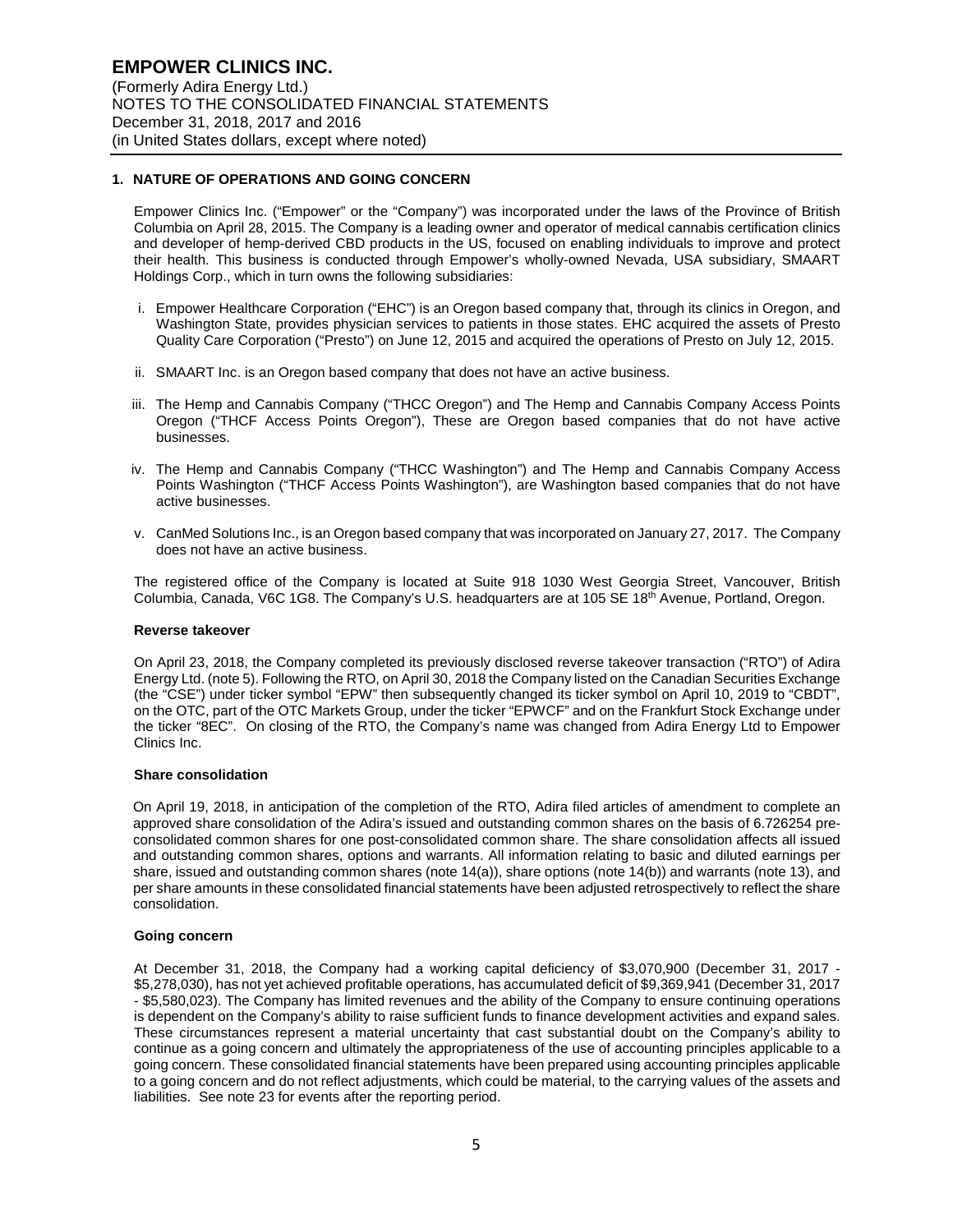# **2. BASIS OF PREPARATION**

#### **a) Statement of compliance**

These consolidated financial statements of Company have been prepared in accordance with International Financial Reporting Standards ("IFRS") as issued by the International Accounting Standards Board ("IASB") and interpretations issued by the International Reporting Interpretation Committee ("IFRIC") for all periods presented. These consolidated financial statements were approved by the Board of Directors and authorized for issue on June 3, 2019.

#### **b) Basis of presentation**

The consolidated financial statements have been prepared using the historical cost basis, except for certain financial assets and liabilities which are measured at fair value, as specified by IFRS for each type of asset, liability, income and expense as set out in the accounting policies below.

#### **c) Functional and presentation currency**

The consolidated financial statements are presented in United States ("US") dollars, except as otherwise noted, which is the functional currency of the Company and each of the Company's subsidiaries. References to C\$ are to Canadian dollars.

#### **d) Judgements**

The critical judgements that the Company's management has made in the application of the accounting policies presented in note 3 that have the most significant effect on the amounts recognized in these consolidated financial statements are as follows:

*i. Functional currency* 

The functional currency for each of the Company's subsidiaries is the currency of the primary economic environment in which the respective entity operates; the Company has determined the functional currency of each entity to be the US dollar. Such determination involves certain judgements to identify the primary economic environment. The Company reconsiders the functional currency of its subsidiaries if there is a change in events and/or conditions which determine the primary economic environment.

*ii. Assessment of indicators of impairment* 

At the end of each reporting period, the Company assesses whether there are any indicators, from external and internal sources of information, that an asset or cash generating unit ("CGU") may be impaired, thereby requiring adjustment to the carrying value. The Company identified the sustained decrease in market capitalization as an indicator of impairment during the year ended December 31, 2018. As a result of these impairment indicators, the Company assessed the intangible assets and assets held for sale CGUs for impairment and concluded the recoverable value of each CGU was less than its carrying value and an impairment loss was recognized on intangible assets and assets held for sale.

*iii. Revenue recognition as a result of adopting IFRS 15* 

#### *a. Determination of performance obligations*

The Company applied judgement to determine if a good or service that is promised to a customer is distinct based on whether the customer can benefit from the good or service on its own or together with other readily available resources and whether the good or service is separately identifiable. Based on these criteria, the Company determined the primary performance obligation relating to its sales contracts is the delivery of the medical services.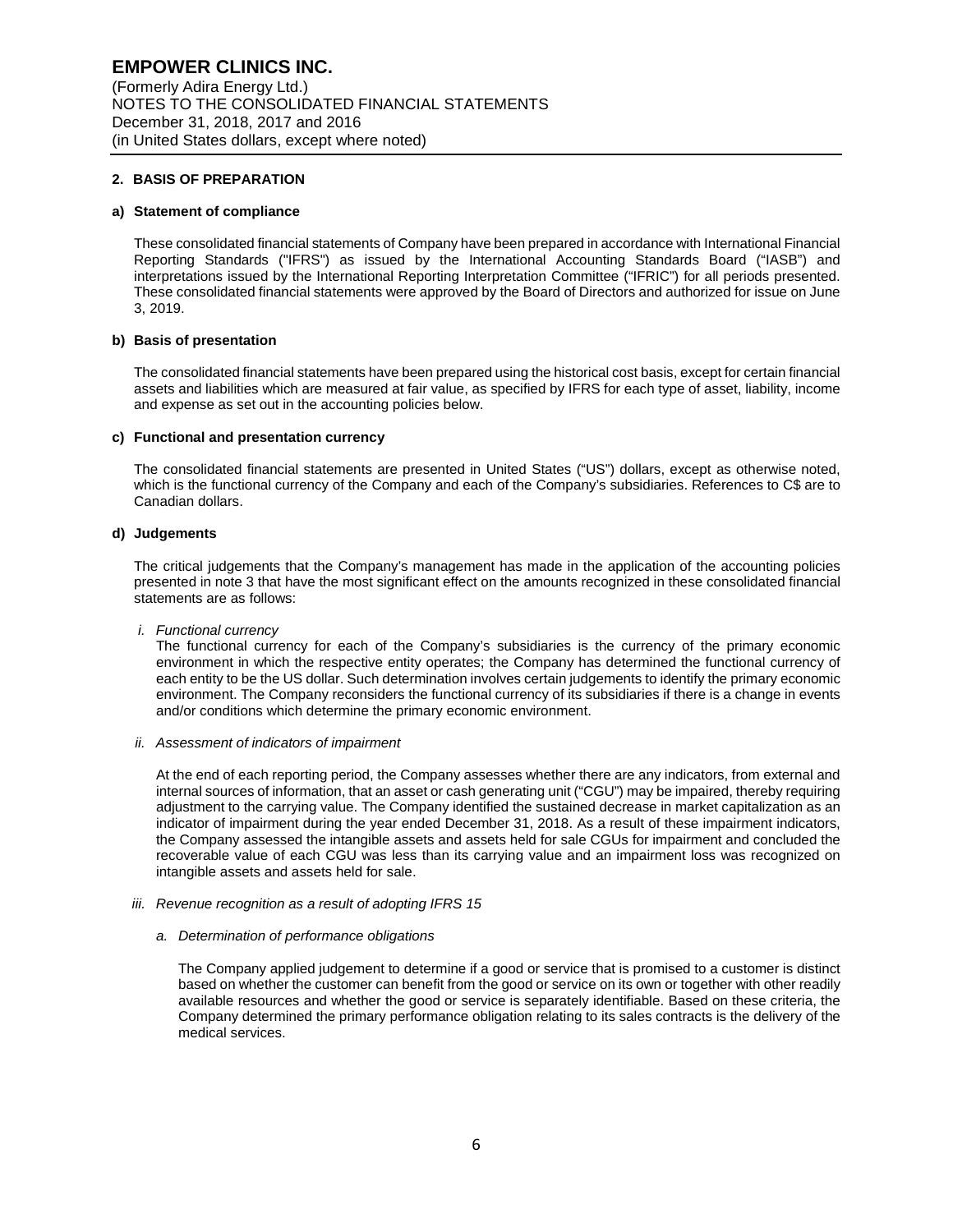# **2. BASIS OF PRESENTATION (continued)**

#### *b. Transfer of control*

Judgement is required to determine when transfer of control occurs relating to the medical services to its customers. Management based its assessment on a number of indicators of control, which include, but are not limited to whether the Company has present right of payment, and whether the physical possession of the goods, significant risks and rewards and legal title have been transferred to the customer.

#### **e) Significant estimates and assumptions**

The preparation of the Company's consolidated financial statements in conformity with IFRS requires management to make estimates based on assumptions about future events that affect the reported amounts of assets and liabilities and disclosures of contingent assets and liabilities at the date of the financial statements and the reported amounts of revenues and expenses during the reporting period.

The estimates and associated assumptions are based on historical experience and various other factors that are believed to be reasonable under the circumstances, the results of which form the basis of making the judgements about carrying values of assets and liabilities that are not readily apparent from other sources. Actual results could differ from those estimates.

The estimates and underlying assumptions are reviewed on an ongoing basis. Revisions to accounting estimates are recognized prospectively in the period in which the estimate is revised.

Areas that require significant estimates and assumptions as the basis for determining the stated amounts include, but are not limited to, the following:

*i. Current and deferred taxes (note 17)* 

The Company's provision for income taxes is estimated based on the expected annual effective tax rates (and tax laws) that have been enacted or substantively enacted by the end of the reporting period. The current and deferred components of income taxes are estimated based on forecasted movements in temporary differences. Changes to the expected annual effective tax rate and differences between the actual and expected effective tax rate and between actual and forecasted movements in temporary differences will result in adjustments to the Company's provision for income taxes in the period changes are made and/or differences are identified.

In assessing the probability of realizing income tax assets recognized, management makes estimates related to expectations of future taxable income, applicable tax planning opportunities, expected timing of reversals of existing temporary differences and the likelihood that tax positions taken will be sustained upon examination by applicable tax authorities. In making its assessments, management gives additional weight to positive and negative evidence that can be objectively verified. Estimates of future taxable income are based on forecasted cash flows from operations and the application of existing tax laws in each jurisdiction. Forecasted cash flows from operations are based on patient visits, which are internally developed and reviewed by management. Weight is attached to tax planning opportunities that are within the Company's control, and are feasible and implementable without significant obstacles.

The likelihood that tax positions taken will be sustained upon examination by applicable tax authorities is assessed based on individual facts and circumstances of the relevant tax position evaluated in light of all available evidence.

#### *ii. Equity-settled share-based payments (note 14)*

Share-based payments are measured at fair value. Options and warrants are measured using the Black-Scholes option pricing model based on estimated fair values of all share-based awards at the date of grant and are expensed to earnings or loss from operations over each award's vesting period. The Black-Scholes option pricing model utilizes subjective assumptions such as expected price volatility and expected life of the option. Changes in these input assumptions can significantly affect the fair value estimate.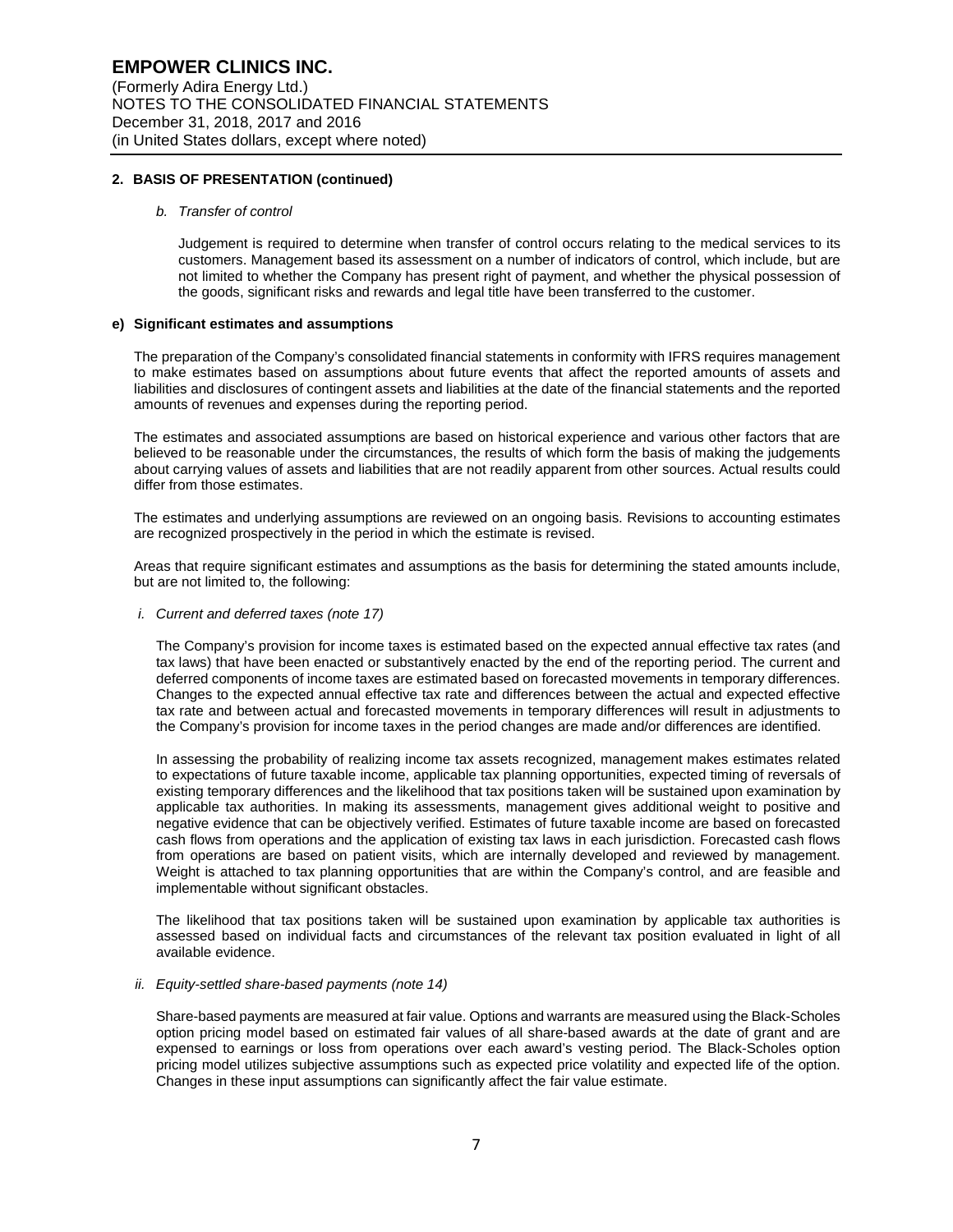# **2. BASIS OF PRESENTATION (continued)**

#### *iii. Contingencies (note 22)*

Due to the nature of the Company's operations, various legal and tax matters can arise from time to time. In the event that management's estimate of the future resolution of these matters' changes, the Company will recognize the effects of the changes in its consolidated financial statements for the period in which such changes occur.

#### **f) Reclassification of prior year amounts**

The Company has reclassified certain immaterial items on the comparative consolidated statements of loss and comprehensive loss to improve clarity.

# **3. SIGNIFICANT ACCOUNTING POLICIES**

#### **New and amended IFRS standards that are effective for the year ended December 31, 2018**

*i. Financial instruments* 

On January 1, 2018, the Company adopted IFRS 9 - *Financial Instruments* ("IFRS 9") which replaced IAS 39 - *Financial Instruments: Recognition and Measurement* ("IAS 39"). IFRS 9 provides a revised model for recognition and measurement of financial instruments and a single, forward-looking 'expected loss' impairment model. IFRS 9 also includes significant changes to hedge accounting. The standard is effective for annual periods beginning on or after January 1, 2018. The Company adopted the standard using the modified retrospective approach. IFRS 9 did not impact the Company's classification and measurement of financial assets and liabilities. The standard also had negligible impact on the carrying amounts of the Company's financial instruments at the transition date.

The following summarizes the significant changes in IFRS 9 compared to the current standard:

- IFRS 9 uses a single approach to determine whether a financial asset is classified and measured at amortized cost or fair value. The classification and measurement of financial assets is based on the Company's business models for managing its financial assets and whether the contractual cash flows represent solely payments for principal and interest. Most of the requirements in IAS 39 for classification and measurement of financial liabilities were carried forward in IFRS 9. The change did not impact the carrying amounts of any of the Company's financial assets on transition date.
- The adoption of the new "expected credit loss" impairment model under IFRS 9, as opposed to an incurred credit loss model under IAS 39, had a negligible impact on the carrying amounts of the Company's financial assets on the transition date given the Company transacts exclusively with large established commodity trading firms and other organizations with strong credit ratings and the negligible historical level of customer default.
- The new general hedge accounting requirements retain the three types of hedge accounting mechanisms previously available under IAS 39. Under IFRS 9, greater flexibility has been introduced to the types of transactions eligible for hedge accounting, specifically broadening the types of instruments that qualify for hedging instruments and the types of risk components of non-financial items that are eligible for hedge accounting. In addition, the effectiveness test has been replaced with the principle of an "economic relationship". Retrospective assessment of hedge effectiveness is also no longer required. Enhanced disclosure requirements about an entity's risk management activities have also been introduced. The Company had not designated any of its financial instruments as hedges as at December 31, 2018 and 2017, or upon adoption of IFRS 9.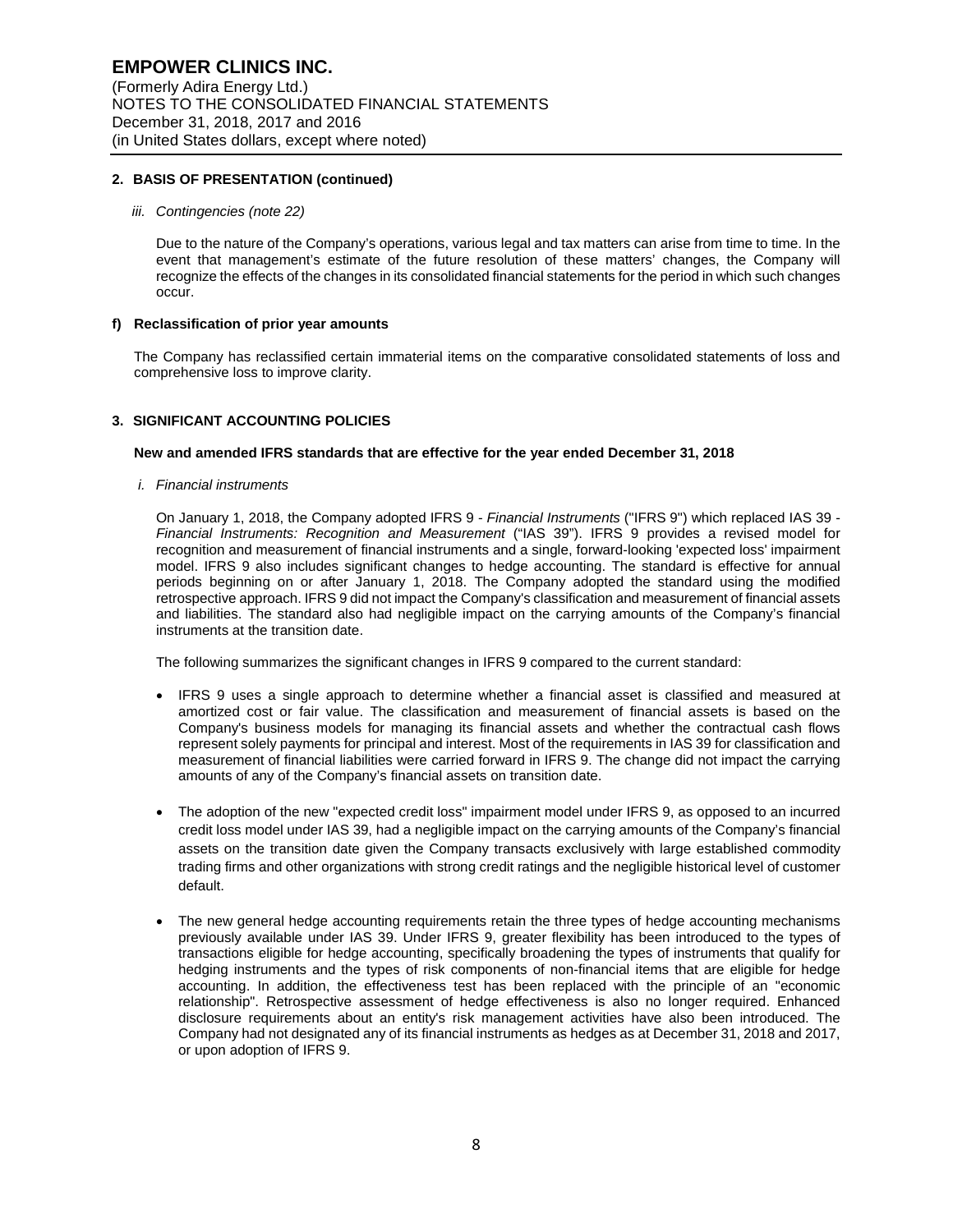#### *ii. Revenue recognition*

On January 1, 2018, the Company adopted IFRS 15 - *Revenue from Contracts with Customers* ("IFRS 15") which supersedes IAS 18 - *Revenue* ("IAS 18"). IFRS 15 establishes a single five-step model framework for determining the nature, amount, timing and uncertainty of revenue and cash flows arising from a contract with a customer. The standard is effective for annual periods beginning on or after January 1, 2018. The Company adopted the standard on January 1, 2018, using the full retrospective approach without applying any practical expedients.

IFRS 15 requires entities to recognize revenue when 'control' of goods or services transfers to the customer whereas the previous standard, IAS 18, required entities to recognize revenue when the 'risks and rewards' of the goods or services transfer to the customer. The Company concluded there is no change in the timing of revenue recognition of its patient revenue under IFRS 15 compared to the previous standard as the point of transfer of risks and rewards of goods and services and transfer of control occur at the same time. As such, no adjustment was required to the Company's financial statements.

Additionally, IFRS 15 requires entities to apportion the transaction price attributable to contracts from customers to distinct performance obligations on a relative standalone selling price basis. The Company has evaluated its sales agreements and concluded the delivery of patient services is the only performance obligation in the contracts and accordingly there was no change in the amount or timing of revenue recognition under the new standard.

#### *iii. Other narrow scope amendments/interpretations*

The Company has adopted amendments to IFRS 2 - *Share Based Payments* and IFRIC 22 - *Foreign Currency Transactions and Advance Consideration*, which did not have an impact on the Company's consolidated financial statements.

The significant accounting policies used in the preparation of these consolidated financial statements are as follows:

#### **a) Basis of consolidation**

These consolidated financial statements include the accounts of the Company and its wholly-owned subsidiaries disclosed in note 1. All inter-company balances, transactions, revenues and expenses have been eliminated on consolidation.

On April 16, 2018, the Company completed a reverse takeover transaction with Adira Energy Ltd. The transaction was structured as a series of transactions, including a Canadian three-cornered amalgamation transaction as explained further in note 5. As a result of these reorganizations described above, the accompanying consolidated financial statements include the accounts of the Company and its wholly-owned subsidiaries.

Control exists where the parent entity has power over the investee and is exposed, or has rights, to variable returns from its involvement with the investee and has the ability to affect those returns through its power over the investee. Subsidiaries are included in the consolidated financial statements from the date control commences until the date control ceases.

#### **b) Foreign currency translation**

In preparing the financial statements of each individual group entity, transactions in currencies other than the entity's functional currency ("foreign currencies") are translated at the rates of exchange prevailing at the dates of the transactions. At the end of each reporting period, monetary assets and liabilities denominated in foreign currencies are translated at the exchange rates prevailing at that date. Exchange gains and losses are recognized on a net basis in earnings or loss from operations for the period.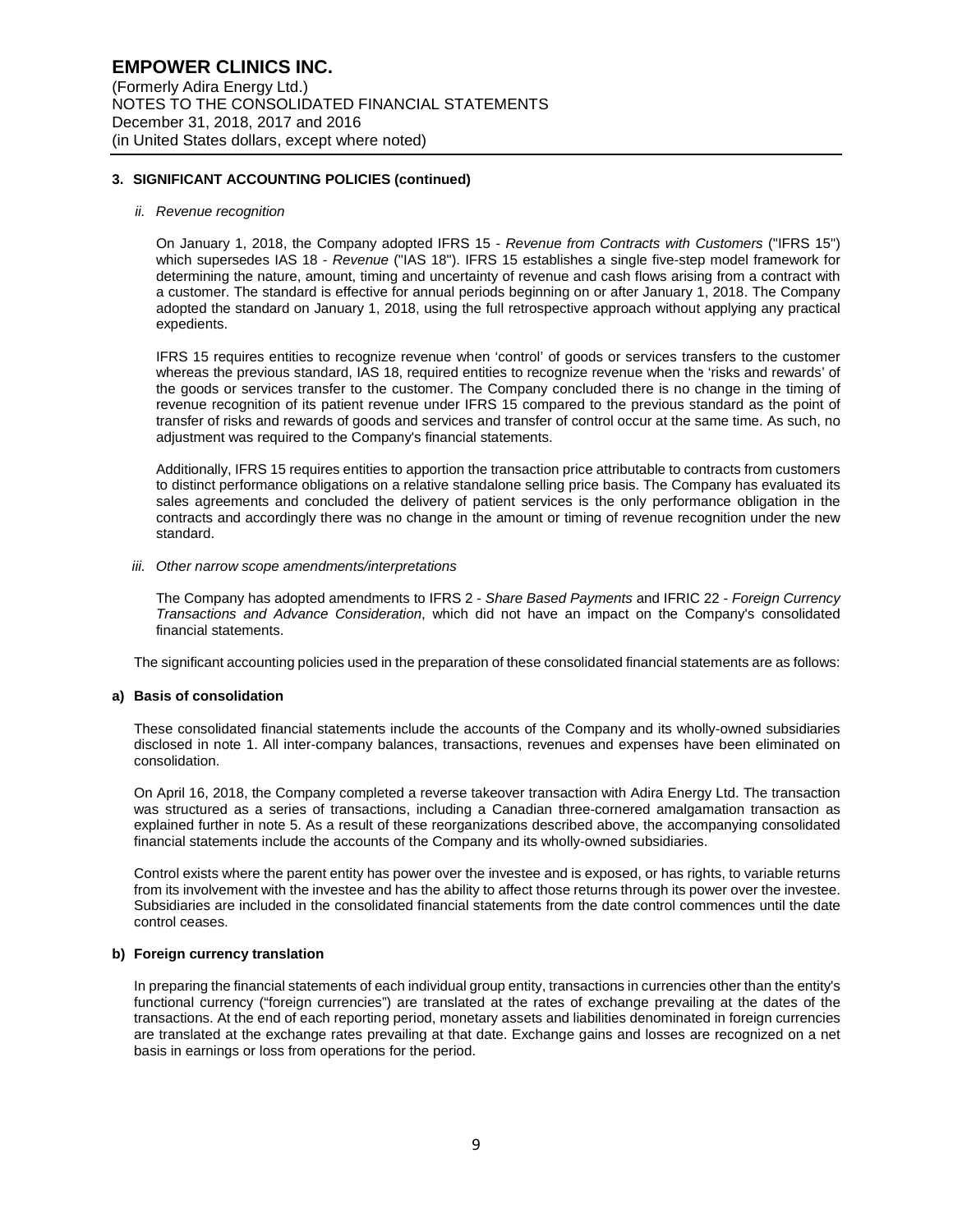### **c) Cash**

Cash consists of cash at banks and on hand.

#### **d) Property and equipment**

Equipment is measured at cost less accumulated depreciation and impairment losses. Cost includes the purchase price, any costs directly attributable to bringing equipment to the location and condition necessary for it to be capable of operating in the manner intended by management and the estimated site reclamation and closure costs associated with removing the asset, and, where applicable, borrowing costs.

Upon sale or abandonment of any equipment, the cost and related accumulated depreciation and impairment losses are written off and any gains or losses thereon are recognized in profit or loss for the period. When the parts of an item of equipment have different useful lives, they are accounted for as separate items (major components) of equipment.

The cost of replacing or overhauling a component of an item of equipment is recognized in the carrying amount of the item if it is probable that the future economic benefits embodied within the component will flow to the Company and its cost can be measured reliably. The carrying amount of the replaced component is derecognized. Maintenance and repairs of a routine nature are charged to profit or loss as incurred.

#### **e) Intangible assets**

Intangible assets are stated at cost less accumulated depreciation and impairment losses. Cost includes the purchase price, any costs directly attributable to bringing the intangible asset to the condition necessary for it to be capable of operating in the manner intended by management and, where applicable, borrowing costs. Upon sale or abandonment of any intangible asset, the cost and related accumulated depreciation and impairment losses are written off and any gains or losses thereon are recognized in profit or loss for the period.

# **f) Depreciation**

Depreciation is provided using the straight-line basis over the following terms:

| <b>Building</b>                 | 15 years |
|---------------------------------|----------|
| Equipment                       | 3 years  |
| Furniture                       | 5 years  |
| Computer software and equipment | 3 years  |
| Office furniture and equipment  | 3 years  |
| Patient records                 | 5 years  |
| <b>Trademarks</b>               | 5 years  |
| Domain names                    | 5 years  |
| Management software             | 5 years  |

As at December 31, 2018, tenant improvements were not available for use and therefore no amortization has been taken.

Depreciation commences on the date the asset is available for use. An asset's residual value, useful life and amortization method are reviewed at each financial year end and adjusted if appropriate. When parts of an item of equipment have different useful lives, they are accounted for as separate items (major components) of equipment. Gains and losses on disposal of an item of equipment are determined by comparing the proceeds from disposal with the carrying amount of the equipment and are recognized in profit or loss.

#### **g) Assets held for sale**

Non-current assets, or disposal groups comprising assets and liabilities, are classified as held for sale if it is highly probable that they will be recovered primarily through sale rather than through continuing use. Such assets, or disposal groups, are generally measured as the lower of their carrying amount and fair value less costs to sell.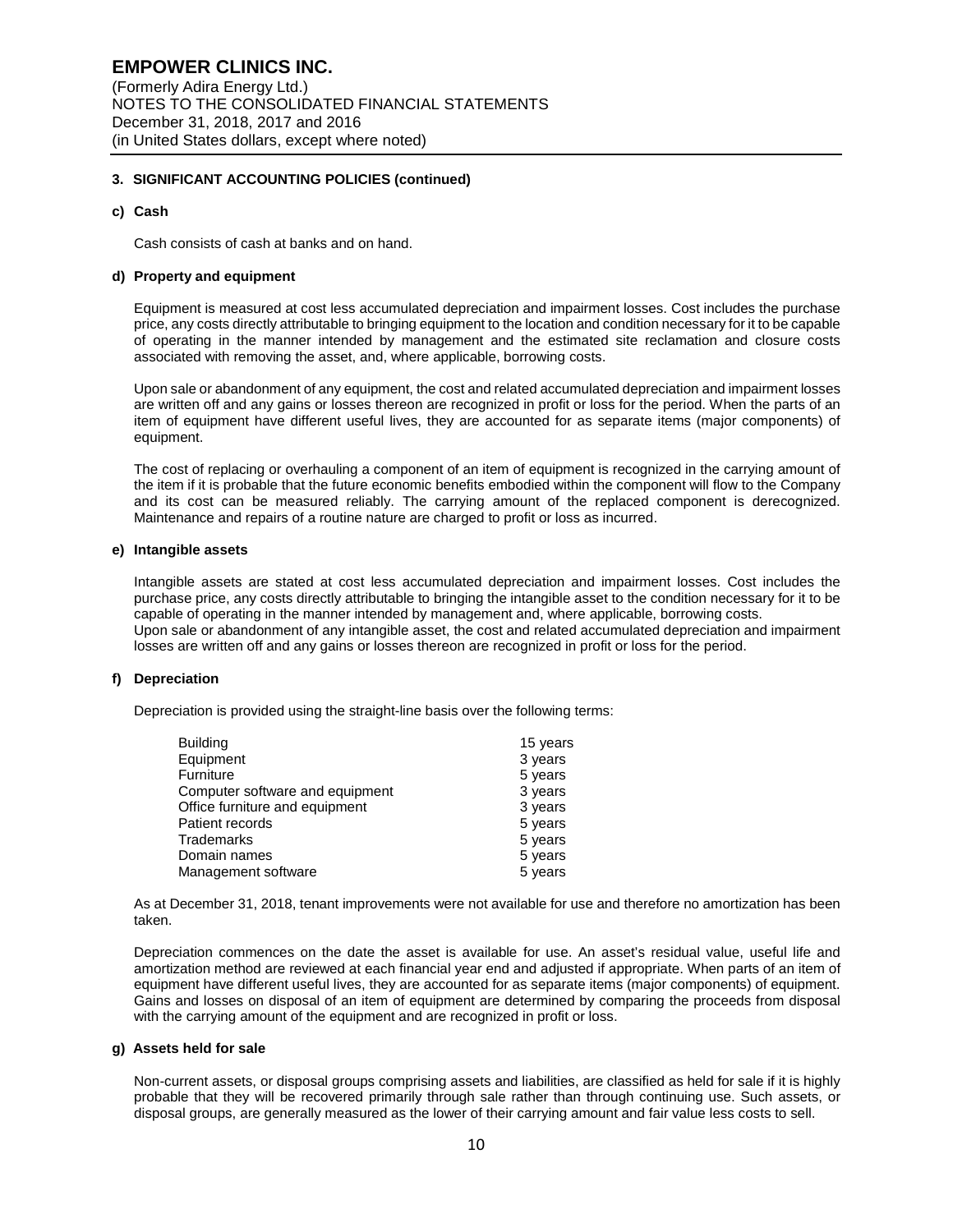### **h) Provisions**

A provision is recognized if, as a result of a past event, the Company has a present legal or constructive obligation that can be estimated reliably, and it is probable that an outflow of economic benefits will be required to settle the obligation.

Constructive obligations are obligations that derive from the Company's actions where:

- by an established pattern of past practice, published policies or a sufficiently specific current statement, the Company has indicated to other parties that it will accept certain responsibilities; and,
- as a result, the Company has created a valid expectation on the part of those other parties that it will discharge those responsibilities.

Provisions are reviewed at the end of each reporting period and adjusted to reflect management's current best estimate of the expenditure required to settle the present obligation at the end of the reporting period. If it is no longer probable that an outflow of resources embodying economic benefits will be required to settle the obligation, the provision is reversed.

Provisions are reduced by actual expenditures for which the provision was originally recognized. Provisions are determined by discounting the expected future cash flows at a pre-tax rate that reflects the current market assessments of the time value of money and the risks specific to the liability. The accretion of the discount is charged to profit or loss for the period.

#### **i) Convertible debentures**

The convertible debentures were determined to be compound instruments, comprising liability and equity (common shares and warrants). As the debentures are convertible into common shares, the liability and equity components are presented separately. The initial carrying amount of the equity component of the convertible debentures is determined by using the Black-Scholes option pricing model to estimate the fair value the equity component at the grant date. Using the residual method, the carrying amount of the financial liability component is the difference between the principal amount and the initial carrying value of the equity component. The equity component, and any associated warrants recognized on conversion of the convertible debenture are recorded in reserves on the statement of financial position. The debentures, net of the equity components are accreted using the effective interest rate method over the term of the debentures, such that the carrying amount of the financial liability will equal the principal balance at maturity.

# **j) Share-based payments**

.

Certain employees and directors of the Company receive a portion of their remuneration in the form of share options. The fair value of the share options, determined at the date of the grant, is charged to profit or loss, with an offsetting credit to share-based payment reserve, over the vesting period. If and when the share options are exercised, the applicable original amounts of share-based payment reserve are transferred to issued capital.

The fair value of a share-based payment is determined at the date of the grant. The estimated fair value of share options is measured using the Black-Scholes option pricing model. The Black-Scholes option pricing model requires the input of subjective assumptions, including the expected term of the option and share price volatility. The expected term of options granted is determined based on historical data on the average hold period before exercise, expiry or cancellation. Expected volatility is estimated with reference to the historical volatility of the share price of the Company.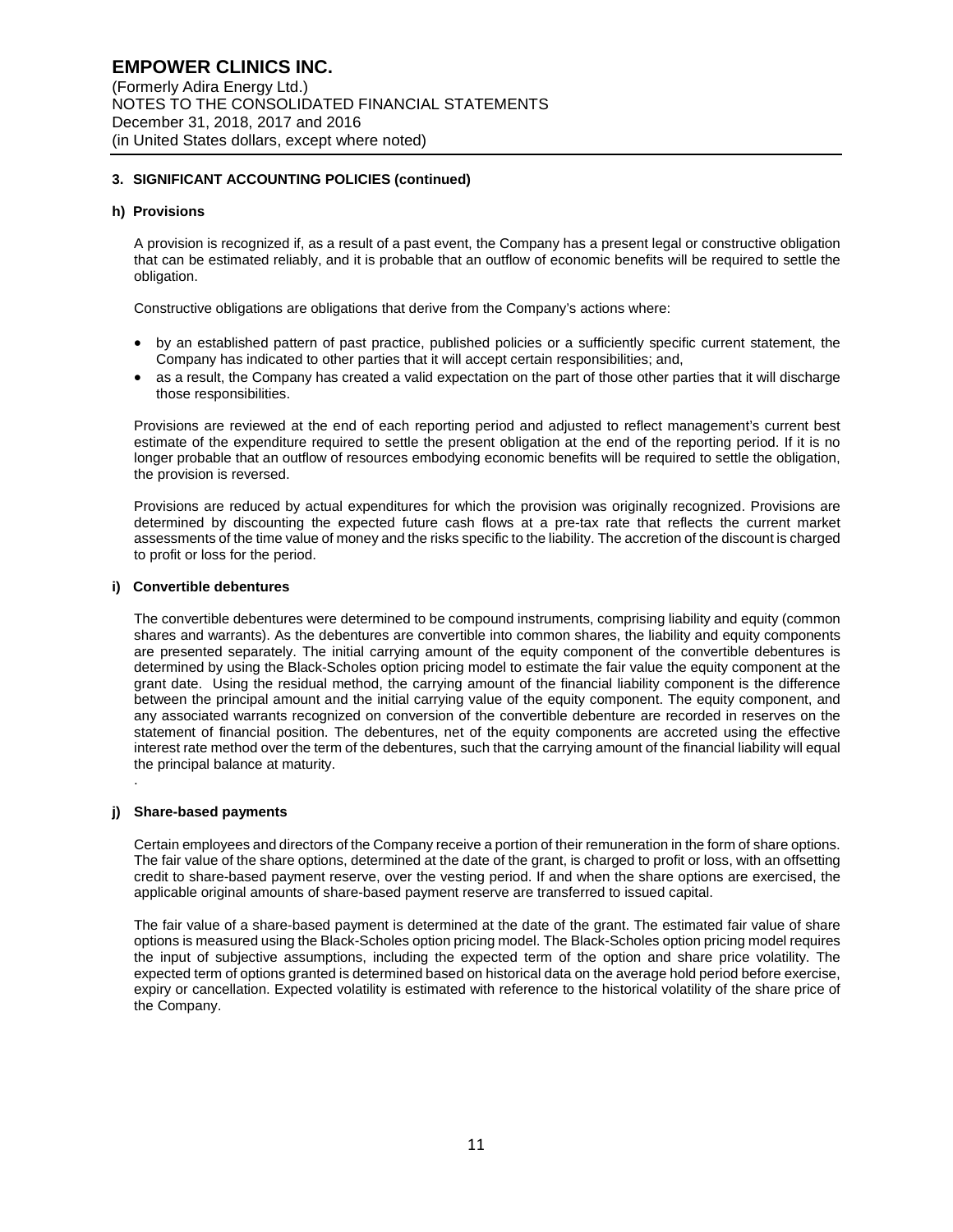These estimates involve inherent uncertainties and the application of management's judgement. The costs of sharebased payments are recognized over the vesting period of the option. The total amount recognized as an expense is adjusted to reflect the number of options expected to vest at each reporting date. At each reporting date prior to vesting, the cumulative compensation expense representing the extent to which the vesting period has passed and management's best estimate of the share options that are ultimately expected to vest is computed. The movement in cumulative expense is recognized in profit or loss with a corresponding entry to share-based payment reserve.

Share-based payments to non-employees are measured at the fair value of the goods or services received or the fair value of the equity instruments issued if it is determined that the fair value of the goods or services cannot be reliably measured and are recorded at the date the goods or services are received.

No expense is recognized for share options that do not ultimately vest. Charges for share options that are forfeited before vesting are reversed from share-based payment reserve and credited to profit or loss. For those share options that expire unexercised after vesting, the recorded value remains in share-based payment reserve.

#### **k) Share purchase warrants**

Share purchase warrants are classified as a derivative liability under the principles of IFRS 9 - *Financial Instruments*. As the exercise price of the share purchase warrant is fixed in Canadian dollars and the functional currency of the Company is the US dollar, the share purchase warrants are considered a derivative liability in accordance with IAS 32 - *Financial Instruments: Presentation* as a variable amount of cash in the Company's functional currency will be received upon exercise.

These types of share purchase warrants are recognized at fair value using the Black-Scholes option pricing model or the listed trading price at the date of issue. Share purchase warrants are initially recorded as a liability at fair value with any subsequent changes in fair value recognized in profit or loss.

Upon exercise of the share purchase warrants with exercise prices in a currency other than the Company's functional currency, the share purchase warrants are revalued at the date of exercise and the total fair value of the exercised share purchase warrants is reallocated to equity. The proceeds generated from the payment of the exercise price are also allocated to equity.

# **l) Issued capital**

Common shares are classified as equity. Incremental costs directly attributable to the issue of common shares and share options are recognized as a deduction from equity. Share issue costs incurred in advance of share subscriptions are recorded as non-current deferred assets. Share issue costs related to uncompleted share subscriptions are expensed in the period they are incurred.

The Company records proceeds from share issuances net of issue costs and any tax effects. Common shares issued for non-monetary consideration are recorded at their fair market value based upon the trading price of the Company's shares on the Canadian Securities Exchange on the date of the agreement to issue the shares or the date of share issuance, whichever is more appropriate.

The proceeds from the issue of units is allocated between common shares and common share purchase warrants on a prorated basis on relative fair values as follows: the fair value of common shares is based on the market close on the date the units are issued; and the fair value of the common share purchase warrants is determined using the Black-Scholes pricing model.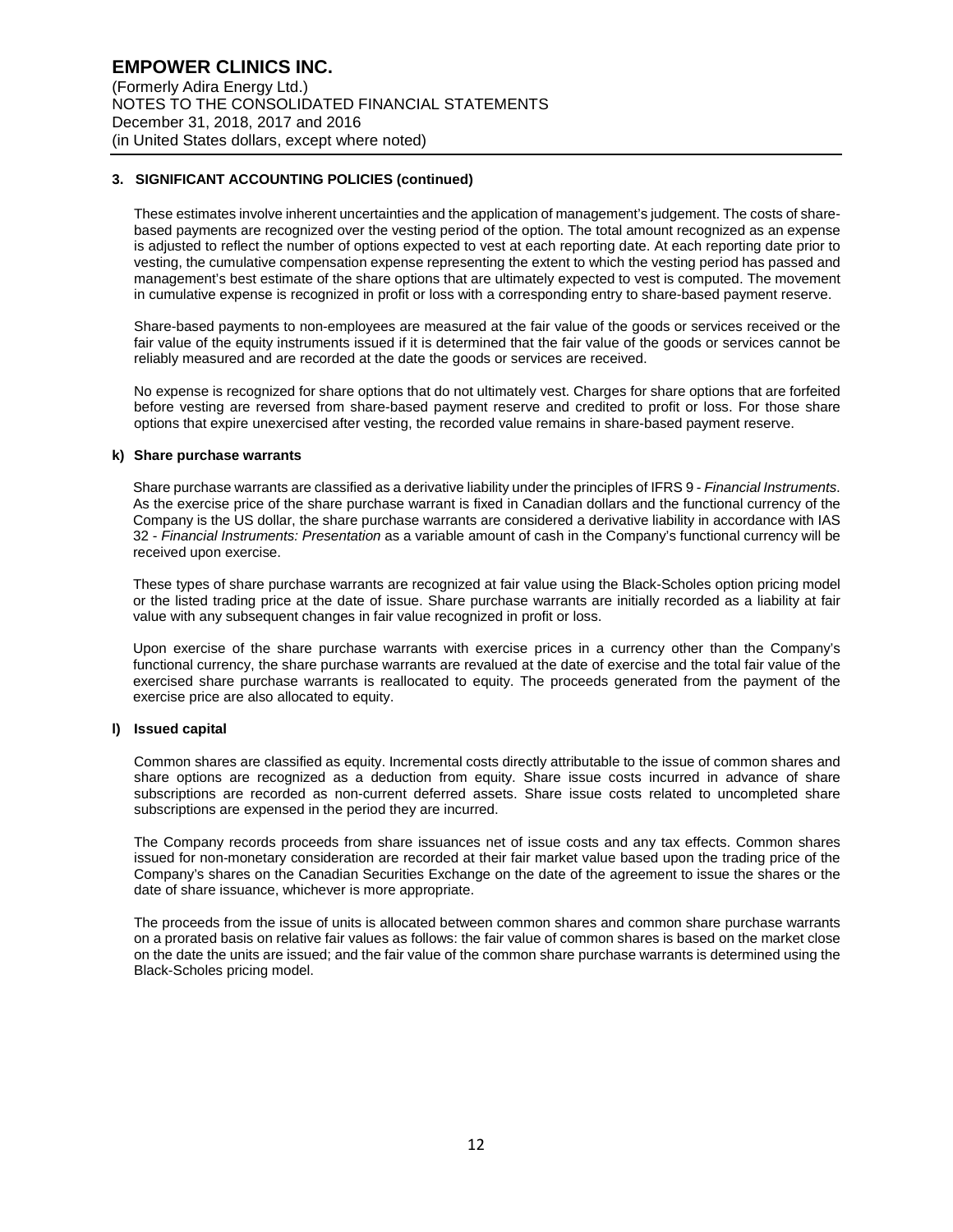#### **m) Financial Instruments**

#### Implementation

In July 2014, the IASB issued the final version of IFRS 9 to replace IAS 39, Financial Instruments: Recognition and Measurement. IFRS 9 provides a revised model for recognition and measurement of financial instruments and a single, forward looking "expected loss" impairment model. IFRS 9 also includes a substantially reformed approach to hedge accounting. The standard is effective for annual periods beginning on or after January 1, 2018, with early adoption permitted.

As a result of the adoption of IFRS 9, the Company has changed its accounting policy for financial instruments retrospectively, for financial instruments that were recognized at the date of application, which was January 1, 2018. The change did not impact the carry value of any financial instruments on this date.

In implementing IFRS 9, the Company updated the financial instruments classification within its accounting policy. The following table shows the original classification under IAS 39 and the new classification under IFRS 9:

| <b>Financial assets and</b><br>and liabilities | <b>Original classification</b><br>under IAS 39 | New classification<br>under IFRS 9      |
|------------------------------------------------|------------------------------------------------|-----------------------------------------|
| Cash                                           | Loans and receivables                          | Financial assets at amortized cost      |
| Trade receivables                              | Loans and receivables                          | Financial assets at amortized cost      |
| Accounts payable                               | Other financial liabilities                    | Financial liabilities at amortized cost |
| Long-term debt                                 | Other financial liabilities                    | Financial liabilities at amortized cost |

The Company recognizes financial assets and liabilities on its consolidated statement of financial position when it becomes a party to the contract creating the asset or liability. On initial recognition, all financial assets and liabilities are recorded by the Company at fair value, net of attributable transaction costs, except for financial assets and liabilities classified as FVTPL for which transaction costs are expensed in the period in which they are incurred.

# **n) Financial assets**

Classification of financial assets

# *Amortized cost:*

Financial assets that meet the following conditions are measured subsequently at amortized cost:

- The financial asset is held within a business model whose objective is to hold financial assets in order to collect contractual cash flows, and
- The contractual terms of the financial asset give rise on specified dates to cash flows that are solely payments of principal and interest on the principal amount outstanding.

The amortized cost of a financial asset is the amount at which the financial asset is measured at initial recognition minus the principal repayments, plus the cumulative amortization using effective interest method of any difference between that initial amount and the maturity amount, adjusted for any loss allowance. Interest income is recognized using the effective interest method.

The Company has classified cash and trade receivables as amortized cost.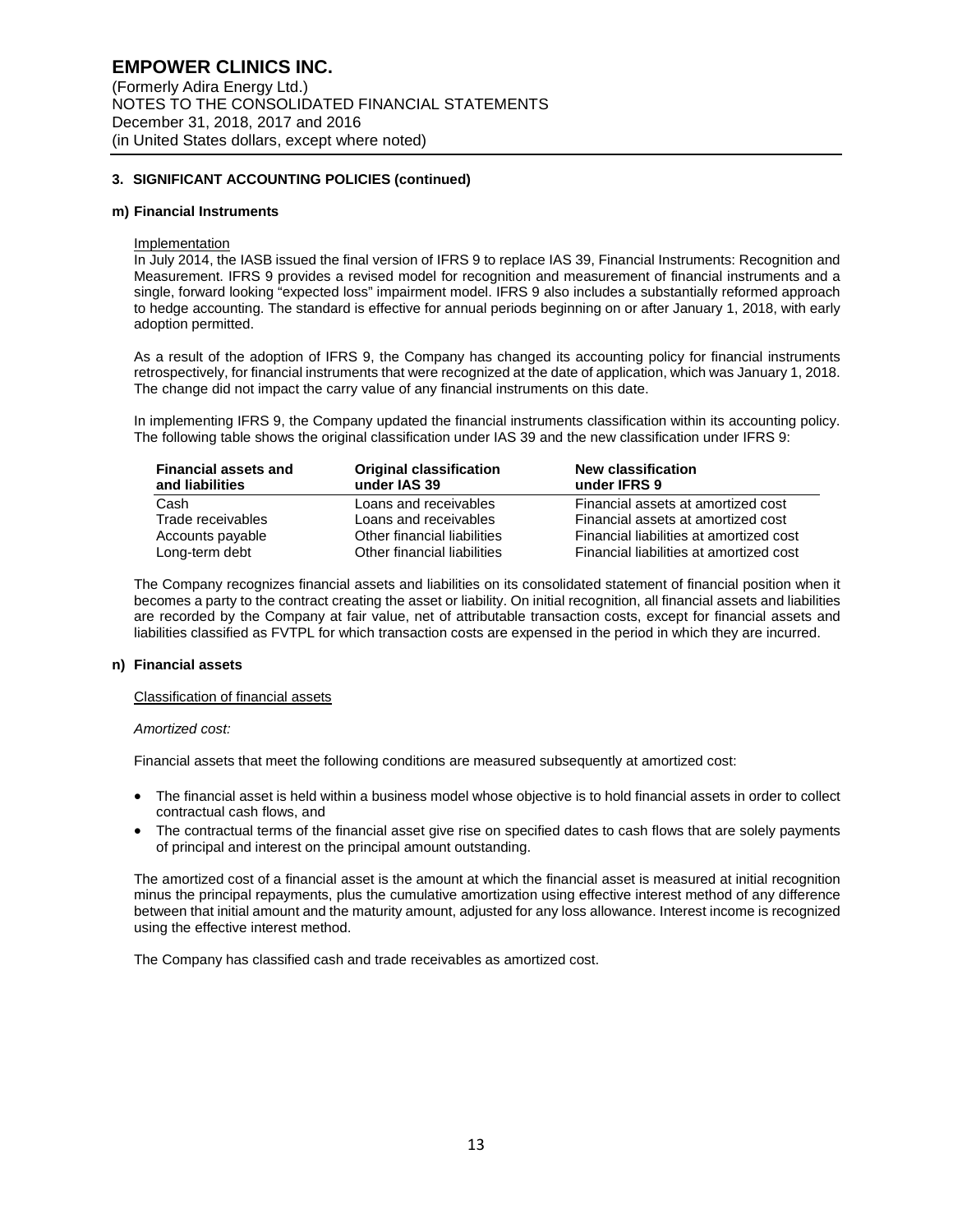*Fair value through other comprehensive income ("FVTOCI"):* 

Financial assets that meet the following conditions are measured at FVTOCI:

- The financial asset is held within a business model whose objective is achieved by both collecting contractual cash flows and selling financial assets, and,
- The contractual terms of the financial asset give rise on specified dates to cash flows that are solely payments of principal and interest on the principal amount outstanding.

The Company does not currently hold any financial instruments designated as FVTOCI.

#### *Equity instruments designated as FVTOCI:*

On initial recognition, the Company may make an irrevocable election (on an instrument-by-instrument basis) to designate investments in equity instruments that would otherwise be measured at fair value through profit or loss to present subsequent changes in fair value in other comprehensive income. Designation at FVTOCI is not permitted if the equity investment is held for trading or if it is contingent consideration recognized by an acquirer in a business combination. Investments in equity instruments at FVTOCI are initially measured at fair value plus transaction costs. Subsequently, they are measured at fair value with gains and losses arising from changes in fair value recognized in other OCI. The cumulative gain or loss is not reclassified to profit or loss on disposal of the equity instrument, instead, it is transferred to retained earnings.

The Company does not currently hold any equity instruments designated as FVTOCI.

*Financial assets measured subsequently at fair value through profit or loss:* 

By default, all other financial assets are measured subsequently at FVTPL.

The Company, at initial recognition, may also irrevocably designate a financial asset as measured at FVTPL if doing so eliminates or significantly reduces a measurement or recognition inconsistency that would otherwise arise from measuring assets or liabilities or recognizing the gains and losses on them on different bases.

Financial assets measured at FVTPL are measured at fair value at the end of each reporting period, with any fair value gains or losses recognized in profit or loss to the extent they are not part of a designated hedging relationship. The Company's financial assets at FVTPL include the assets held for sale (note 8).

# **o) Financial liabilities and equity**

Debt and equity instruments are classified as either financial liabilities or as equity in accordance with the substance of the contractual arrangements and the definitions of a financial liability and an equity instrument.

An equity instrument is any contract that evidences a residual interest in the assets of the Company after deducting all its liabilities. Equity instruments issued by the Company are recognized at the proceeds received, net of direct issue costs. Repurchase of the Company's own equity instruments is recognized and deducted directly in equity. No gain or loss is recognized in profit or loss on the purchase, sale, issue or cancellation of the Company's own equity instruments.

# Classification of financial liabilities

Financial liabilities that are not contingent consideration of an acquirer in a business combination, held for trading or designated as at FVTPL, are measured at amortized cost using effective interest method.

#### **p) Financial instruments designated as hedging instruments**

The Company does not currently apply nor have a past practice of applying hedge accounting to financial instruments.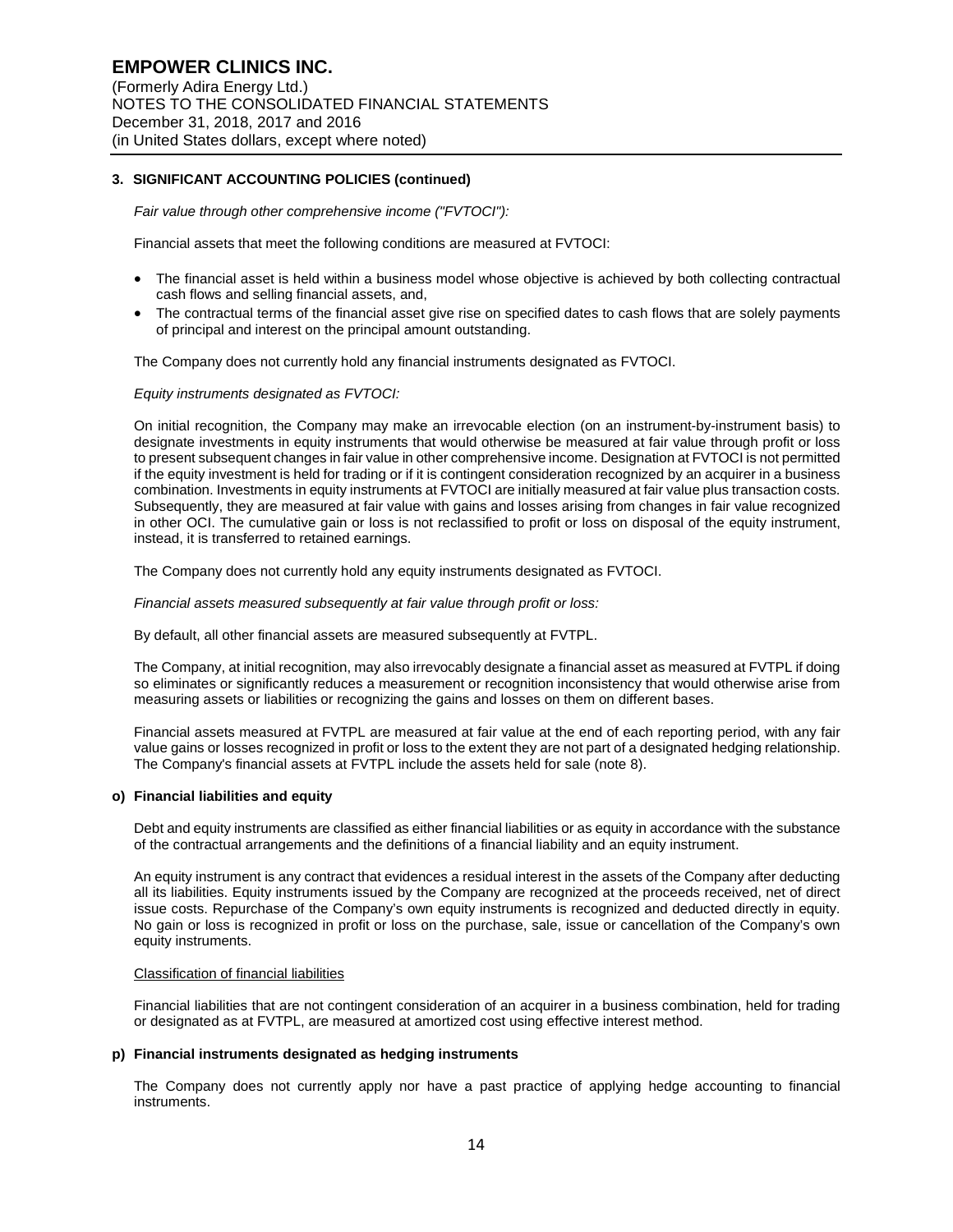#### **q) Impairment**

The Company recognizes a loss allowance for expected credit losses on its financial assets. The amount of expected credit losses is updated at each reporting period to reflect changes in credit risk since initial recognition of the respective financial instruments.

#### **r) Impairment of non-financial assets**

At each reporting date, the Company reviews the carrying amounts of its non-financial assets to determine whether there are any indications of impairment. If any such indication exists such as an increase in operating costs, a decrease in the number of patient visits or a change in foreign exchange rate, the recoverable amount of the asset is estimated in order to determine the extent of the impairment, if any. In determining the recoverable amount, the Company also considers the net carrying amount of the asset, the ongoing costs required to maintain and operate the asset, and the use, value and condition of the asset.

Where the asset does not generate cash inflows that are independent with other assets, the Company estimates the recoverable amount of the cash-generating unit ("CGU") to which the asset belongs. A CGU is the smallest identifiable group of assets that generates cash inflows that are largely independent of the cash inflows from other assets or group of assets. This generally results in the Company evaluating its non-financial assets on a property by property basis.

The recoverable amount is determined as the higher of fair value less costs of disposal and the asset's value in use. Fair value is determined with reference to discounted estimated future cash flow analysis or to recent transactions involving dispositions of similar properties. In assessing value in use, the estimated future cash flows are discounted to their present value.

The pre-tax discount rate applied to the estimated future cash flows measured on a value in use basis reflects current market assessments of the time value of money and the risks specific to the asset for which the future cash flow estimates have not been adjusted.

If the carrying amount of an asset or CGU exceeds its recoverable amount, the carrying amount of the asset or CGU is reduced to its recoverable amount. An impairment loss is recognized as a charge to profit or loss. Nonfinancial assets that have been impaired are tested for possible reversal of the impairment whenever events or changes in circumstance indicate that the impairment may have reversed.

Where an impairment subsequently reverses, the carrying amount of the asset or CGU is increased to the revised estimate of its recoverable amount, but only so that the increased carrying amount does not exceed the carrying amount that would have been determined (net of depletion and depreciation) had no impairment loss been recognized for the asset or CGU in prior periods. A reversal of impairment is recognized as a gain in profit or loss.

#### **s) Taxes**

#### *i. Current tax expense*

Current tax is the expected tax payable or receivable on the taxable earnings or loss for the period.

Current tax for each taxable entity in the Company is based on the local taxable income at the local statutory tax rate enacted or substantively enacted at the reporting date, and includes adjustments to tax payable or recoverable in respect of previous periods.

#### *ii. Deferred tax expense*

Deferred tax is accounted for using the balance sheet liability method, providing for the tax effect of temporary differences between the carrying amount of assets and liabilities for financial reporting purposes and their respective tax bases.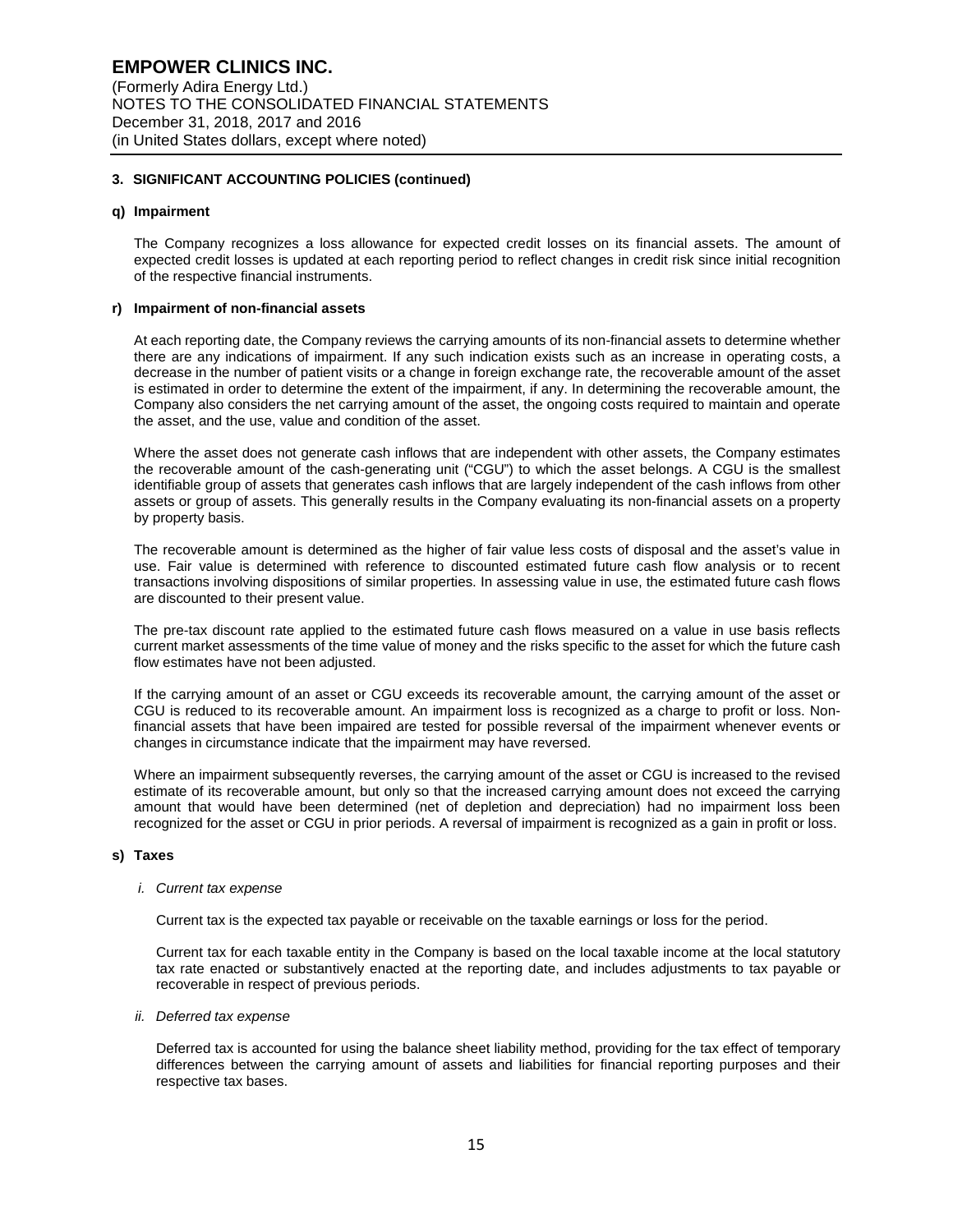Deferred tax liabilities are recognized for all taxable temporary differences except where the deferred tax liability arises from the initial recognition of goodwill, or the initial recognition of an asset or liability in a transaction that is not a business combination and, at the time of the transaction, affects neither the accounting earnings nor taxable earnings or loss.

Deferred tax assets are recognized for all deductible temporary differences, carry forwards of unused tax losses and tax credits, to the extent that it is probable that taxable earnings will be available against which the deductible temporary differences, and the carry forward of unused tax losses can be utilized, except where the deferred tax asset related to the deductible temporary difference arises from the initial recognition of an asset or liability in a transaction that is not a business combination and, at the time of the transaction, affects neither the accounting earnings nor taxable earnings or loss.

The carrying amounts of deferred tax assets are reviewed at each reporting date and are adjusted to the extent that it is no longer probable that sufficient taxable earnings will be available to allow all or part of the asset to be utilized. To the extent that an asset not previously recognized fulfills the criteria for recognition, a deferred tax asset is recorded.

Deferred tax is measured on an undiscounted basis using the tax rates that are expected to apply in the period when the liability is settled or the asset is realized, based on tax rates and tax laws enacted or substantially enacted at the reporting date. Current and deferred tax relating to items recognized directly in equity are recognized in equity and not in earnings or loss.

# **t) Earnings (loss) per share**

Basic earnings (loss) per share ("EPS") is calculated by dividing the income (loss) and comprehensive income (loss) of the Company by the basic weighted average number of common shares outstanding during the period.

For purposes of calculating diluted EPS, the proceeds from the potential exercise of dilutive share options and share purchase warrants with exercise prices that are below the average market price of the underlying shares are assumed to be used in purchasing the Company's common shares at their average market price for the period.

Share options and share purchase warrants are included in the calculation of diluted EPS only to the extent that the market price of the common shares exceeds the exercise price of the share options or share purchase warrants except where such conversion would be anti-dilutive.

# **u) Revenue recognition**

Revenue is measured at the fair value of the consideration received or receivable, and represents amounts receivable for services rendered, stated net of discounts. The Company recognizes revenue when the amount of revenue can be reliably measured, when it is probable that future economic benefits will flow to the Company, and when specific criteria have been met for each of the Company's activities, as described below. The Company recognizes revenue from the rendering of patient services in the accounting period in which the physician's services are rendered.

# **v) Related party transactions**

Parties are considered to be related if one party has the ability, directly or indirectly, to control the other party or exercise significant influence over the other party in making financial and operating decisions. Parties are also considered to be related if they are subject to common control or common significant influence, related parties may be individuals or corporate entities. A transaction is considered to be a related party transaction when there is a transfer of resources or obligations between related parties.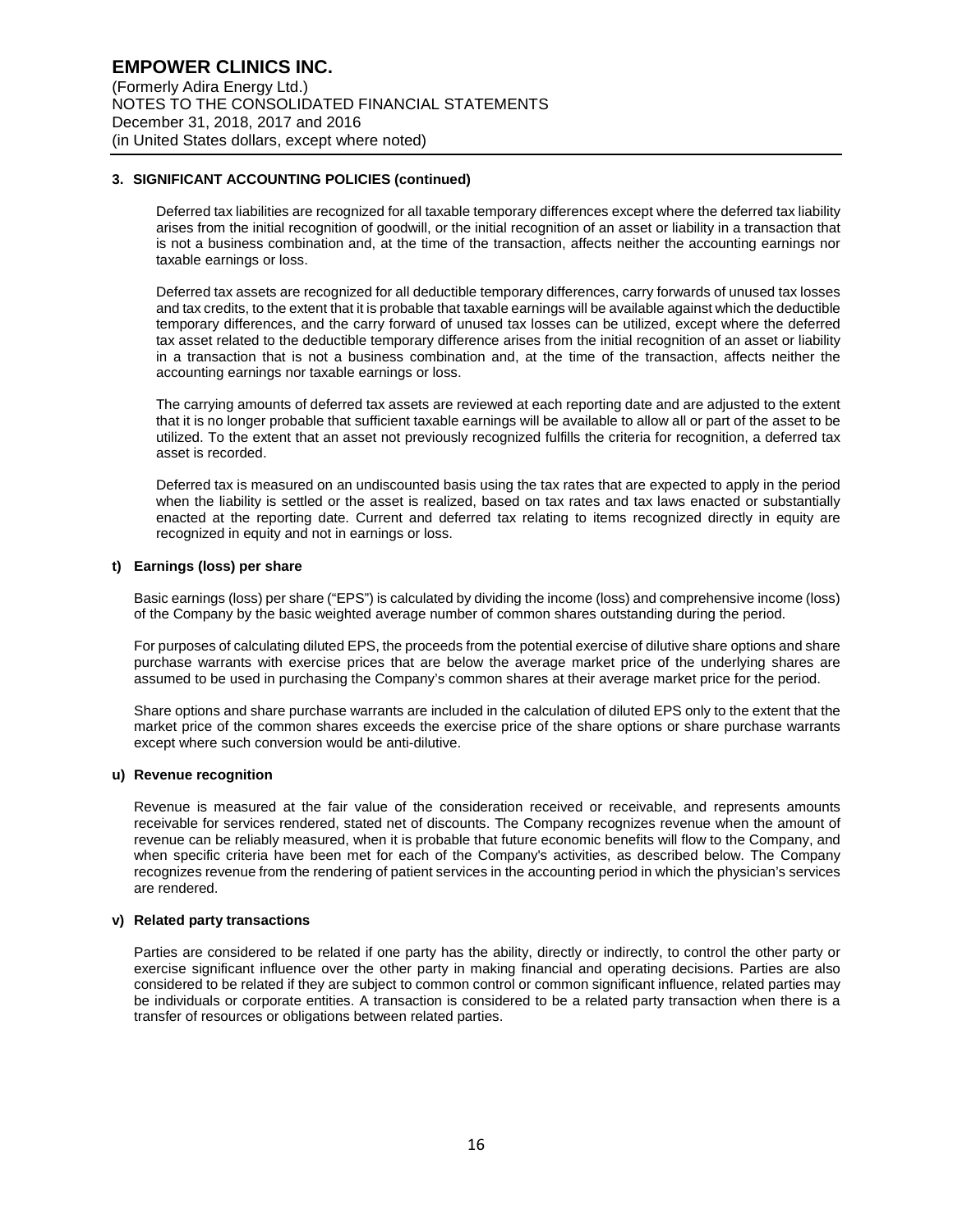# **4. RECENT ACCOUNTING PRONOUNCEMENTS**

Certain pronouncements were issued by the International Accounting Standards Board ("IASB") or the IFRS Interpretations Committee ("IFRIC") that are mandatory for accounting periods after December 31, 2018. Pronouncements that are not applicable to the Company have been excluded from this note.

The following pronouncements have been issued but are not yet effective:

i. In January 2016, the IASB published a new accounting standard, IFRS 16 - *Leases* ("IFRS 16") which supersedes IAS 17 - *Leases*. IFRS 16 specifies how to recognize, measure, present and disclose leases. The standard provides a single lessee accounting model, requiring the recognition of assets and liabilities for all leases, unless the lease term is 12 months or less or the underlying asset has a low value. The standard is effective for annual periods beginning on or after January 1, 2019, with early adoption permitted if IFRS 15 has also been applied. The Company will adopt IFRS 16 effective January 1, 2019.

Upon the adoption of IFRS 16, the Company expects to record a material balance of right of use assets and associated lease liabilities related to leases with a term of 12 months or more previously classified as operating leases on the consolidated statements of financial position at January 1, 2019. Due to the recognition of additional lease assets and liabilities, a higher amount of depreciation expense and interest expense on lease assets and liabilities, respectively, will be recorded under IFRS 16 compared to the current standard. Additionally, a corresponding reduction in production costs is expected. Lastly, the Company expects a positive impact on operating cash flows with a corresponding increase in financing cash outflows under IFRS 16. The Company has not quantified these impacts. The Company is currently evaluating the impact of applying IFRS 16.

# **5. THE TRANSACTION**

On April 23, 2018, S.M.A.A.R.T Holdings Inc ("SMAART") completed the acquisition with Adira Energy Ltd. ("Adira"), pursuant to which SMAART amalgamated with 1149770 B.C. Ltd., a wholly-owned subsidiary of Adira, to form Empower Healthcare Corporation, resulting in the indirect acquisition by SMAART of all of the issued and outstanding securities of Adira (the "Transaction"). This resulted in a reverse takeover of Adira by the shareholders of Empower Healthcare Corporation.

In connection with the Transaction completed on April 16, 2018, the Company changed its name from "Adira Energy Ltd." to "Empower Clinics Inc." and consolidated its existing common shares on the basis of one common share for each 6.726254 existing common shares of the Company.

At the time of the Transaction, Adira did not constitute a business as defined under IFRS 3; therefore, the Transaction was accounted for under IFRS 2, where the difference between the consideration given to acquire Adira and the net asset value of Adira was recorded as a listing fee expense to net loss. As Empower Healthcare Corporation was deemed to be the acquirer for accounting purposes, these consolidated financial statements present the historical financial information of Adira up to the date of the Transaction.

| Consideration - shares                                  |   | 614.415    |
|---------------------------------------------------------|---|------------|
| Legal and professional fees relating to the Transaction |   | 365.871    |
| Net liabilities acquired                                |   | 328,522    |
| <b>Listing fee</b>                                      |   | 1,308,808  |
|                                                         |   |            |
| Fair value of the net assets (liabilities) of Adira     |   |            |
| Cash                                                    | S | 13,000     |
| Accounts payable and accrued liabilities                |   | (341, 522) |
|                                                         |   | (328, 522) |

The fair value of 2,544,075 issued common shares of the Company was estimated using C\$0.31 (\$0.24) per share.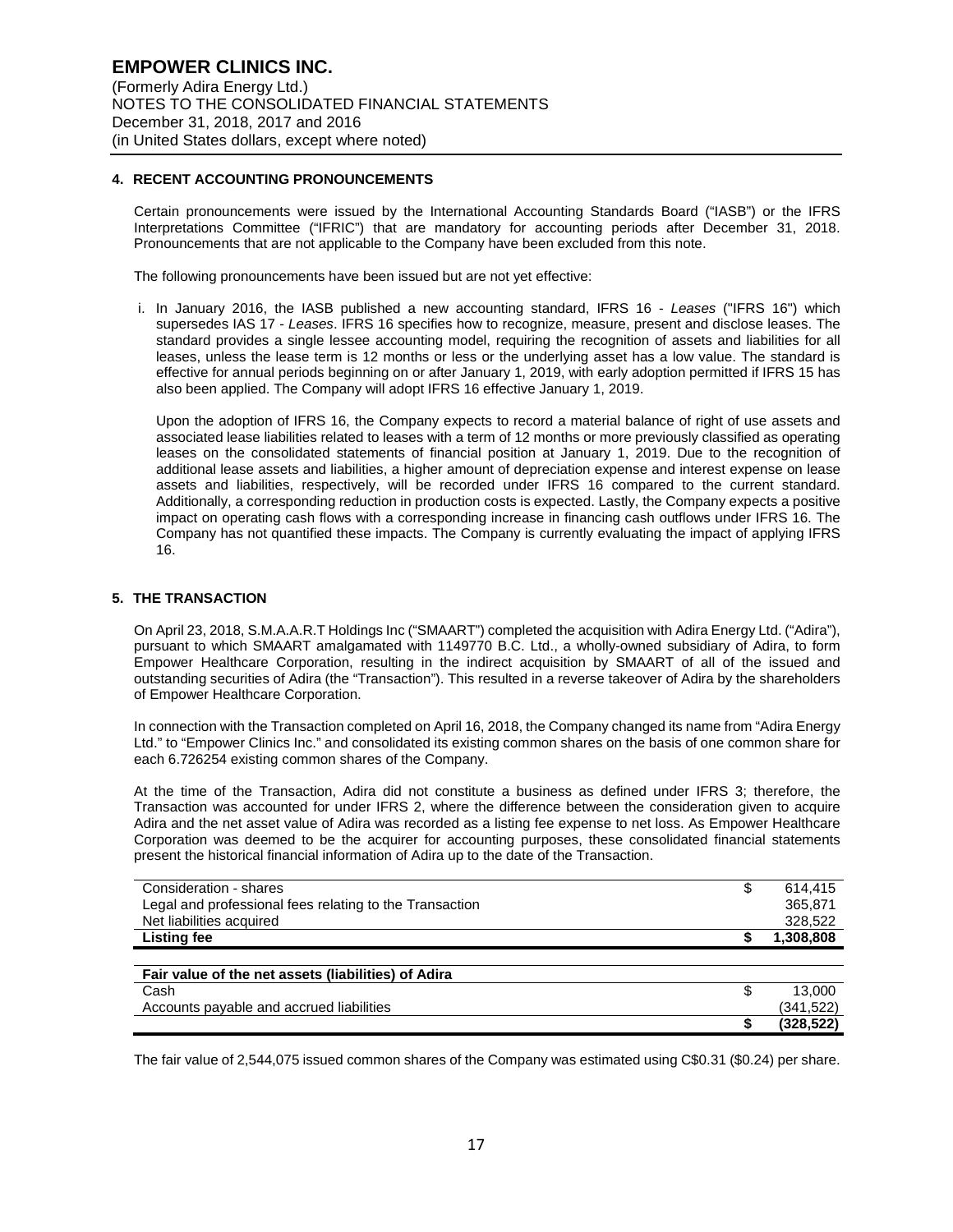(Formerly Adira Energy Ltd.) NOTES TO THE CONSOLIDATED FINANCIAL STATEMENTS December 31, 2018, 2017 and 2016 (in United States dollars, except where noted)

# **6. PROPERTY AND EQUIPMENT**

The Company operates clinics in Oregon and Washington State. A continuity of property and equipment for the years ended December 31, 2018, 2017 and 2016 is as follows:

|                                  |                      |                          | Furniture and   | Tenant               |                 |
|----------------------------------|----------------------|--------------------------|-----------------|----------------------|-----------------|
|                                  | Facilities           | Land                     | equipment       | improvements         | Total           |
|                                  |                      |                          |                 |                      |                 |
| Cost                             |                      |                          |                 |                      |                 |
| Balance, December 31, 2015       | \$<br>249,282        | \$<br>146,822            | \$<br>42,500    | \$                   | \$<br>438,604   |
| Transfer to assets held for sale | (70, 297)            | (119, 703)               |                 |                      | (190,000)       |
| Disposals                        | (178, 985)           | (27, 119)                | (13,000)        |                      | (219, 104)      |
| Impairment loss                  |                      |                          | (14,500)        |                      | (14,500)        |
| Balance, December 31, 2016       |                      |                          | 15,000          |                      | 15,000          |
| Expenditures                     |                      |                          | 11,598          | 20,000               | 31,598          |
| Balance, December 31, 2017       |                      |                          | 26,598          | 20.000               | 46,598          |
| Expenditures                     |                      |                          | 1.762           | 98,465               | 100,227         |
| Balance, December 31, 2018       | \$<br>$\blacksquare$ | \$<br>$\blacksquare$     | \$<br>28,360    | \$<br>118,465        | \$<br>146,825   |
|                                  |                      |                          |                 |                      |                 |
|                                  |                      |                          | Furniture and   | Tenant               |                 |
|                                  | Facilities           | Land                     | equipment       | improvements         | Total           |
|                                  |                      |                          |                 |                      |                 |
| <b>Accumulated amortization</b>  |                      |                          |                 |                      |                 |
| Balance, December 31, 2015       | \$<br>(8,309)        | \$                       | \$<br>(6, 917)  | \$                   | \$<br>(15, 226) |
| Amortization                     | (5,966)              |                          | (27, 185)       |                      | (33, 151)       |
| Transfer to assets held for sale | 2,343                |                          |                 |                      | 2,343           |
| Disposals                        | 11,932               |                          | 27,500          |                      | 39,432          |
| Balance, December 31, 2016       |                      |                          | (6,602)         |                      | (6,602)         |
| Amortization                     |                      |                          | (3,868)         |                      | (3,868)         |
| Balance, December 31, 2017       |                      |                          | (10, 470)       |                      | (10, 470)       |
| Amortization                     |                      |                          | (9,295)         |                      | (9, 295)        |
| Balance, December 31, 2018       | \$<br>$\blacksquare$ | \$<br>$\blacksquare$     | \$<br>(19, 765) | \$<br>$\blacksquare$ | \$<br>(19, 765) |
|                                  |                      |                          |                 |                      |                 |
|                                  |                      |                          | Furniture and   | Tenant               |                 |
|                                  | Facilities           | Land                     | equipment       | improvements         | Total           |
|                                  |                      |                          |                 |                      |                 |
| <b>Carrying amount</b>           |                      |                          |                 |                      |                 |
| Balance, December 31, 2016       | \$                   | \$<br>$\blacksquare$     | \$<br>8,398     | \$                   | \$<br>8,398     |
| Balance, December 31, 2017       |                      | $\overline{\phantom{a}}$ | 16,128          | 20,000               | 36,128          |
| Balance, December 31, 2018       | \$<br>$\blacksquare$ | \$<br>$\blacksquare$     | \$<br>8,595     | \$<br>118,465        | \$<br>127,060   |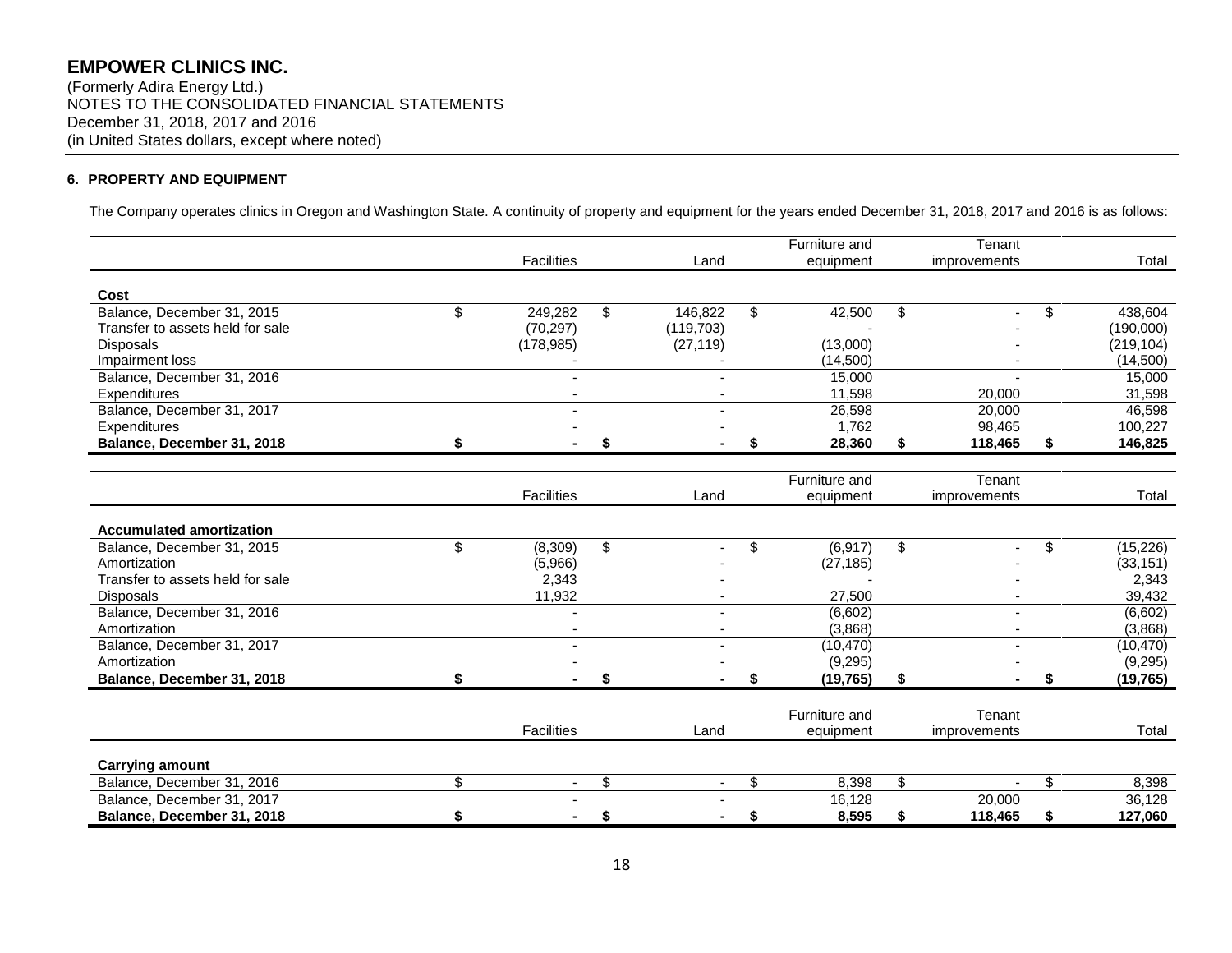(Formerly Adira Energy Ltd.) NOTES TO THE CONSOLIDATED FINANCIAL STATEMENTS December 31, 2018, 2017 and 2016 (in United States dollars, except where noted)

# **7. INTANGIBLE ASSETS**

|                                            | Patient          |                         | <b>Trademarks</b><br>and domain | Management             |                  |
|--------------------------------------------|------------------|-------------------------|---------------------------------|------------------------|------------------|
|                                            | records          |                         | names                           | software               | Total            |
|                                            |                  |                         |                                 |                        |                  |
| Cost                                       |                  |                         |                                 |                        |                  |
| Balance, December 31, 2015                 | \$<br>356,893    | \$                      | 141,000                         | \$<br>73,000           | \$<br>570,893    |
| Impairment loss                            | (64.800)         |                         |                                 |                        | (64, 800)        |
| Balance, December 31, 2016<br>Expenditures | 292,093          |                         | 141,000                         | 73,000                 | 506,093          |
| Balance, December 31, 2017                 | 292,093          |                         | 141,000                         | 73,000                 | 506,093          |
| Impairment loss                            |                  |                         | (42,300)                        | (21,900)               | (64, 200)        |
| Balance, December 31, 2018                 | \$<br>292,093    | \$                      | 98,700                          | \$<br>51,100           | \$<br>441,893    |
|                                            |                  |                         |                                 |                        |                  |
|                                            |                  |                         | <b>Trademarks</b>               |                        |                  |
|                                            | Patient          |                         | and domain                      | Management             |                  |
|                                            | records          |                         | names                           | software               | Total            |
| <b>Accumulated amortization</b>            |                  |                         |                                 |                        |                  |
| Balance, December 31, 2015                 | \$<br>(35,690)   | \$                      | (14, 100)                       | \$<br>(7,300)          | \$<br>(57,090)   |
| Amortization                               | (56,703)         |                         | (28,200)                        | (14,600)               | (99,503)         |
| Balance, December 31, 2016                 | (92,393)         |                         | (42,300)                        | (21,900)               | (156, 593)       |
| Amortization                               | (56,704)         |                         | (28, 200)                       | (14,600)               | (99, 504)        |
| Balance, December 31, 2017                 | (149,097)        |                         | (70, 500)                       | (36, 500)              | (256, 097)       |
| Amortization                               | (71,379)         |                         | (28, 200)                       | (14,600)               | (114,179)        |
| Balance, December 31, 2018                 | \$<br>(220, 476) | \$                      | (98, 700)                       | \$<br>(51, 100)        | \$<br>(370, 276) |
|                                            |                  |                         | <b>Trademarks</b>               |                        |                  |
|                                            | Patient          |                         | and domain                      |                        |                  |
|                                            | records          |                         |                                 | Management<br>software | Total            |
|                                            |                  |                         | names                           |                        |                  |
| <b>Carrying amount</b>                     |                  |                         |                                 |                        |                  |
| Balance, December 31, 2016                 | \$<br>199,700    | $\overline{\mathbf{S}}$ | 98,700                          | \$<br>51,100           | \$<br>349,500    |
| Balance, December 31, 2017                 | 142,996          |                         | 70,500                          | 36,500                 | 249,996          |
| Balance, December 31, 2018                 | \$<br>71,617     | \$                      | $\blacksquare$                  | \$<br>-                | \$<br>71,617     |

During the year ended December 31, 2018, the Company recognized an impairment loss of \$64,200 (year ended December 31, 2017 - \$nil) in relation to trademarks, domain names and management software. During the year ended December 31, 2016, the Company recognized an impairment loss of \$64,800 in relation to patient records.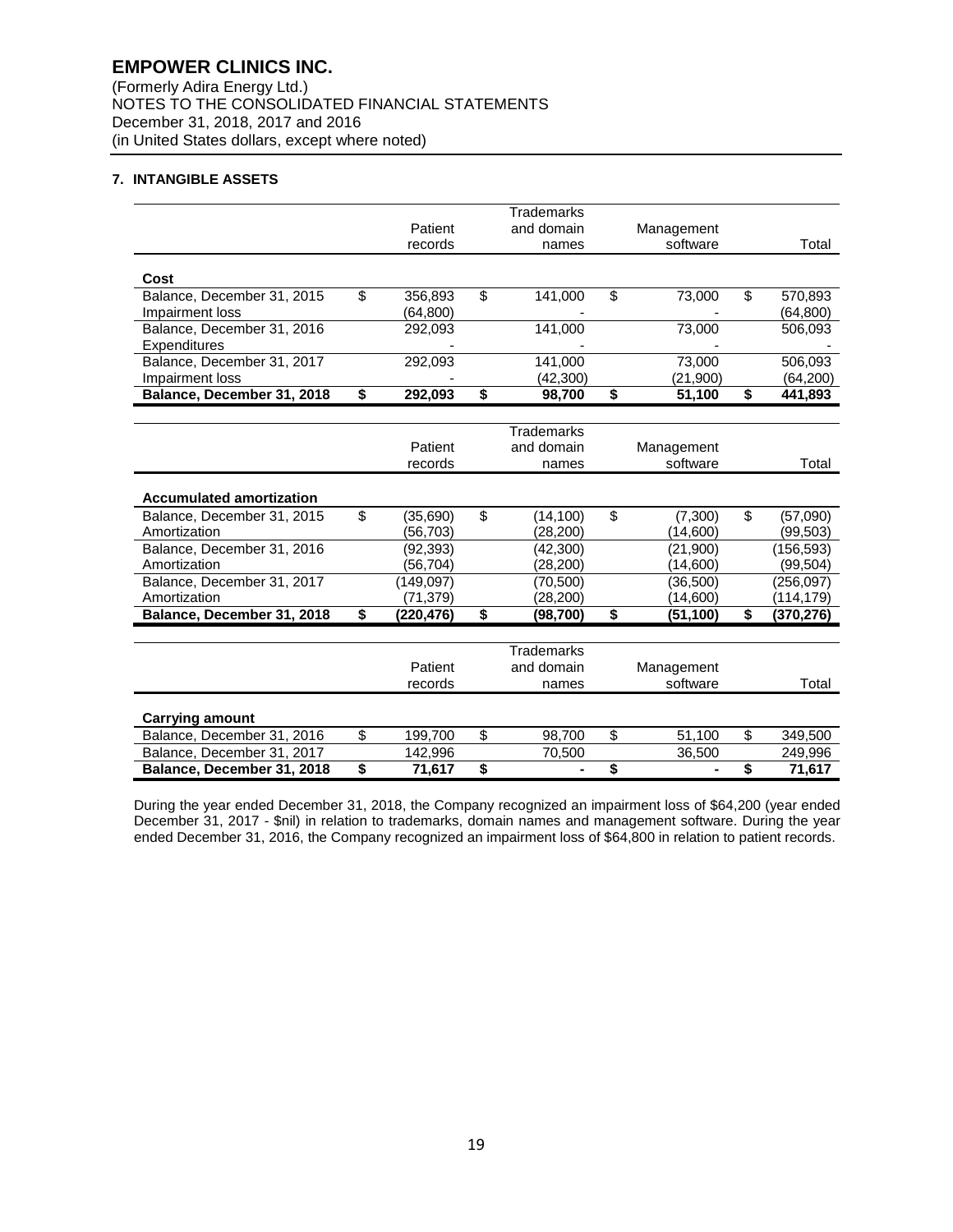# **8. ASSETS HELD FOR SALE**

At December 31, 2018, the Company has listed the facility and land in Portland, Oregon for sale. Prior to their classification as assets held for sale, the land and facility in Portland were reported under property and equipment (note 6). The assets held for sale are included at the lower of their carrying value and their fair market value. The fair market value was based on a sales agreement dated January 17, 2019 whereby the Company will receive net proceeds of \$127,972 after selling costs (note 23). An impairment loss of \$57,072 has been recognized to reduce the asset's carrying value to its fair market value.

|                                 | Facility       | Land          |                          |          |
|---------------------------------|----------------|---------------|--------------------------|----------|
|                                 | Portland       | Portland      |                          | Total    |
|                                 |                |               |                          |          |
| Cost                            |                |               |                          |          |
| Balance, December 31, 2015      | \$             | \$            | $\overline{\mathcal{S}}$ |          |
| Transfer from property and      |                |               |                          |          |
| equipment                       | 70,297         | 119,703       |                          | 190,000  |
| Balance, December 31, 2016      | 70,297         | 119,703       |                          | 190,000  |
| Expenditures                    |                |               |                          |          |
| Balance, December 31, 2017      | 70.297         | 119.703       |                          | 190,000  |
| Impairment loss                 | (20, 151)      | (36,921)      |                          | (57,072) |
| Balance, December 31, 2018      | \$<br>50,146   | \$<br>82,782  | \$                       | 132,928  |
|                                 |                |               |                          |          |
|                                 | Facility       | Land          |                          |          |
|                                 | Portland       | Portland      |                          | Total    |
| <b>Accumulated amortization</b> |                |               |                          |          |
| Balance, December 31, 2015      | \$<br>(2, 343) | \$            | \$                       | (2, 343) |
| Amortization                    | (2,613)        |               |                          | (2,613)  |
| Balance, December 31, 2016      | (4,956)        |               |                          | (4,956)  |
| Amortization                    |                |               |                          |          |
| Balance, December 31, 2017      |                |               |                          |          |
| and 2018                        | \$<br>(4,956)  | \$            | \$                       | (4, 956) |
|                                 |                |               |                          |          |
|                                 | Facility       | Land          |                          |          |
|                                 | Portland       | Portland      |                          | Total    |
|                                 |                |               |                          |          |
| <b>Carrying amount</b>          |                |               |                          |          |
| Balance, December 31, 2016      | \$<br>65,341   | \$<br>119,703 | \$                       | 185,044  |
| Balance, December 31, 2017      | 65,341         | 119,703       |                          | 185,044  |
| Balance, December 31, 2018      | \$<br>45,190   | \$<br>82,782  | \$                       | 127,972  |

# **9. ACCOUNTS PAYABLE AND ACCRUED LIABILITIES**

|                                        | As at December 31, |  |           |  |  |
|----------------------------------------|--------------------|--|-----------|--|--|
|                                        | 2018               |  | 2017      |  |  |
| Trade payables and accrued liabilities | 1.274.885          |  | 1,039,166 |  |  |
| <b>Pavroll liabilities</b>             | 280,007            |  | 410,389   |  |  |
|                                        | 1.554.892          |  | 1.449.555 |  |  |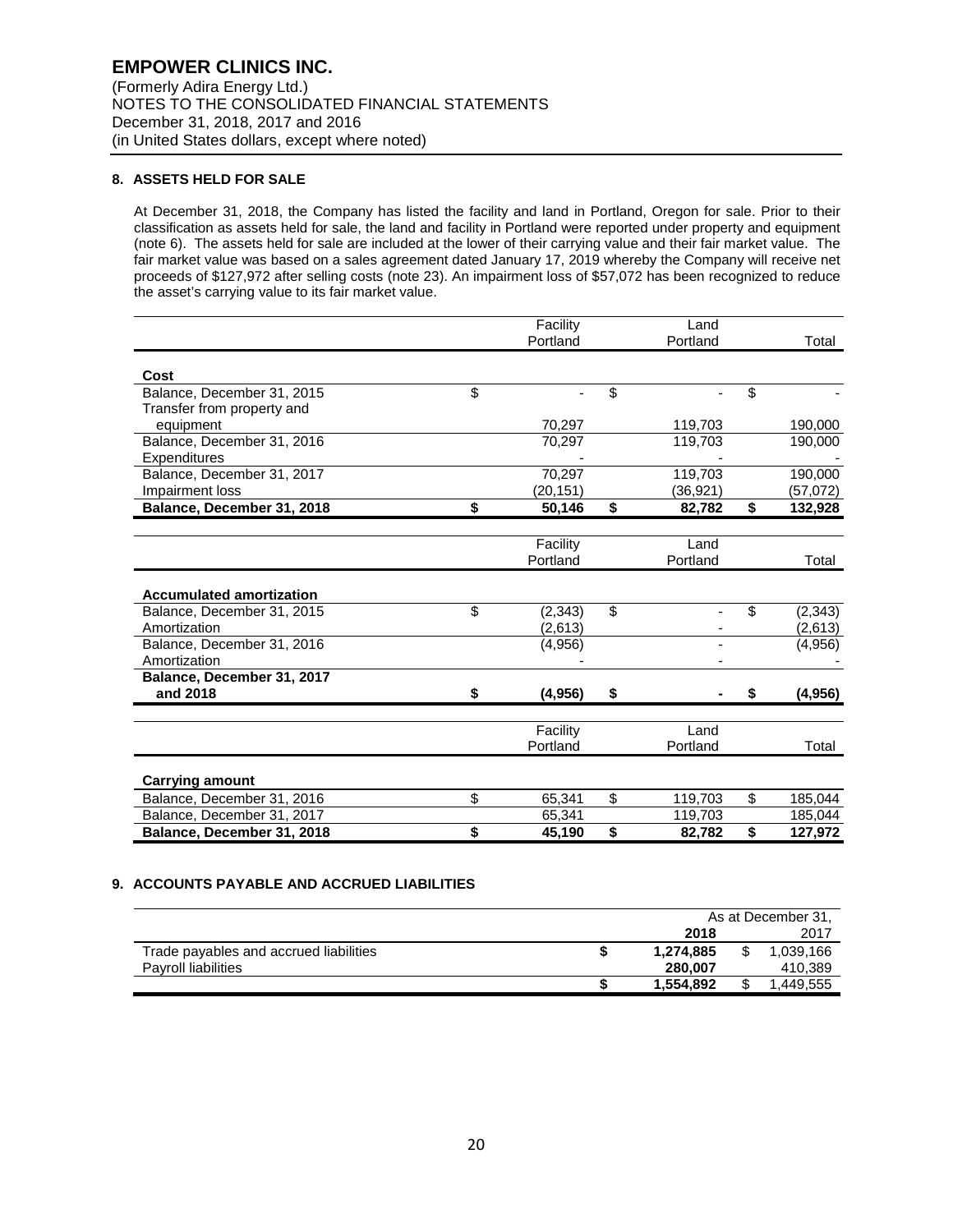# **10. NOTES PAYABLES**

|                                                | 2018      | 2017          |    | As at December 31,<br>2016 |
|------------------------------------------------|-----------|---------------|----|----------------------------|
| Balance, beginning of period                   | 404,370   | \$<br>87.016  | \$ | 78,463                     |
| Converted to convertible debentures (a)        |           | (62, 131)     |    |                            |
| Repayment (b)                                  |           | (31,000)      |    |                            |
| Issue of notes payable $(c)(d)(e)(f)(g)$       | 495.449   | 399,985       |    |                            |
| Converted to shares (c)(d)                     | (167,000) |               |    |                            |
| Interest expense                               | 27,896    | 10,500        |    | 8,553                      |
| Balance, end of period                         | 760,715   | 404,370       |    | 87,016                     |
| Less: non-current portion of notes payable (g) | (150,271) |               |    |                            |
| Current portion of notes payable               | 610,444   | \$<br>404.370 | S  | 87,016                     |

a) During the year ended December 31, 2015, the Company issued three separate notes payable of \$16,938 (C\$20,000), \$20,000 (C\$23,615) and \$21,173 (C\$25,000) bearing interest at 6% per annum and repayable on demand. These notes payable were converted to convertible debentures during the period ended December 31, 2017 (note 12(e)).

- b) On November 6, 2015, the Company issued a \$25,000 promissory note payable maturing 120 days from the date of issuance. Upon maturity, the promissory note payable will be repayable on demand and will bear interest at 1.5% compounding monthly. This promissory note payable and interest was repaid during the period ended December 31, 2017.
- c) On September 15, 2017, the Company issued promissory notes payable that could be drawn down for up to \$150,000 and \$75,000 maturing on December 31, 2017. During the period ended December 31, 2017, \$232,985 and \$117,000 had been drawn respectively. Upon maturity, the promissory note payable will be repayable on demand and will bear interest at 6% per annum. On October 23, 2018, the Company converted \$117,000 of the debt plus \$7,389 of interest into shares (note 14(a)).
- d) On December 29, 2017, the Company issued a \$50,000 promissory note payable maturing on the date a go public transaction is completed. The unpaid principal of this promissory note payable shall not accrue interest, but rather shall convert into common shares of the Company at the maximum permissible discount allowed pursuant to the rules of the Canadian Securities Exchange. On April 23, 2018, as part of the Transaction, the debt was converted into units of the Company consisting of one common share and one share purchase warrant (note 14(a)).
- e) On February 5, 2018 and March 12, 2018, the Company issued promissory notes payable in the amounts of \$55,000 and \$150,000, respectively. Upon maturity, the promissory note payable will be repayable on demand and will bear interest at 6% per annum.
- f) On August 10, 2018 the Company issued a promissory note payable in the amount of \$140,000. This promissory note payable will be repayable on demand and will bear interest at 7% per annum.
- g) On December 31, 2018 the Company issued a promissory note payable in the amount of C\$205,000 (\$150,449). This promissory note payable is due December 31, 2020 and will bear interest at 6% per annum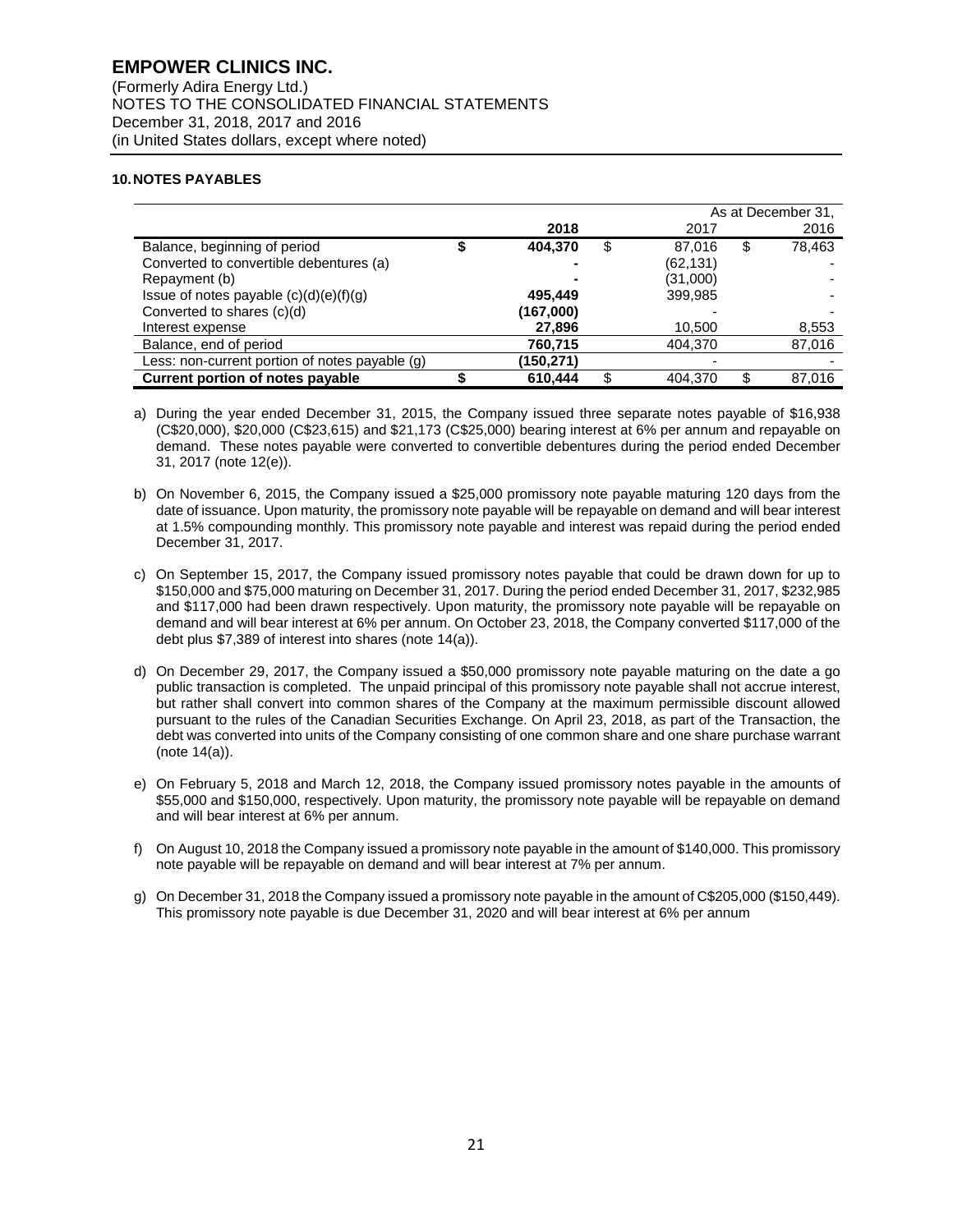### **11. SECURED LOAN PAYABLE**

On June 12, 2015, the Company, through its wholly owned subsidiary EHC, acquired all of the assets of Presto in consideration for the assumption by the Company of Presto's liability to Bayview Equities Ltd (the "Secured Party") in the amount of \$550,000 plus accrued interest of \$35,893. The liability is secured by a grant to the Secured Party of a security interest in all the assets of EHC. The liability bears interest at 6% per annum and is due upon demand.

|           |         |   |         | As at December 31, |
|-----------|---------|---|---------|--------------------|
|           | 2018    |   | 2017    | 2016               |
| Principal | 550,000 | J | 550,000 | \$<br>550,000      |
| Interest  | 167.460 |   | 126.849 | 88,537             |
|           | 717.460 |   | 676,849 | \$<br>638,537      |

### **12. CONVERTIBLE DEBENTURES**

Convertible debentures consist of the following:

|                                                   |               |               | As at December 31,       |
|---------------------------------------------------|---------------|---------------|--------------------------|
|                                                   | 2018          | 2017          | 2016                     |
| Balance, beginning of period                      | 1,835,225     | \$<br>468.329 | \$<br>143.341            |
| Proceeds from Issuance of convertible             |               |               |                          |
| debentures $(a)(b)(c)(d)(e)(f)(g)$                | 442.437       | 1,621,791     | 101,124                  |
| Amount allocated to conversion option (g)(h)      | (172, 386)    | (1,047,347)   |                          |
| Amount converted to units $(a)(b)(c)(d)(e)(f)(g)$ | (2, 129, 728) |               | $\overline{\phantom{0}}$ |
| Interest expense                                  | 57.397        | 125.079       | 33,942                   |
| Accretion expense                                 | 241,521       | 667,373       | 189,922                  |
|                                                   | 274.466       | 1.835.225     | \$<br>468.329            |

During the year ended December 31, 2018, the Company recognized a \$890,136 gain (2017 - \$nil, 2016 - \$nil) on revaluation of the convertible debentures.

- a) On March 1, 2017, the Company raised \$1,010,314 through the issue of convertible debentures net of finder fees, expiring on March 1, 2018. The holder may at any time during the term of the convertible debenture convert all or part into units of the Company consisting of one common share and one share purchase warrant. Each warrant entitles the holder to acquire one common share at an exercise price equal to C\$0.39 (\$0.30). The fair value of the conversion feature at the grant date was estimated at \$653,626 using the Black-Scholes option pricing model with the following assumptions: a one year expected average life, share price of \$0.0056 (C\$0.0075); 100% volatility; risk-free interest rate of 0.76%; and an expected dividend yield of 0%.
- b) On June 26, 2017, the Company raised \$130,000 through the issue of convertible debentures, expiring on June 26, 2018. The holder may at any time during the term of the convertible debenture convert all or part into units of the Company consisting of one common share and one share purchase warrant. Each warrant entitles the holder to acquire one common share at an exercise price equal to C\$0.39 (\$0.30). The fair value of the conversion feature at the grant date was estimated at \$82,332 using the Black-Scholes option pricing model with the following assumptions: a one year expected average life, share price of \$0.0056 (C\$0.0075); 100% volatility; risk-free interest rate of 0.76%; and an expected dividend yield of 0%.
- c) On July 31, 2017, the Company raised \$115,000 through the issue of convertible debentures, expiring on July 31, 2018. The holder may at any time during the term of the convertible debenture convert all or part into units of the Company consisting of one common share and one share purchase warrant. Each warrant entitles the holder to acquire one common share at an exercise price equal to C\$0.39 (\$0.30). The fair value of the conversion feature at the grant date was estimated at \$72,831 using the Black-Scholes option pricing model with the following assumptions: a one year expected average life, share price of \$0.0056 (C\$0.0075); 100% volatility; risk-free interest rate of 0.76%; and an expected dividend yield of 0%.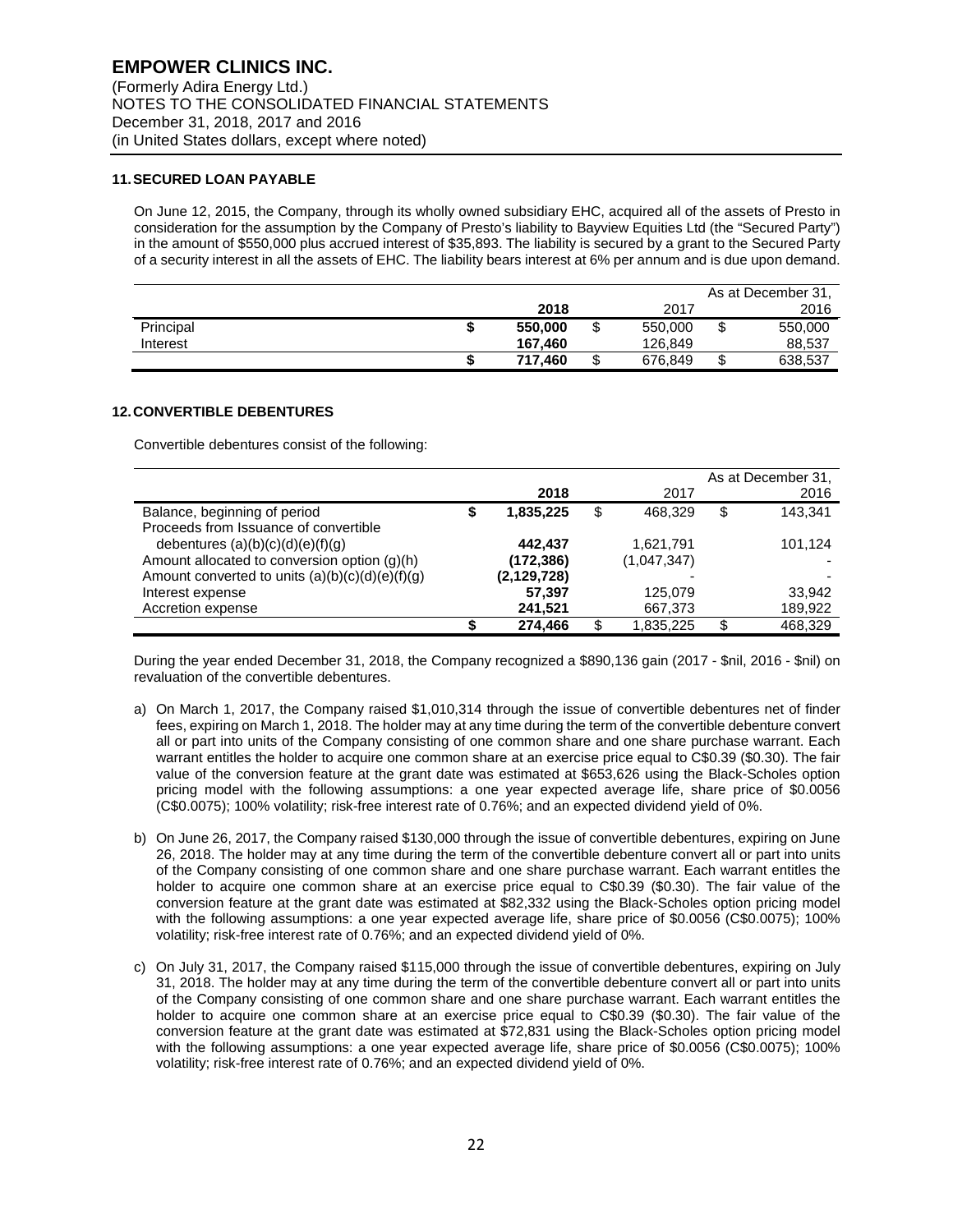# **12. CONVERTIBLE DEBENTURES (continued)**

- d) On July 31, 2017, the Company converted accounts payable in the aggregate amount of \$268,366 into convertible debentures expiring on July 31, 2018. The holder may at any time during the term of the convertible debenture convert all or part into units of the Company consisting of one common share and one share purchase warrant. Each warrant entitles the holder to acquire one common share at an exercise price equal to C\$0.39 (\$0.30). The fair value of the conversion feature at the grant date was estimated at \$169,959 using the Black-Scholes option pricing model with the following assumptions: a one year expected average life, share price of \$0.0056 (C\$0.0075); 100% volatility; risk-free interest rate of 0.76%; and an expected dividend yield of 0%.
- e) On July 31, 2017, three outstanding notes payable in the aggregate amount of \$58,111 were converted into convertible debentures expiring on July 31, 2018. The holder may at any time during the term of the convertible debenture convert all or part into units of the Company consisting of one common share and one share purchase warrant. Each warrant entitles the holder to acquire one common share at an exercise price equal to C\$0.39 (\$0.30). The fair value of the conversion feature at the grant date was estimated at \$34,832 using the Black-Scholes option pricing model with the following assumptions: a one year expected average life, share price of \$0.0056 (C\$0.0075); 100% volatility; risk-free interest rate of 0.76%; and an expected dividend yield of 0%.
- f) On August 22, 2017, the Company raised \$40,000 through the issue of convertible debentures, expiring on August 22, 2018. The holder may at any time during the term of the convertible debenture convert all or part into units of the Company consisting of one common share and one share purchase warrant. Each warrant entitles the holder to acquire one common share at an exercise price equal to C\$0.39 (\$0.30). The fair value of the conversion feature at the grant date was estimated at \$25,332 using the Black-Scholes option pricing model with the following assumptions: a one year expected average life, share price of \$0.0056 (C\$0.0075); 100% volatility; risk-free interest rate of 0.76%; and an expected dividend yield of 0%.
- g) On September 27, 2018, the Company raised \$442,437 (C\$575,060) through the issue of convertible debentures, expiring on September 27, 2019. The holder may at any time during the term of the convertible debenture convert all or part into units of the Company consisting of one common share and one share purchase warrant. Each warrant entitles the holder to acquire one common share at an exercise price equal to \$0.14 (C\$0.19). The fair value of the conversion feature at the grant date was estimated at \$172,386 using the Black-Scholes option pricing model with the following assumptions: a one year expected average life, share price of \$0.14 (C\$0.18); 100% volatility; risk-free interest rate of 1.66%; and an expected dividend yield of 0%. The conversion feature as at December 31, 2018 was valued at \$22,565 using the Black Scholes option pricing model with the following assumptions: 0.75 year expected average life, share price of C\$0.095; 100% volatility; risk-free interest rate of 1.85%; and an expected dividend yield of 0%. The gain on change in fair value of conversion feature of \$146,201 has been recorded on the statement of loss and comprehensive loss.
- h) The conversion feature was not revalued at December 31, 2017 as the conversion price was dependent on completion of the Transaction. As a result of the Transaction, the fair value of the conversion options associated with the convertible debenture issuances during the year ended December 31, 2017 were deemed to be \$nil as the convertible debentures outstanding on the date of the Transaction were all converted to common shares of the Company. Accordingly, the Company recognized a gain on change on change in fair value of conversion feature of \$1,047,347 for the year ended December 31, 2018.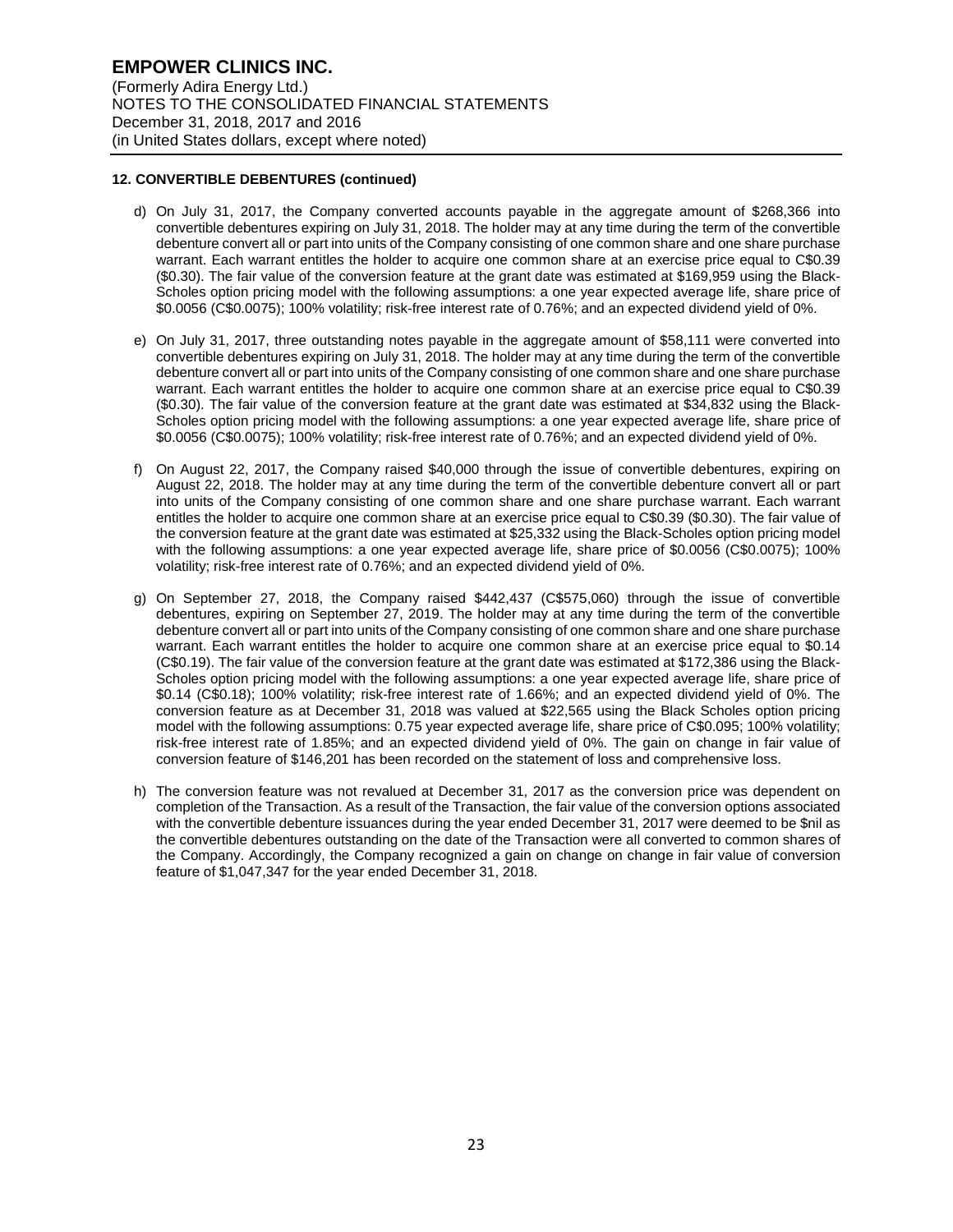### **13. WARRANT LIABILITY**

The warrants are classified as a financial instrument under the principles of IFRS 9, as the exercise price is in Canadian dollars while the functional currency of the Company is the US dollar. Accordingly, warrants are remeasured to fair value at each reporting date with the change in fair value charged to change in fair value of warrant liability.

|                           |                    |          |            |             | <b>Warrants Outstanding</b> | as at December 31. |
|---------------------------|--------------------|----------|------------|-------------|-----------------------------|--------------------|
|                           |                    |          |            | Common      |                             |                    |
|                           |                    | Exercise | Warrants   | shares upon |                             |                    |
| Issuance                  | <b>Expiry Date</b> | Price    | issued     | exercise    | 2018                        | 2017               |
| Convertible Debt          |                    | C\$0.39  |            |             |                             |                    |
| Conversion <sup>(1)</sup> | April 23, 2020     | \$0.30   | 11,373,368 | 11,373,368  | 11,373,368                  |                    |
|                           |                    | C\$0.39  |            |             |                             |                    |
| Note conversion $(2)$     | April 23, 2020     | \$0.30   | 268,817    | 268,817     | 268,817                     |                    |
|                           |                    | C\$0.36  |            |             |                             |                    |
| Shares issued (3)         | June 11, 2019      | \$0.28   | 2,000,000  | 2,000,000   | 2,000,000                   |                    |
|                           | October 22,        | C\$0.36  |            |             |                             |                    |
| Note conversion $(4)$     | 2019               | \$0.28   | 517,132    | 517,132     | 517,132                     |                    |
|                           | October 22,        | C\$0.36  |            |             |                             |                    |
| Shares issued (5)         | 2019               | \$0.28   | 312,903    | 312,903     | 312,903                     |                    |
| Convertible Debt          | December 14,       | C\$0.19  |            |             |                             |                    |
| Conversion (6)            | 2020               | \$0.14   | 422,678    | 422,678     | 422,678                     |                    |
|                           |                    |          | 14,894,898 | 14,894,898  | 14,894,898                  |                    |

(1) On April 23, 2018, as part of the Transaction, the Company converted convertible debentures and issued 11,373,368 share purchase warrants (note 14(a)).

 $(2)$  On April 23, 2018, as part of the Transaction, the Company converted \$50,000 of notes payable into 268,817 units; each consists of one common share and one common share purchase warrant (note 14(a)).

 $(3)$  On June 11, 2018, the Company issued 2,000,000 units; each consists of one common share and one common share purchase warrant (note 14(a), note 23).

(4) On October 23, 2018, the Company converted \$122,030 of notes payable into 517,132 units; each consists of one common share and one common share purchase warrant (note 14(a)).

(5) On October 23, 2018, the Company issued 312,903 units; each consists of one common share and one common share purchase warrant (note 14(a)).

 $(6)$  On December 31, 2018, the Company issued 422,678 units; consisting of 422,678 common shares and 422,678 common share purchase warrants (note 14(a)).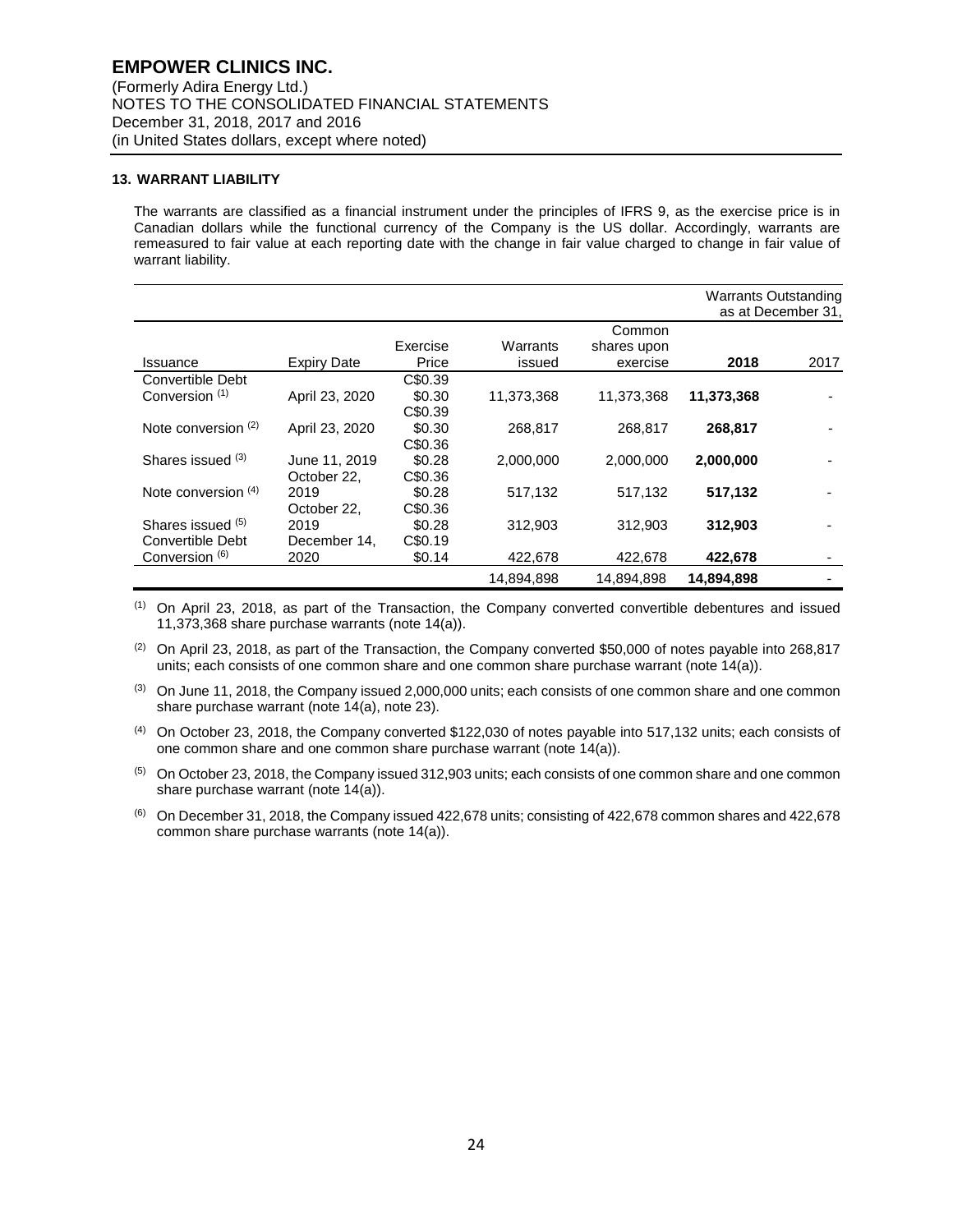# **13. WARRANT LIABILITY (continued)**

The total fair values of the warrants at their respective issue dates and December 31, 2018 are as follows:

|                                               | As at December 31, |  |      |
|-----------------------------------------------|--------------------|--|------|
|                                               | 2018               |  | 2017 |
| Balance, beginning of period                  |                    |  |      |
| Convertible Debt Conversion (1)               | 1,317,916          |  |      |
| Shares issued (1)                             | 303.427            |  |      |
| Note conversion (1)                           | 83.254             |  |      |
| Change in fair value of warrant liability (2) | (1,598,425)        |  |      |
| <b>Total warrant liability</b>                | 106,172            |  |      |
| Less: non-current portion                     | (101, 698)         |  |      |
| <b>Current portion of warrant liability</b>   | 4.474              |  |      |

During the year ended December 31, 2018, 2017 and 2016, the Company recognized the following gain on revaluation of the share purchase warrant liability:

|                                    | Years ended December 31. |  |              |    |                          |
|------------------------------------|--------------------------|--|--------------|----|--------------------------|
|                                    | 2018                     |  | 2016<br>2017 |    |                          |
| <b>Convertible Debt Conversion</b> | 1.247.038                |  | ۰            | ъD | $\overline{\phantom{0}}$ |
| Shares issued                      | 300.798                  |  |              |    | -                        |
| Note conversion                    | 50.589                   |  |              |    | $\overline{\phantom{0}}$ |
|                                    | 1.598.425                |  | -            |    | -                        |

 $<sup>(1)</sup>$  Fair value at issuance based on the following assumptions for the Black-Scholes option pricing:</sup>

| Risk-free interest rate | 1.80% - 2.25% |
|-------------------------|---------------|
| Expected life           | 1 - 2 years   |
| Expected volatility     | 100.0%        |
| Forfeiture rate         | $0.0\%$       |
| Dividend rate           | $0.0\%$       |

 $(2)$  Fair value at December 31, 2018 based on the following assumptions for the Black-Scholes option pricing:

| Risk-free interest rate | 1.85%             |
|-------------------------|-------------------|
| Expected life           | 0.44 - 1.96 years |
| Expected volatility     | 100.0%            |
| Forfeiture rate         | $0.0\%$           |
| Dividend rate           | $0.0\%$           |
|                         |                   |

#### **14. EQUITY**

#### **a) Authorized share capital**

Unlimited number of common shares without nominal or par value.

The Company had the following common share transactions during the year ended December 31, 2018:

 On April 19, 2018, as part of the Transaction (note 5), the common shares of Adira were consolidated at a ratio of 20:1. In addition, the Company issued 2,544,075 common shares at a deemed price of C\$0.31 (\$0.24) per share for purchase consideration of \$614,415.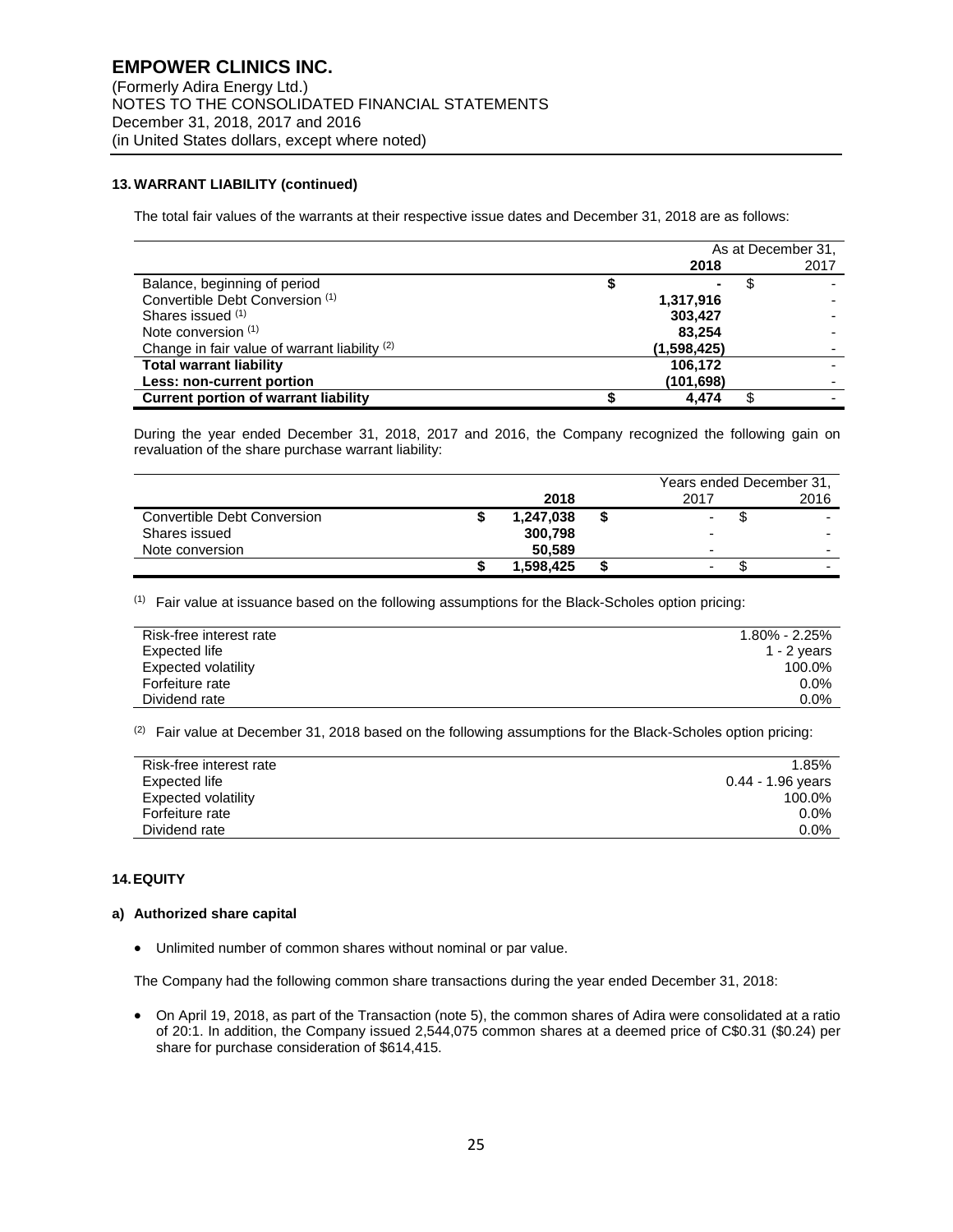# **14. EQUITY (continued)**

- On April 23, 2018, pursuant to the conversion of 11,373,368 units of convertible debentures with a face value of \$2,089,495, the Company issued 11,373,368 common shares and 11,373,368 common share purchase warrants. Each warrant entitles the holder to acquire one common share at a price of \$0.30 (C\$0.39) per share for a period of two years following the closing date of the conversion (note 13).
- On April 23, 2018, pursuant to the conversion of \$50,000 in promissory notes payable, the Company issued 268,817 common shares and 268,817 common share purchase warrants. Each warrant entitles the holder to acquire one common share at a price of \$0.30 (C\$0.39) per share for a period of two years following the closing date of the conversion (note 13).
- On April 23, 2018, pursuant to a shareholder rights offering financing, the Company issued 8,443,473 common shares at a price of \$0.24 (C\$0.31) per share for gross proceeds of \$2,020,357 (C\$2,617,477).
- On June 11, 2018, pursuant to a marketing services agreement, the Company issued 2,000,000 units at a deemed price of C\$0.31 (\$0.24) per unit for total fair value consideration of C\$620,000 (\$477,180). Each unit consists of one common share and one common share purchase warrant. Each warrant entitles the holder to acquire one common share at a price of C\$0.36 (\$0.28) per share for a period of two years following the closing date of the financing. Subsequent to issuing the units, the Company cancelled the marketing services agreement due to non-performance of services by the marketing company. The units remained outstanding at December 31, 2018, subsequent to which the Company obtained from the holder the certificates of all 2,000,000 common shares and 2,000,000 common share purchase warrants. The Company is in the process of cancelling these securities.
- On June 11, 2018, pursuant to obligations under employment contract, the Company issued 2,000,000 common shares to the former CEO, for a deemed value of \$0.24 (C\$0.31) per common share for total consideration paid to the former CEO of \$477,180 (C\$620,000) (note 18, 19).
- On October 23, 2018, pursuant to the conversion of \$122,030 notes payable, the Company issued 517,132 units. Each unit is comprised of one common share and one common share purchase warrant. Each warrant entitles the holder to acquire one common share at a price of \$0.28 (C\$0.36) per share for a period of twelve months following the closing date of the conversion (note 13).
- On October 23, 2018, pursuant to a private placement financing, the Company issued 312,903 units for \$0.24 (C\$0.31) per unit for gross proceeds of \$71,938 (C\$97,000). Each unit is comprised of one common share and one common share purchase warrant. Each warrant entitles the holder to acquire one common share at a price of \$0.28 (C\$0.36) per share for a period of twelve months following the closing date of the financing (note 13).
- On October 23, 2018, the Company issued 423,076 common shares at a deemed price of C\$0.29 (\$0.22) per common share for services received for total fair value consideration of C\$120,000 (\$92,856).
- On October 23, 2018, pursuant to restructuring, the Company issued 1,204,851 common shares for \$0.18 (C\$0.23) per common share.
- On December 14, 2018, pursuant to the conversion of 422,678 units of convertible debentures with a face value of \$57,980 (C\$75,060), the Company issued 422,678 common shares and 422,678 common share purchase warrants. Each warrant entitles the holder to acquire one common share at a price of \$0.14 (C\$0.19) per share for a period of two years following the closing date of the conversion (note 13).

The Company had the following common share transactions during the year ended December 31, 2017:

• In January 2017, pursuant to a shareholder rights offering financing, the Company issued 32,237,225 common shares for \$0.0094 per common share for gross proceeds of \$302,244 (C\$375,000).

At December 31, 2018, there were 77,847,598 issued and outstanding common shares (December 31, 2017 - 48,337,225). The Company does not currently pay dividends and entitlement will only arise upon declaration.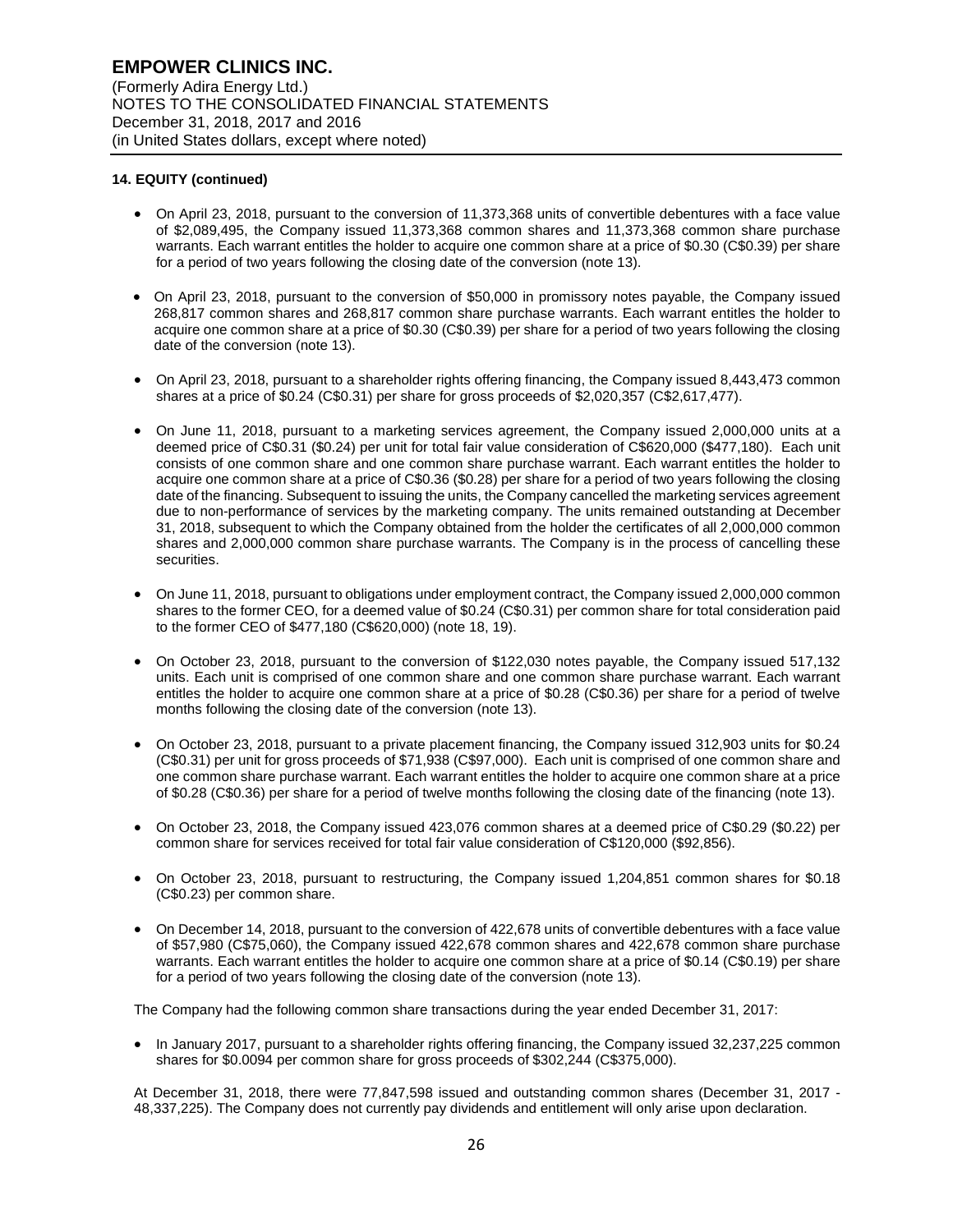# **14. EQUITY (continued)**

#### **b) Share options**

The Company has an incentive share option plan ("the plan") in place under which it is authorized to grant share options to executive officers, directors, employees and consultants. The plan allows the Company to grant share options up to a maximum of 10.0% of the number of issued shares of the Company.

Share option transactions and the number of share options outstanding during the years ended December 31, 2018 and 2017, are summarized as follows:

|                                | Number of share options | Weighted average exercise<br>price |
|--------------------------------|-------------------------|------------------------------------|
| Outstanding, December 31, 2015 |                         |                                    |
| Granted                        | 1,250,000               | C\$0.10                            |
| Outstanding, December 31, 2016 | 1,250,000               | C\$0.10                            |
| Granted                        | 2,050,000               | C\$0.10                            |
| Outstanding, December 31, 2017 | 3,300,000               | C\$0.10                            |
| Granted                        | 4,300,000               | C\$0.38                            |
| Outstanding, December 31, 2018 | 7,600,000               | C\$0.25                            |
| Exercisable, December 31, 2018 | 5,650,000               | C\$0.30                            |

Share options outstanding and exercisable at December 31, 2018, are as follows:

| Exercise<br>price $(C$)$ | Number of<br>options<br>outstanding | Weighted<br>average<br>exercise<br>price $(C$)$ | Weighted<br>average life<br>of options<br>(years) | Number of<br>options<br>exercisable | Weighted<br>average<br>exercise<br>price (C\$) | Weighted<br>average life<br>of options<br>(years) |
|--------------------------|-------------------------------------|-------------------------------------------------|---------------------------------------------------|-------------------------------------|------------------------------------------------|---------------------------------------------------|
| 0.10                     | 3.300.000                           | 0.10                                            | 2.55                                              | 1.600.000                           | 0.10                                           | 2.95                                              |
| 0.26                     | 450,000                             | 0.26                                            | 4.80                                              | 200,000                             | 0.26                                           | 4.80                                              |
| 0.38                     | 3,850,000                           | 0.38                                            | 4.40                                              | 3,850,000                           | 0.38                                           | 4.40                                              |
|                          | 7,600,000                           | 0.25                                            | 3.85                                              | 5,650,000                           | 0.30                                           | 4.00                                              |

The fair value of share options recognized as an expense during the year ended December 31, 2018, was \$892,417 (year ended December 31, 2017 - \$5,433). The following are the assumptions used for the Black Scholes option pricing model valuation of share options granted during the years ended December 31, 2018 and 2017:

|                         |                   | Years ended December 31, |                          |  |
|-------------------------|-------------------|--------------------------|--------------------------|--|
|                         | 2018              | 2017                     | 2016                     |  |
| Risk-free interest rate | $2.19\% - 2.37\%$ | 0.76%                    |                          |  |
| Expected life           | 5 years           | 5 years                  | $\overline{\phantom{0}}$ |  |
| Expected volatility     | 100.0%            | 100.0%                   | -                        |  |
| Forfeiture rate         | $0.0\%$           | $0.0\%$                  |                          |  |
| Dividend rate           | $0.0\%$           | $0.0\%$                  | $\overline{\phantom{0}}$ |  |

The risk-free rate of periods within the expected life of the share options is based on the Canadian government bond rate. The annualized volatility and forfeiture rate assumptions are based on historical results.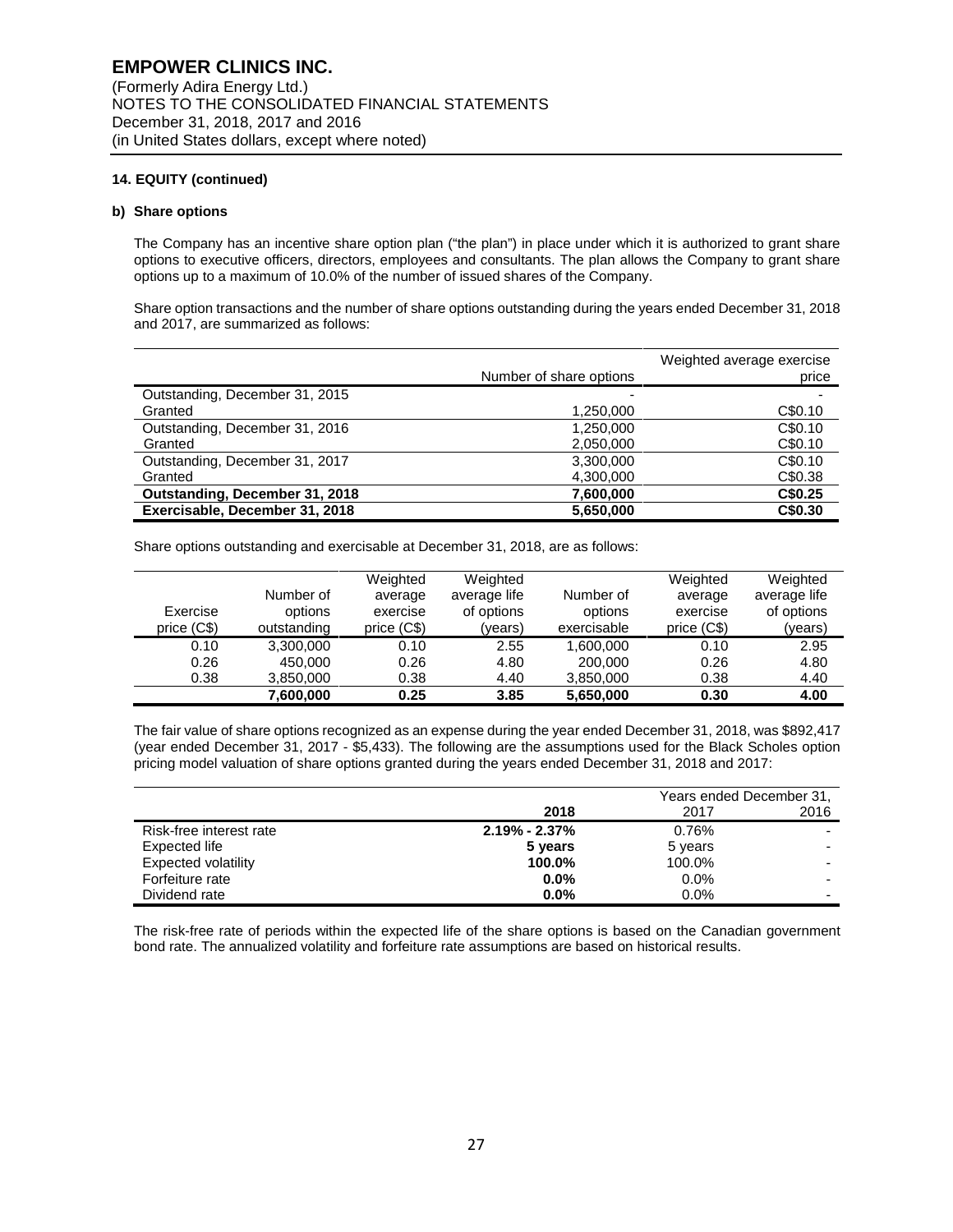### **14. EQUITY (continued)**

#### **c) Share purchase warrants**

Share purchase warrant transactions and the number of share purchase warrants outstanding during the years ended December 31, 2018 and 2017, are summarized as follows:

|                                               |                         | Weighted average exercise |
|-----------------------------------------------|-------------------------|---------------------------|
|                                               | Number of share options | price                     |
| Outstanding, December 31, 2017, 2016 and 2015 |                         | ۰                         |
| Granted <sup>(1)</sup>                        | 627.378                 | C\$0.31                   |
| Outstanding, December 31, 2018                | 627.378                 | C\$0.31                   |
| Exercisable, December 31, 2018                | 627.378                 | C\$0.31                   |

 $(1)$  On April 23, 2018, as part of the Transaction, the Company issued 627,378 share purchase warrants to agents involved in the transaction. The share purchase warrants have an exercise price of \$0.24 (C\$0.31).

The fair value of share purchase warrants recognized in reserves during the year ended December 31, 2018, was \$80,280 (year ended December 31, 2017 and 2016 - \$nil). The following are the assumptions used for the Black Scholes option pricing model valuation of share options granted during the years ended December 31, 2018, 2017 and 2016:

|                            |         | Years ended December 31. |      |  |
|----------------------------|---------|--------------------------|------|--|
|                            | 2018    | 2017                     | 2016 |  |
| Risk-free interest rate    | 1.87%   | -                        |      |  |
| Expected life              | 2 years | -                        |      |  |
| <b>Expected volatility</b> | 100.0%  |                          |      |  |
| Forfeiture rate            | $0.0\%$ |                          |      |  |
| Dividend rate              | $0.0\%$ |                          | -    |  |

# **15. OPERATING EXPENSES**

|                           |             |  |           | Years ended December 31, |           |           |
|---------------------------|-------------|--|-----------|--------------------------|-----------|-----------|
|                           | <b>Note</b> |  | 2018      |                          | 2017      | 2016      |
| Salaries and benefits     | 20          |  | 1,786,804 | \$                       | 1,205,514 | 1,053,305 |
| Rent                      |             |  | 272,768   |                          | 267,272   | 160,135   |
| Advertising and promotion |             |  | 306,799   |                          | 171.814   | 60,353    |
| Telephone and internet    |             |  | 97.028    |                          |           | 88.485    |
| Other                     |             |  | 54.282    |                          | 392,408   | 225,729   |
|                           |             |  | 2,517,681 | \$                       | 2,037,008 | 1,588,007 |

#### **16. RESTRUCTURING EXPENSE**

Subsequent to the Transaction, the Company initiated an organization-wide refocusing and restructuring. Accordingly, the Company incurred \$110,424 during the year ended December 31, 2018 (2017 - \$nil; 2016; \$nil) in net charges related to reorganization and restructuring.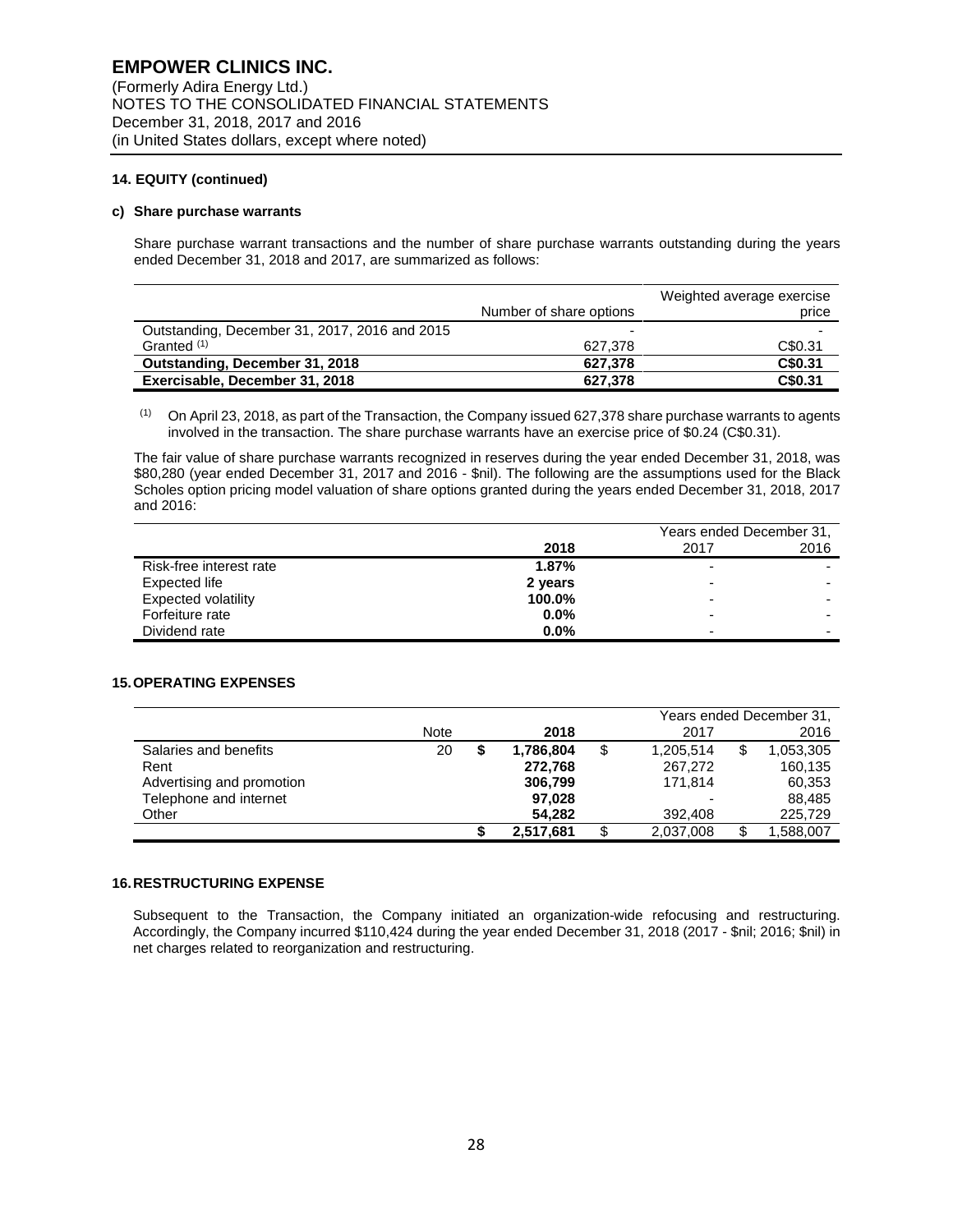# **17. INCOME TAXES**

### **a) Rate reconciliation**

Income tax expense differs from the amount that would result by applying the combined Canadian federal and provincial income tax rates to earnings before income taxes. The reconciliation of the combined Canadian federal and provincial statutory income tax rate of 27% (2017 - 26%, 2016 – 26%) to the effective tax rate is as follows:

|                                                       |                   | Years ended December 31, |    |             |  |  |
|-------------------------------------------------------|-------------------|--------------------------|----|-------------|--|--|
|                                                       | 2018              | 2017                     |    | 2016        |  |  |
| Loss before taxes                                     | \$<br>(3,789,918) | \$<br>(3,109,921)        | \$ | (1,669,736) |  |  |
| Combined Canadian federal and provincial              |                   |                          |    |             |  |  |
| income tax rates                                      | 27%               | 26%                      |    | 26%         |  |  |
| Expected income tax recovery                          | (1,023,280)       | (808,580)                |    | (434,130)   |  |  |
| Items that cause an increase (decrease):              |                   |                          |    |             |  |  |
| Effect of different tax rates in foreign jurisdiction | 35,690            | (219, 015)               |    | (52,060)    |  |  |
| Non-deductible expenses                               | 294,780           | 10.988                   |    | 32,390      |  |  |
| Tax rate changes                                      | 152,650           | 233,990                  |    | 1.834       |  |  |
| Change in prior year estimates                        |                   | 165,538                  |    |             |  |  |
| Other                                                 | 1,690             | (561)                    |    |             |  |  |
| Change in unrecognized deferred income tax            |                   |                          |    |             |  |  |
| assets                                                | 538,470           | 617.640                  |    | 295.670     |  |  |
| Income tax recovery                                   |                   |                          | c  | 78,146      |  |  |

#### **b) Unrecognized deferred tax assets and liabilities**

Deferred taxes are provided as a result of temporary differences that arise due to the differences between the income tax values and the carrying amount of assets and liabilities. Deferred tax assets have not been recognized in respect of the following deductible temporary differences:

|                                | As at December 31. |    |           |  |  |
|--------------------------------|--------------------|----|-----------|--|--|
|                                | 2018               |    | 2017      |  |  |
| Deferred tax assets:           |                    |    |           |  |  |
| Non-capital losses             | \$<br>7,291,370    | \$ | 4,357,960 |  |  |
| Property and equipment         | 59.640             |    | 7.010     |  |  |
| Intangible assets              | 366,070            |    | 225.750   |  |  |
| Accrued professional fees      | 23,000             |    |           |  |  |
| Accrued compensation           | 34,378             |    |           |  |  |
| Convertible debenture          |                    |    | 569,010   |  |  |
| Share issue costs              | 179,640            |    | 12,000    |  |  |
| Capital losses carried forward | 5,417              |    |           |  |  |
| Unrealized foreign exchange    |                    |    |           |  |  |
| loss issuance costs            | 1,880              |    | 1,880     |  |  |
| Deferred tax assets, net       | 7.961.384          |    | 5,173,610 |  |  |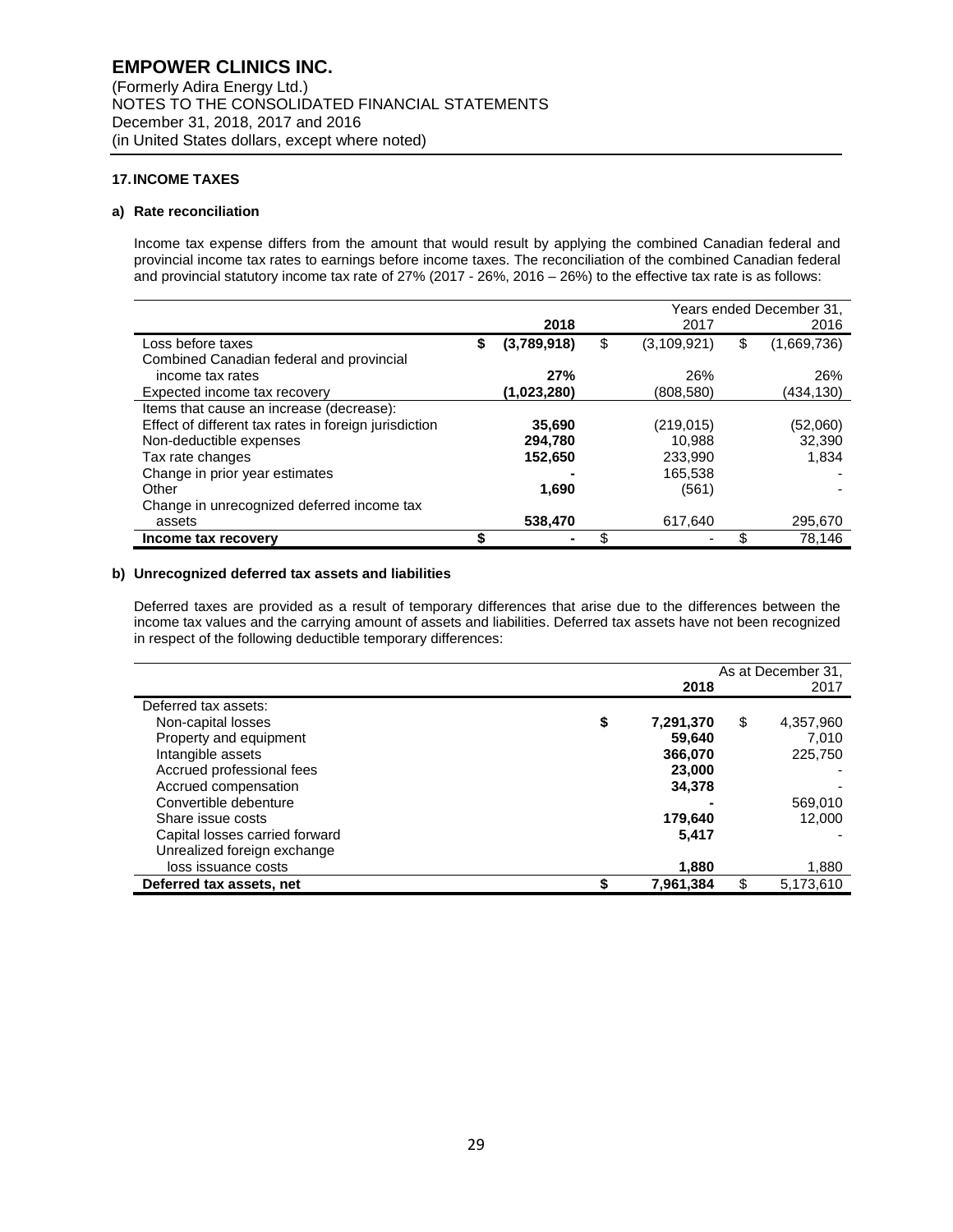# **18. SUPPLEMENTAL DISCLOSURE WITH RESPECT TO CASH FLOWS**

Significant non-cash transactions were as follows:

|                                                              |       |  |           |  | Years ended December 31, |   |      |
|--------------------------------------------------------------|-------|--|-----------|--|--------------------------|---|------|
|                                                              | Note  |  | 2018      |  | 2017                     |   | 2016 |
| Conversion of convertible debt<br>to share purchase warrants | 13    |  | 1,292,265 |  |                          | S |      |
| Shares issued to marketing<br>services company               | 14(a) |  | 477,180   |  |                          |   |      |
| Shares issued to former CEO<br>Conversion of notes payable   | 14(a) |  | 477,180   |  |                          |   |      |
| into units                                                   | 13    |  | 114,567   |  |                          |   |      |
|                                                              |       |  | 2,361,192 |  |                          |   |      |

# **19. FINANCIAL INSTRUMENTS AND RISK MANAGEMENT**

#### **a) Fair value measurement of financial assets and liabilities**

The Company has established a fair value hierarchy that reflects the significance of inputs of valuation techniques used in making fair value measurements as follows:

Level 1 – quoted prices in active markets for identical assets or liabilities;

Level 2 – inputs other than quoted prices included in Level 1 that are observable for the asset or liability, either directly (i.e. as prices) or indirectly (i.e. from derived prices); and

Level 3 – inputs for the asset or liability that are not based on observable market data.

At December 31, 2018 and 2017, none of the Company's financial assets and liabilities are measured and recognized in the consolidated statements of financial position at fair value with the exception of the conversion feature liability (note 12) and warrant liability (note 13).

The carrying values of cash, accounts receivable, due from related parties, bank indebtedness, accounts payable and accrued liabilities, share subscriptions and amounts due to related parties approximate their carrying values due to their short-term nature.

As at December 31, 2018 and 2017, there were no financial assets or liabilities measured and recognized in the consolidated statements of financial position at fair value that would be categorized as Level 2 or Level 3 in the fair value hierarchy above with the exception of the conversion feature liability (note 12) and warrant liability (note 13), which are a Level 3 fair value measurement.

# **b) Risk Management**

The Company examines its various financial risks to which it is exposed and assesses the impact and likelihood of occurrence. The risks may include credit risk, currency risk, liquidity risk and interest rate risk. The Company's risk management program strives to evaluate the unpredictability of financial markets and its objective is to minimize the potential adverse effects of such risks on the Company's financial performance., where financially feasible to do so. When deemed material, these risks may be monitored by the Company's finance group and they are regularly discussed with the Board of Directors.

#### *a) Credit risk*

Counterparty credit risk is the risk that the financial benefits of contracts with a specific counterparty will be lost if a counterparty defaults on its obligations under the contract. This includes and cash amounts owed to the Company by these counterparties, less and amounts owed to the counterparty by the Company where a legal right of offset exists and also includes the fair values of contracts with individual counterparties which are recorded in the consolidated financial statements.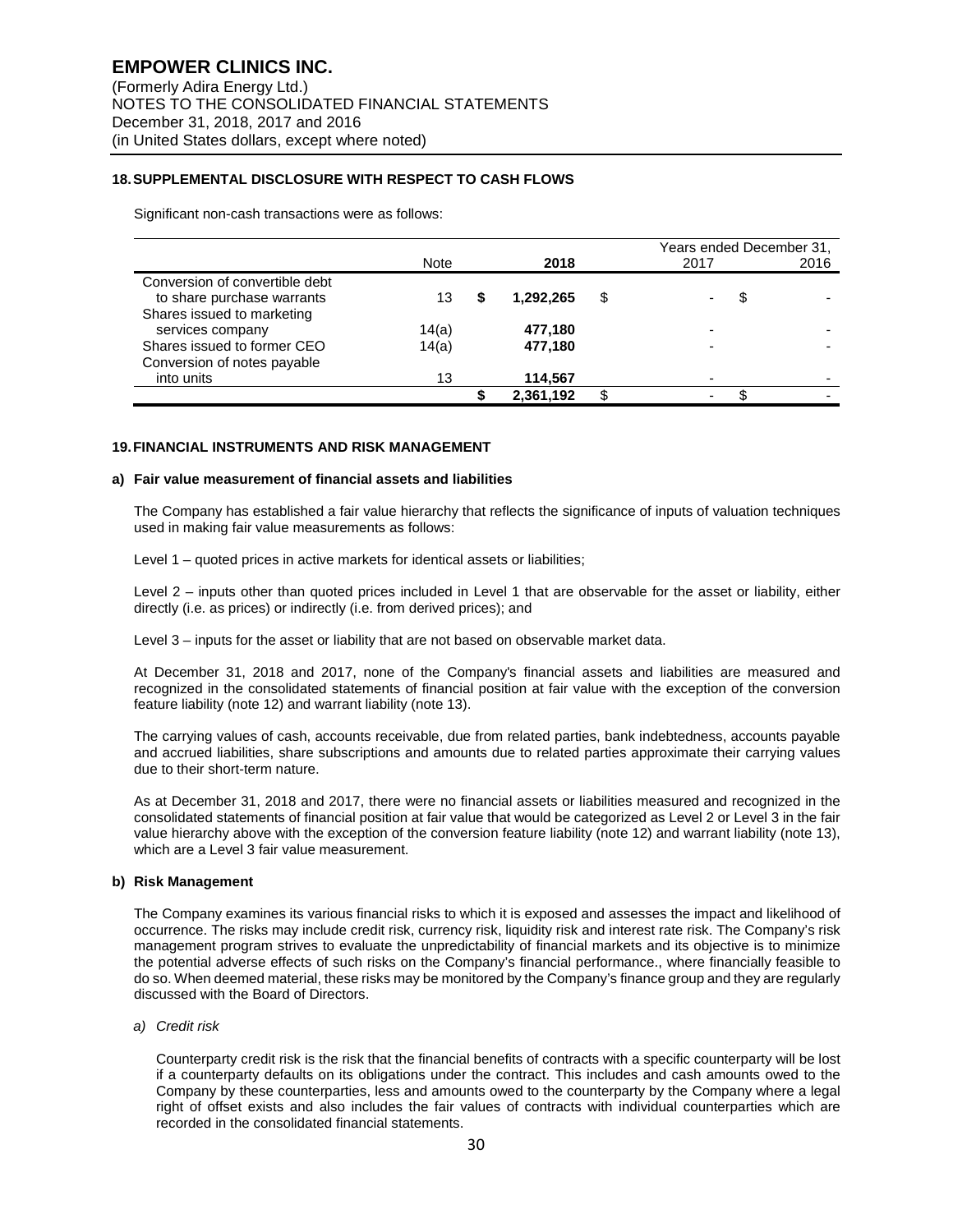# **19. FINANCIAL INSTRUMENTS AND RISK MANAGEMENT (continued)**

The Company's credit risk is predominantly related to cash balances held in financial institutions and amounts receivable from credit card processor. The maximum exposure to the credit risk is equal to the carrying value of such financial assets. At December 31, 2018 and 2017, the Company expects to recover the full amount of such assets.

The objective of managing counterparty credit risk is to minimize potential losses in financial assets. The Company assesses the quality of its counterparties, taking into account their credit worthiness and reputation, past performance and other factors.

Cash is only deposited with or held by major financial institutions where the Company conducts its business. In order to manage credit and liquidity risk, the Company invests only in highly rated investment grade instruments that have maturities of one year or less. Limits are also established based on the type of investment, the counterparty and the credit rating.

*b) Currency risk* 

The Company's functional currency is the US dollar and therefore the Company's income (loss) and comprehensive income (loss) are impacted by fluctuations in the value of foreign currencies in relation to the US dollar.

The table below summarizes the net monetary assets and liabilities held in foreign currencies:

|                                          | As at December 31, |   |         |  |
|------------------------------------------|--------------------|---|---------|--|
|                                          | 2017<br>2018       |   |         |  |
|                                          |                    |   |         |  |
| Canadian dollar net monetary liabilities | 171.578            | S | 420.704 |  |
|                                          | 171.578            |   | 420.704 |  |

The effect on loss before income tax for the year ended December 31, 2018, of a 10.0% change in the foreign currencies against the US dollar on the above-mentioned net monetary assets and liabilities of the Company is estimated to be an increase/decrease of \$12,577 (2017 - \$33,536) assuming that all other variables remained constant.

*c) Liquidity risk* 

Liquidity risk is the risk that the Company will encounter difficulty in meeting obligations associated with its financial liabilities that are settled by delivering cash or another financial asset. The Company has a planning and budgeting process in place to help determine the funds required to support the Company's normal operating requirements and its expansion plans.

In the normal course of business, the Company enters into contracts and performs business activities that give rise to commitments for future minimum payments. The Company has no concentrations of liquidity risk. A summary of future operating commitments is presented in note 22.

As at December 31, 2018, the Company had a cash balance of \$157,668 and current liabilities of \$3,258,043. (December 31, 2017 - \$nil and \$5,436,664 respectively). The Company's current resources are not sufficient to settle its current liabilities.

*d) Interest rate risk* 

Interest rate risk is the risk that future cash flows will fluctuate as a result of changes in market interest rates.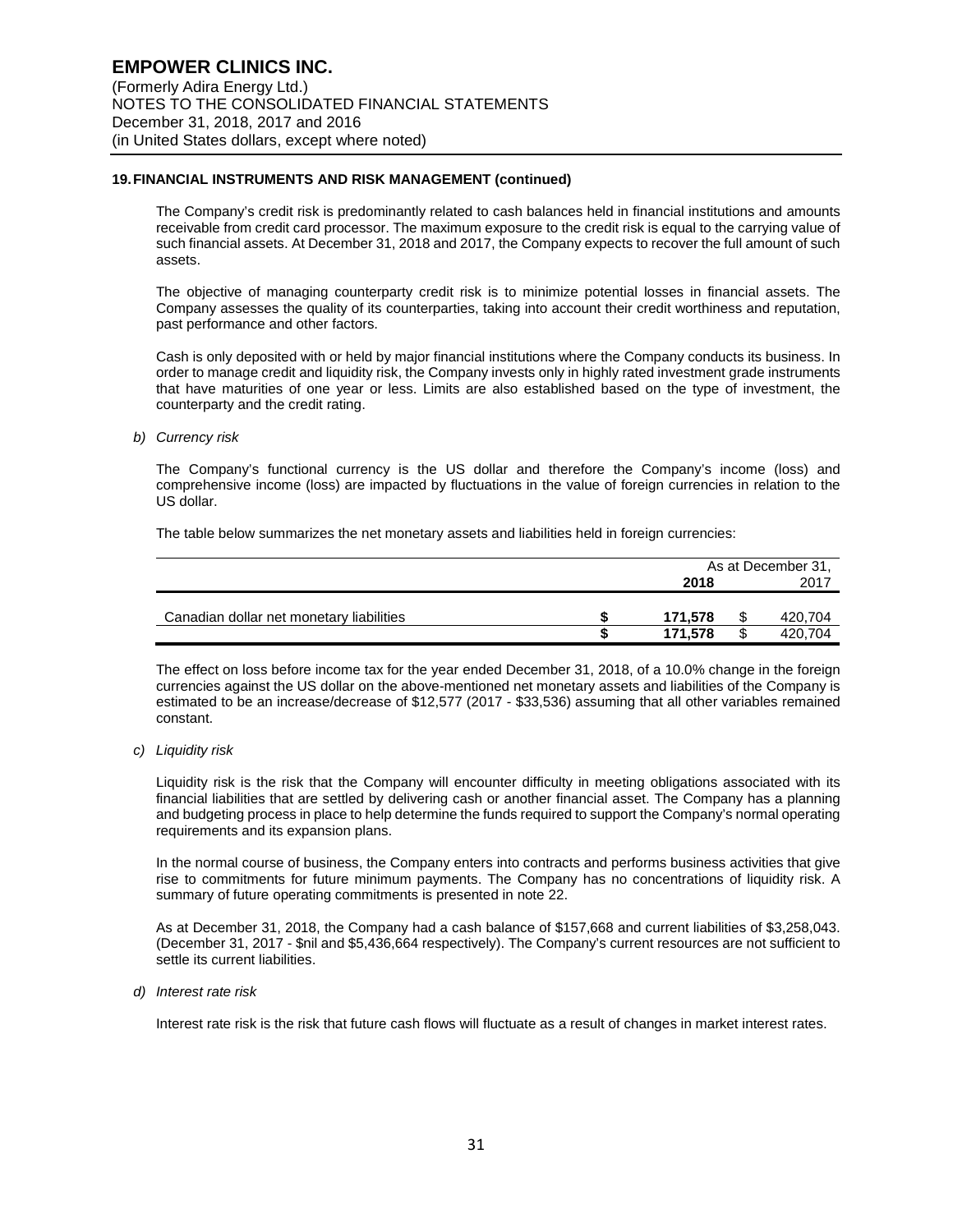# **20. RELATED PARTY TRANSACTIONS**

The Company's related parties include key management personnel and any transactions with such parties for goods and/or services that are made on regular commercial terms. During the years ended December 31, 2018 and 2017, the Company did not enter into any transactions with related parties outside of compensation to key management personnel as disclosed below.

Key management are those personnel having the authority and responsibility for planning, directing, and controlling the Company. Salaries and benefits, bonuses, and termination benefits are included in operating expenses and share-based payments are recorded as share-based payment expense or share capital.

Key management compensation includes:

|                       | Years ended December 31 |    |         |    |         |
|-----------------------|-------------------------|----|---------|----|---------|
|                       | 2018                    |    | 2017    |    |         |
| Salaries and benefits | 1,063,748               | \$ | 221.700 | \$ | 195.000 |
| Share-based payments  | 892.417                 |    | -       |    | -       |
|                       | 1.956.165               | \$ | 221.700 | S  | 195.000 |

Included in salaries and benefits for the year ended December 31, 2018 is \$477,180 (2017 - \$nil; 2016 - \$nil) related to 2,000,000 shares awarded to the former CEO (notes 14(a)).

As at December 31, 2018, \$nil (December 31, 2017 - \$133,775), is due from related parties for the Transaction. The outstanding balance was non-interest bearing, unsecured and due on demand.

As at December 31, 2018, \$12,575 (December 31, 2017 - \$16,170) is due to related parties for final settlement of the purchase of Presto operations. The outstanding balance is non-interest bearing, unsecured and due on demand.

#### **21. MANAGEMENT OF CAPITAL**

The Company's objectives of capital management are intended to safeguard the Company's normal operating requirements on an ongoing basis. At December 31, 2018, the capital of the Company consists of consolidated equity, notes payable, convertible debentures payable, secured loan payable, and bank indebtedness, net of cash.

|                                | As at December 31. |    |             |  |  |  |
|--------------------------------|--------------------|----|-------------|--|--|--|
|                                | 2018               |    | 2017        |  |  |  |
| Equity                         | \$<br>(2,996,220)  | \$ | (4,806,862) |  |  |  |
| Notes payable                  | 760.715            |    | 404.370     |  |  |  |
| Convertible debentures payable | 274.466            |    | 1,835,225   |  |  |  |
| Secured loan payable           | 717.460            |    | 676,849     |  |  |  |
| Bank indebtedness              |                    |    | 7,148       |  |  |  |
|                                | (1, 243, 579)      |    | (1,883,270) |  |  |  |
| Less: Cash                     | (157, 668)         |    |             |  |  |  |
|                                | (1,401,247)        |    | (1,883,270) |  |  |  |

The Board of Directors does not establish quantitative return on capital criteria for management, but rather relies on the expertise of the Company's management to sustain future development of the business. Management reviews its capital management approach on an ongoing basis and believes that this approach, given the relative size of the Company, is reasonable.

In order to facilitate the management of its capital requirements, the Company prepares expenditure budgets that are updated as necessary depending on various factors, including successful capital deployment and general industry conditions.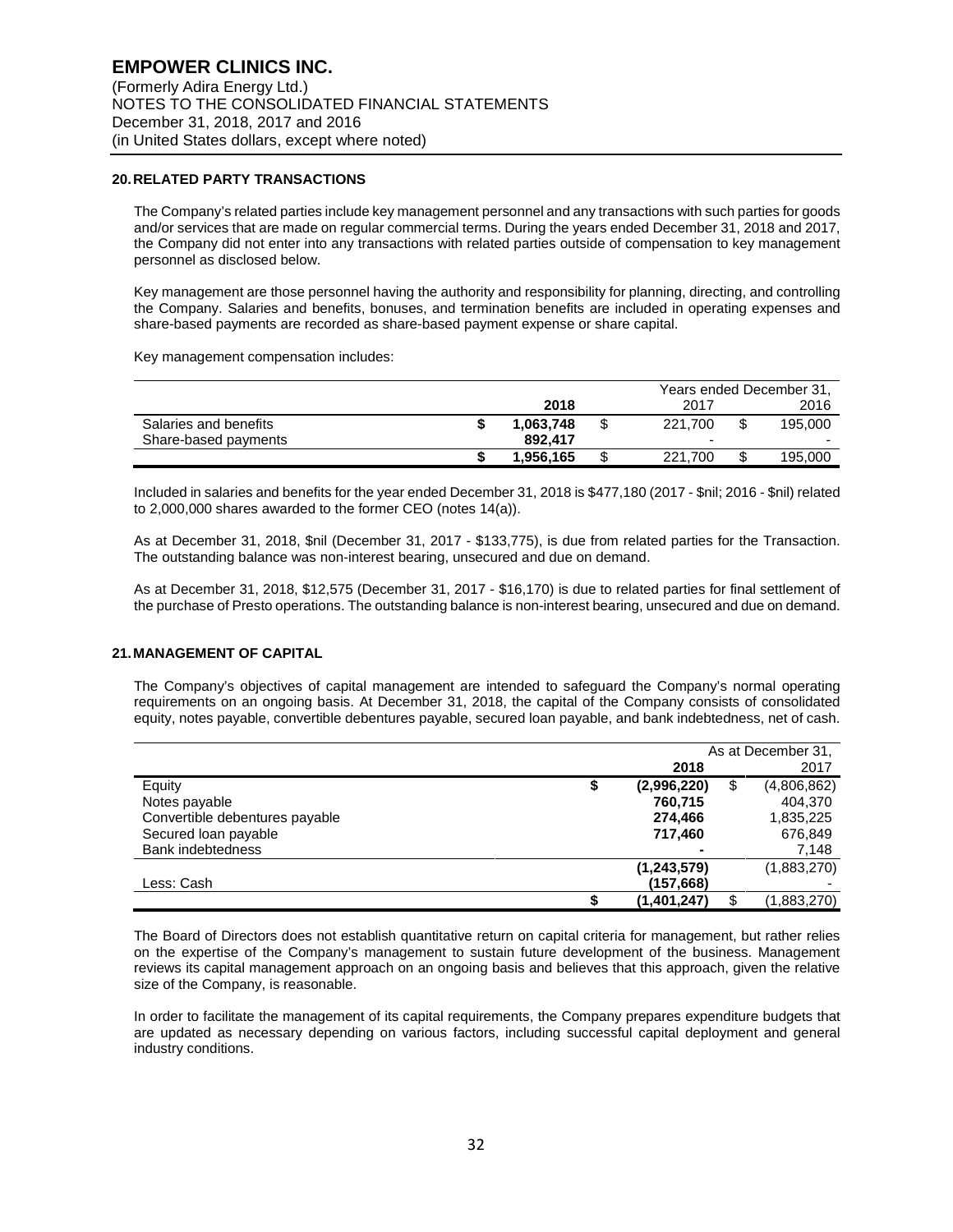# **21. MANAGEMENT OF CAPITAL (continued)**

The Company also has in place a planning, budgeting and forecasting process which is used to identify the amount of funds required to ensure the Company has appropriate liquidity to meet short and long-term operating objectives.

The Company is dependent on cash flows generated from its clinical operations and from external financing to fund its activities. In order to maintain or adjust its capital structure, the Company may issue new shares or debt.

At December 31, 2018 and 2017, the Company was not subject to any externally imposed capital requirements.

#### **22. COMMITMENTS AND CONTINGENCIES**

#### **Commitments**

A summary of undiscounted liabilities and future operating commitments at December 31, 2018, are as follows:

|                                                             |   |              |    | Within 1  | $2 - 5$       | Greater      |
|-------------------------------------------------------------|---|--------------|----|-----------|---------------|--------------|
|                                                             |   | <b>Total</b> |    | vear      | vears         | than 5 years |
| <b>Maturity analysis of financial</b><br><b>liabilities</b> |   |              |    |           |               |              |
| Accounts payables and accrued<br>liabilities                | S | 1,554,892    | \$ | 1,554,892 | \$            | \$           |
| Notes payable                                               |   | 760.715      |    | 610.444   | 150.271       |              |
| Convertible debentures payable                              |   | 274,466      |    | 274,466   |               |              |
| Secured loan payable                                        |   | 717.460      |    | 717.460   |               |              |
|                                                             |   | 3,307,533    |    | 3,157,262 | 150.271       |              |
| <b>Commitments</b>                                          |   |              |    |           |               |              |
| Future operating commitments                                |   | 180.696      |    | 146.036   | 34.660        |              |
| <b>Total financial liabilities and</b>                      |   |              |    |           |               |              |
| commitments                                                 |   | 3.488.229    | S  | 3.303.298 | \$<br>184.931 | \$           |

Various tax and legal matters are outstanding from time to time. In the event that management's estimate of the future resolution of these matters changes, the Company will recognize the effects of these changes in the consolidated financial statements in the period such changes occur.

#### **Contingent liabilities**

The Company is involved in a number of legal actions with the former President and director of its subsidiary companies (the "Litigant") following the termination for cause of the Litigant in June 2016.

In one action, as the Litigant refused to comply with the termination, the Company received a temporary restraining order ("TRO") requiring the Litigant to comply with the termination and cease using company property. Later, following a full evidentiary hearing, the court issued a preliminary injunction consistent with the TRO. In June 2017, the Litigant, filed counterclaims against the Company and its subsidiaries. The Litigant's counterclaims broadly allege that his written agreements with the Company and its subsidiaries were induced by fraud or mistake. He claims he believed he was promised that he would own 50% of the Company in perpetuity, and that his lack of control over the Company and its subsidiaries has caused him economic harm in the amount of \$10 million. The Litigant seeks money damages or rescission of the agreements.

In a second action, the Litigant filed a lawsuit on behalf of The Hemp and Cannabis Foundation ("THCF") for rescission of an agreement whereby THCF sold a parcel of residential real estate to one of the subsidiaries, The Hemp and Cannabis Company ("THCC"). In that case, THCF claims THCC has failed to make payments on a note. THCF's lawyer has withdrawn, and THCF has not hired replacement counsel.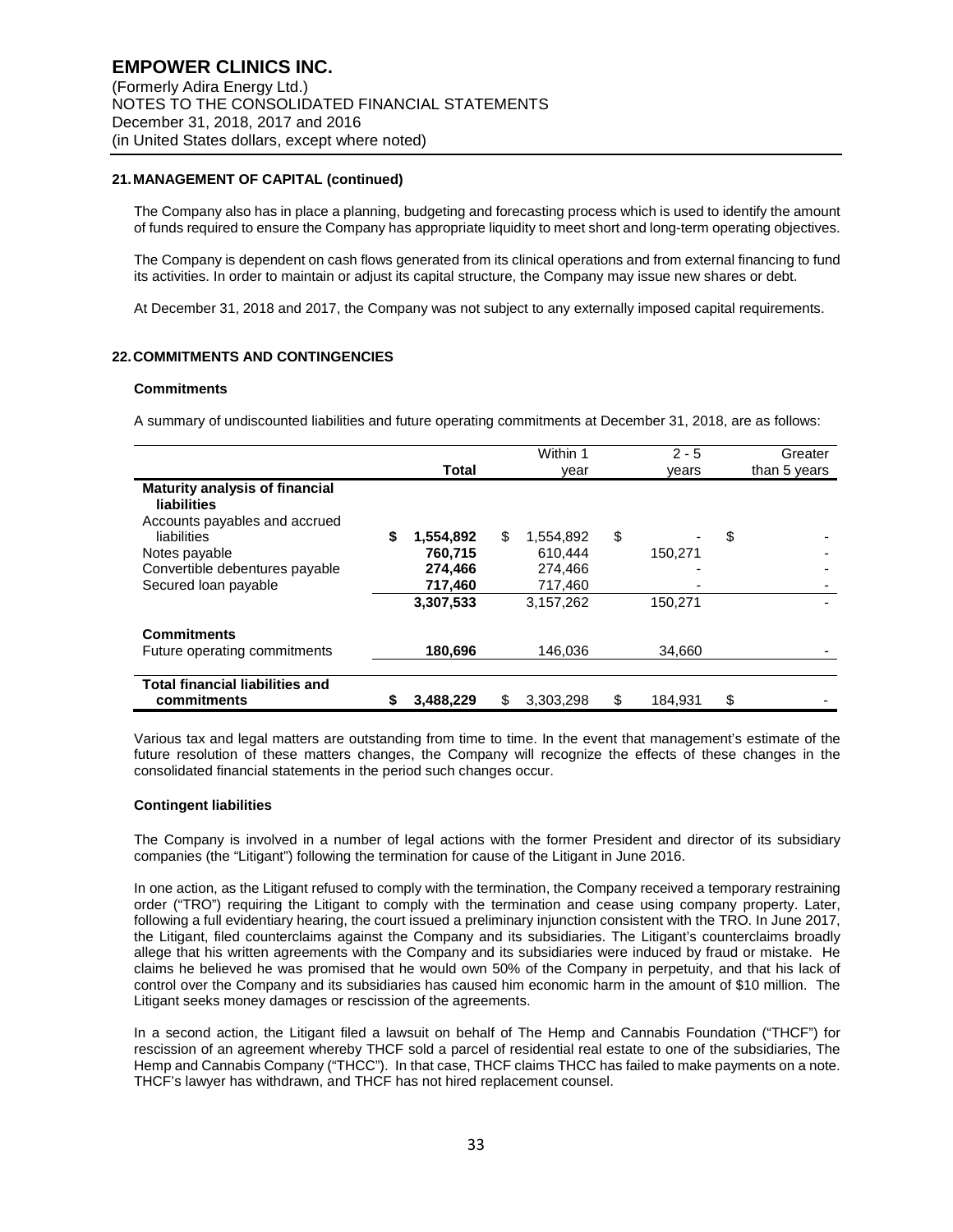# **22.COMMITMENTS AND CONTINGENCIES (continued)**

The Company and its subsidiaries are prosecuting their claims against the Litigant, and are vigorously defending against all of his counterclaims and no liability has been recognized in the consolidated financial statements.

On April 23, 2019, both actions were ordered dismissed without prejudice.

# **23. EVENTS AFTER THE REPORTING PERIOD**

# **Private Placements**

On April 2, 2019, the Company raised \$599,145 (C\$799,500) through the issue of convertible debentures, expiring on April 2, 2020. The holder may at any time during the term of the convertible debenture convert all or part into units of the Company consisting of one common share and one share purchase warrant. Each warrant entitles the holder to acquire one common share at an exercise price equal to \$0.12 (C\$0.16).

On April 2, 2019, pursuant to a private placement financing, the Company issued 21,115,000 units at a price of C\$0.10 (\$0.08) per unit for gross proceeds of C\$2,111,500 (\$1,582,359). Each unit consists of one common share and one common share purchase warrant. Each warrant entitles the holder to acquire one common share at a price of C\$0.16 (\$0.12) per share for a period of two years following the closing date of the financing.

On May 3, 2019, the Company raised \$154,345 (C\$207,270) through the issue of convertible debentures, expiring on May 3, 2020. The holder may at any time during the term of the convertible debenture convert all or part into units of the Company consisting of one common share and one share purchase warrant. Each warrant entitles the holder to acquire one common share at an exercise price equal to \$0.12 (C\$0.16).

On May 3, 2019, pursuant to a private placement financing, the Company issued 5,762,500 units at a price of \$0.08 (C\$0.10) per unit for gross proceeds of \$429,109 (C\$576,250). Each unit consists of one common share and one common share purchase warrant. Each warrant entitles the holder to acquire one common share at a price of \$0.12 (C\$0.16) per share for a period of two years following the closing date of the financing.

#### **Sun Valley Acquisition**

On April 30, 2019, the Company completed the acquisition of Sun Valley Certification Clinics Holdings LLC ("Sun Valley"), for consideration of \$3,835,000 (C\$5,160,376) comprised of cash of \$829,853 (C\$1,005,451) and 22,409,425 common shares of the company at a price of \$0.14 (C\$0.183) per share for consideration of \$3,005,147 (C\$4,100,925) (the "Purchase"). Sun Valley operates a network of professional medical cannabis and pain management practices, with five clinics in Arizona, one clinic in Las Vegas, a tele-medicine platform serving California, and a fully developed franchise business model for the domestic cannabis industry. In connection with the Purchase, the Company may also acquired the 30% minority membership interests held by Green Global Properties Inc., a subsidiary of Aura Health Inc., in three partially-owned subsidiaries of Sun Valley, operating clinics in Mesa and Phoenix, Arizona, and Las Vegas, Nevada, such that Empower now indirectly owns all of the membership interests in each of such subsidiaries.

#### **Other Share Transactions**

On January 17, 2019, pursuant to the conversion of convertible debt on December 14, 2018, the Company cancelled 422,678 common shares, which had been issued for \$0.14 (C\$0.18) per common and reissued 417,000 common shares for \$0.14 (C\$0.18) per common share.

On March 3, 2019, pursuant to the termination agreement with the former CEO, the Company cancelled 2,651,875 common shares.

On March 8, 2019, the Company issued 1,500,000 common shares for \$0.17 (C\$0.23) per common share as settlement of amounts payable for marketing and professional services of \$254,728 (C\$347,500).